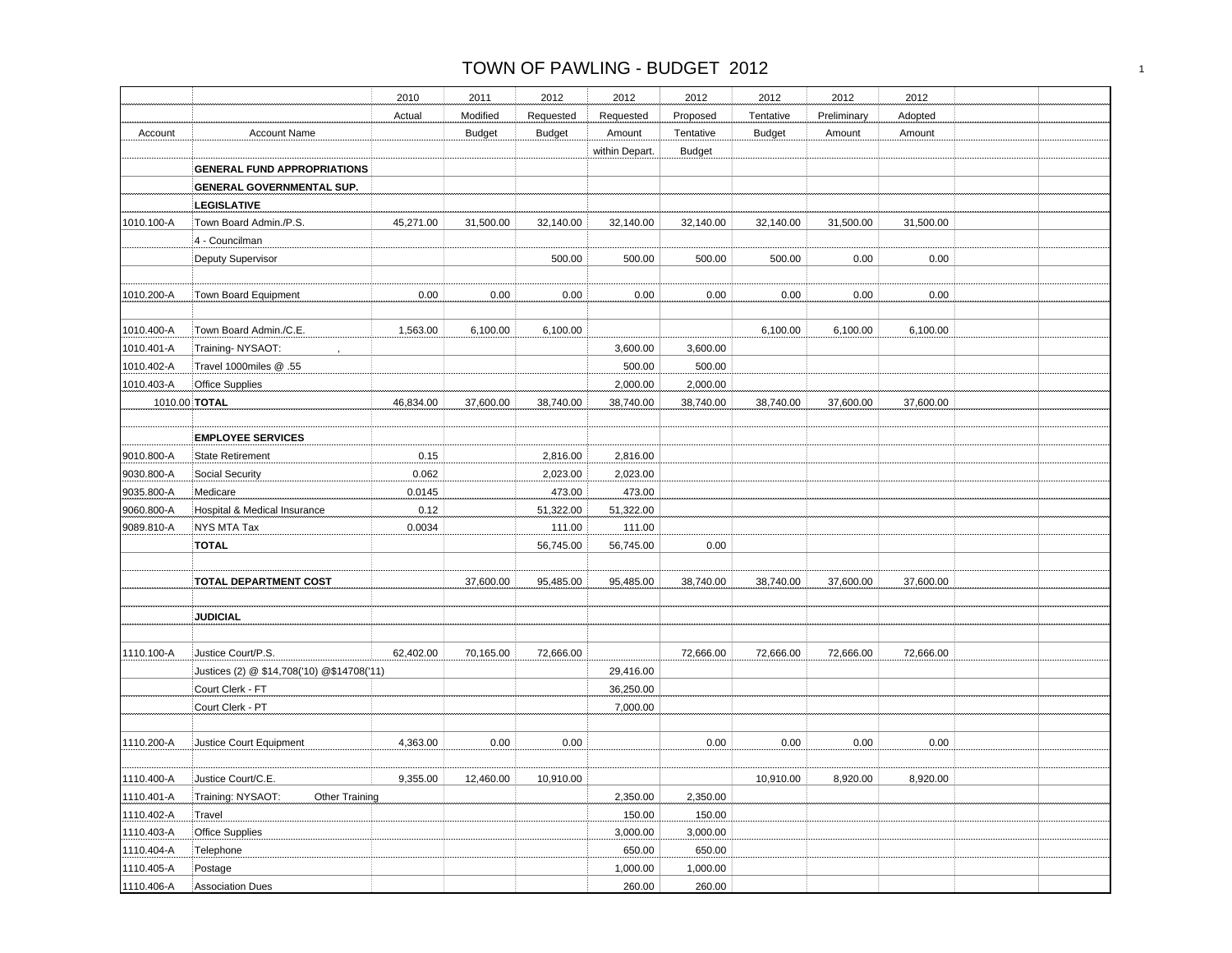|            |                                                       | 2010      | 2011          | 2012          | 2012       | 2012      | 2012          | 2012        | 2012      |  |
|------------|-------------------------------------------------------|-----------|---------------|---------------|------------|-----------|---------------|-------------|-----------|--|
|            |                                                       | Actual    | Modified      | Requested     | Requested  | Proposed  | Tentative     | Preliminary | Adopted   |  |
| Account    | <b>Account Name</b>                                   |           | <b>Budget</b> | <b>Budget</b> | Amount     | Tentative | <b>Budget</b> | Amount      | Amount    |  |
| 1110.407-A | Computer Software Maintenance                         |           |               |               | 1,000.00   | 1,000.00  |               |             |           |  |
| 1110.408-A | Law Book Updates                                      |           |               |               | 1,000.00   | 1,000.00  |               |             |           |  |
| 1110.409-A | Court Reporters/Translators                           |           |               |               | 1,500.00   | 1,500.00  |               |             |           |  |
|            |                                                       |           |               |               |            |           |               |             |           |  |
|            | 1110.00 TOTAL                                         | 76,120.00 | 82,625.00     | 83,576.00     | 83,576.00  | 83,576.00 | 83,576.00     | 81,586.00   | 81,586.00 |  |
|            | <b>EMPLOYEE SERVICES</b>                              |           |               |               |            |           |               |             |           |  |
| 9010.800-A | State Retirement                                      |           |               | 11,163.00     | 11,163.00  |           |               |             |           |  |
| 9030.800-A | Social Security                                       |           |               | 4,505.00      | 4,505.00   |           |               |             |           |  |
| 9035.800-A | Medicare                                              |           |               | 1,054.00      | 1,054.00   |           |               |             |           |  |
| 9060.800-A | Hospital & Medical Insurance                          |           |               | 50,467.00     | 50,467.00  |           |               |             |           |  |
| 9089.810-A | NYS MTA Tax                                           |           |               | 248.00        | 248.00     |           |               |             |           |  |
|            | <b>TOTAL</b>                                          |           |               | 67,437.00     | 67,437.00  |           |               |             |           |  |
|            | TOTAL DEPARTMENT COST                                 |           | 82,625.00     | 151,013.00    | 151,013.00 | 83,576.00 | 83,576.00     | 81,586.00   | 81,586.00 |  |
|            |                                                       |           |               |               |            |           |               |             |           |  |
|            | <b>EXECUTIVE</b>                                      |           |               |               |            |           |               |             |           |  |
|            |                                                       |           |               |               |            |           |               |             |           |  |
|            | <b>SUPERVISOR</b>                                     |           |               |               |            |           |               |             |           |  |
| 1220.100-A | Supervisor/P.S.                                       | 19,500.00 | 34,125.00     | 35,287.00     |            | 35,287.00 | 35,287.00     | 34,880.00   | 34,880.00 |  |
|            | Supervisor - 1 @ 20080                                |           |               |               | 20,487.00  |           |               |             |           |  |
|            | Legislative Aid to The Town Board,.                   |           |               |               | 14,800.00  |           |               |             |           |  |
| 1220.200-A | <b>Supervisor Equipment</b>                           | 635.00    | 600.00        | 600.00        |            | 600.00    | 600.00        | 600.00      | 600.00    |  |
|            | Conference Call Station                               |           |               |               | 600.00     |           |               |             |           |  |
| 1220.400-A | Supervisor/C.E.                                       | 4,918.00  | 8,540.00      | 10,040.00     |            |           | 10,040.00     | 10,040.00   | 10,040.00 |  |
| 1220.401-A | Training: NYSAOT-NYC & Saratoga 4000.00 DCSMA 1000.00 |           |               |               | 1,500.00   | 1,500.00  |               |             |           |  |
| 1220.402-A | Travel                                                |           |               |               | 2,000.00   | 2,000.00  |               |             |           |  |
| 1220.403-A | <b>Office Supplies</b>                                |           |               |               | 3,000.00   | 3,000.00  |               |             |           |  |
| 1220.404-A | Telephone                                             |           |               |               | 2,040.00   | 2,040.00  |               |             |           |  |
| 1220.405-A | Postage                                               |           |               |               | 1,500.00   | 1,500.00  |               |             |           |  |
|            |                                                       |           |               |               |            |           |               |             |           |  |
|            | 1220.00 TOTAL                                         | 25,053.00 | 43,265.00     | 45,927.00     | 45,927.00  | 45,927.00 | 45.927.00     | 45,520.00   | 45,520.00 |  |
|            | <b>EMPLOYEE SERVICES</b>                              |           |               |               |            |           |               |             |           |  |
| 9010.800-A | <b>State Retirement</b>                               |           |               | 3,483.00      | 3,483.00   |           |               |             |           |  |
| 9030.800-A | Social Security                                       |           |               | 2,188.00      | 2,188.00   |           |               |             |           |  |
| 9035.800-A | Medicare                                              |           |               | 513.00        | 513.00     |           |               |             |           |  |
| 9060.800-A | Hospital & Medical Insurance                          |           |               | 20,529.00     | 20,529.00  |           |               |             |           |  |
| 9089.810-A | NYS MTA Tax                                           |           |               | 120.00        | 120.00     |           |               |             |           |  |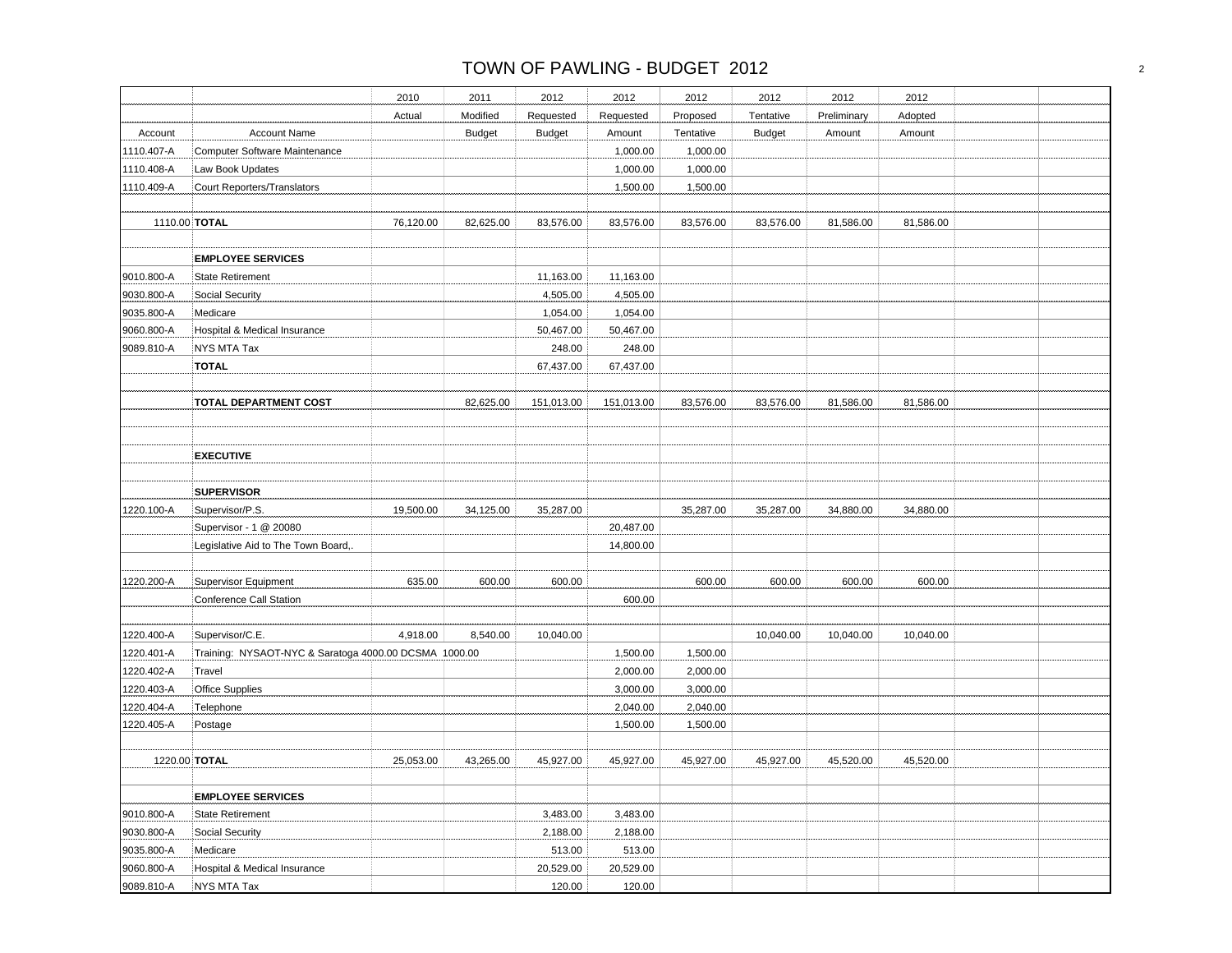|            |                                     | 2010      | 2011          | 2012          | 2012      | 2012      | 2012          | 2012        | 2012      |  |
|------------|-------------------------------------|-----------|---------------|---------------|-----------|-----------|---------------|-------------|-----------|--|
|            |                                     | Actual    | Modified      | Requested     | Requested | Proposed  | Tentative     | Preliminary | Adopted   |  |
| Account    | <b>Account Name</b>                 |           | <b>Budget</b> | <b>Budget</b> | Amount    | Tentative | <b>Budget</b> | Amount      | Amount    |  |
|            | <b>TOTAL</b>                        |           |               | 26,833.00     | 26,833.00 |           |               |             |           |  |
|            |                                     |           |               |               |           |           |               |             |           |  |
|            | <b>TOTAL DEPARTMENT COST</b>        |           | 43,265.00     | 72,760.00     | 72,760.00 | 45,927.00 | 45,927.00     | 45,520.00   | 45,520.00 |  |
|            |                                     |           |               |               |           |           |               |             |           |  |
|            | <b>INDEPENDENT AUDIT</b>            |           |               |               |           |           |               |             |           |  |
| 1320.400-A | Independent Audit - Contr.          | 0.00      | 20,000.00     | 20,000.00     | 20,000.00 | 20,000.00 | 20,000.00     | 20,000.00   | 20,000.00 |  |
|            | 1320.00 TOTAL                       | 0.00      | 20,000.00     | 20,000.00     | 20,000.00 | 20,000.00 | 20,000.00     | 20,000.00   | 20,000.00 |  |
|            | <b>TAX COLLECTION</b>               |           |               |               |           |           |               |             |           |  |
| 1330.100-A | Tax Collection/ P.S.                | 15,176.00 | 16,907.00     | 17,275.00     |           | 17,275.00 | 17,275.00     | 17,275.00   | 17,275.00 |  |
|            | <b>Elected Tax Collector</b>        |           |               |               | 13,775.00 |           |               |             |           |  |
|            | Deputy Tax Collector                |           |               |               | 3,500.00  |           |               |             |           |  |
| 1330.200-A | Tax Collection/Equipment            | 397.00    | 0.00          | 0.00          | 0.00      | 0.00      | 0.00          | 0.00        | 0.00      |  |
|            |                                     |           |               |               |           |           |               |             |           |  |
| 1330.400-A | Tax Collection/C.E.                 | 5,738.00  | 9,725.00      | 9,900.00      |           |           | 9,900.00      | 9,900.00    | 9,900.00  |  |
| 1330.401-A | Training                            |           |               |               | 500.00    | 500.00    |               |             |           |  |
| 1330.402-A | Travel                              |           |               |               | 1,000.00  | 1,000.00  |               |             |           |  |
| 1330.403-A | <b>Office Supplies</b>              |           |               |               | 1,000.00  | 1,000.00  |               |             |           |  |
| 1330.404-A | Telephone                           |           |               |               | 1,950.00  | 1,950.00  |               |             |           |  |
| 1330.405-A | Postage                             |           |               |               | 4,000.00  | 4,000.00  |               |             |           |  |
| 1330.406-A | Association Dues                    |           |               |               | 50.00     | 50.00     |               |             |           |  |
| 1330.407-A | Computer Software Maintenance (BAS) |           |               |               | 1,100.00  | 1,100.00  |               |             |           |  |
| 1330.410-A | Legal Notices                       |           |               |               | 300.00    | 300.00    |               |             |           |  |
|            | 1330.00 TOTAL                       | 21,311.00 | 26,632.00     | 27,175.00     | 27,175.00 | 27,175.00 | 27,175.00     | 27,175.00   | 27,175.00 |  |
|            | <b>EMPLOYEE SERVICES</b>            |           |               |               |           |           |               |             |           |  |
| 9010.800-A | <b>State Retirement</b>             |           |               | 3,022.00      | 3,022.00  |           |               |             |           |  |
| 9030.800-A | Social Security                     |           |               | 1,102.00      | 1,102.00  |           |               |             |           |  |
| 9035.800-A | Medicare                            |           |               | 258.00        | 258.00    |           |               |             |           |  |
| 9060.800-A | Hospital & Medical Insurance        |           |               | 9,410.00      | 9,410.00  |           |               |             |           |  |
| 9089.810-A | NYS MTA Tax                         |           |               | 61.00         | 61.00     |           |               |             |           |  |
|            | <b>TOTAL</b>                        |           |               | 13,853.00     | 13,853.00 |           |               |             |           |  |
|            | <b>TOTAL DEPARTMENT COST</b>        |           | 26,632.00     | 41,028.00     | 41,028.00 | 27,175.00 | 27,175.00     | 27,175.00   | 27,175.00 |  |
|            |                                     |           |               |               |           |           |               |             |           |  |
|            | <b>BUDGET</b>                       |           |               |               |           |           |               |             |           |  |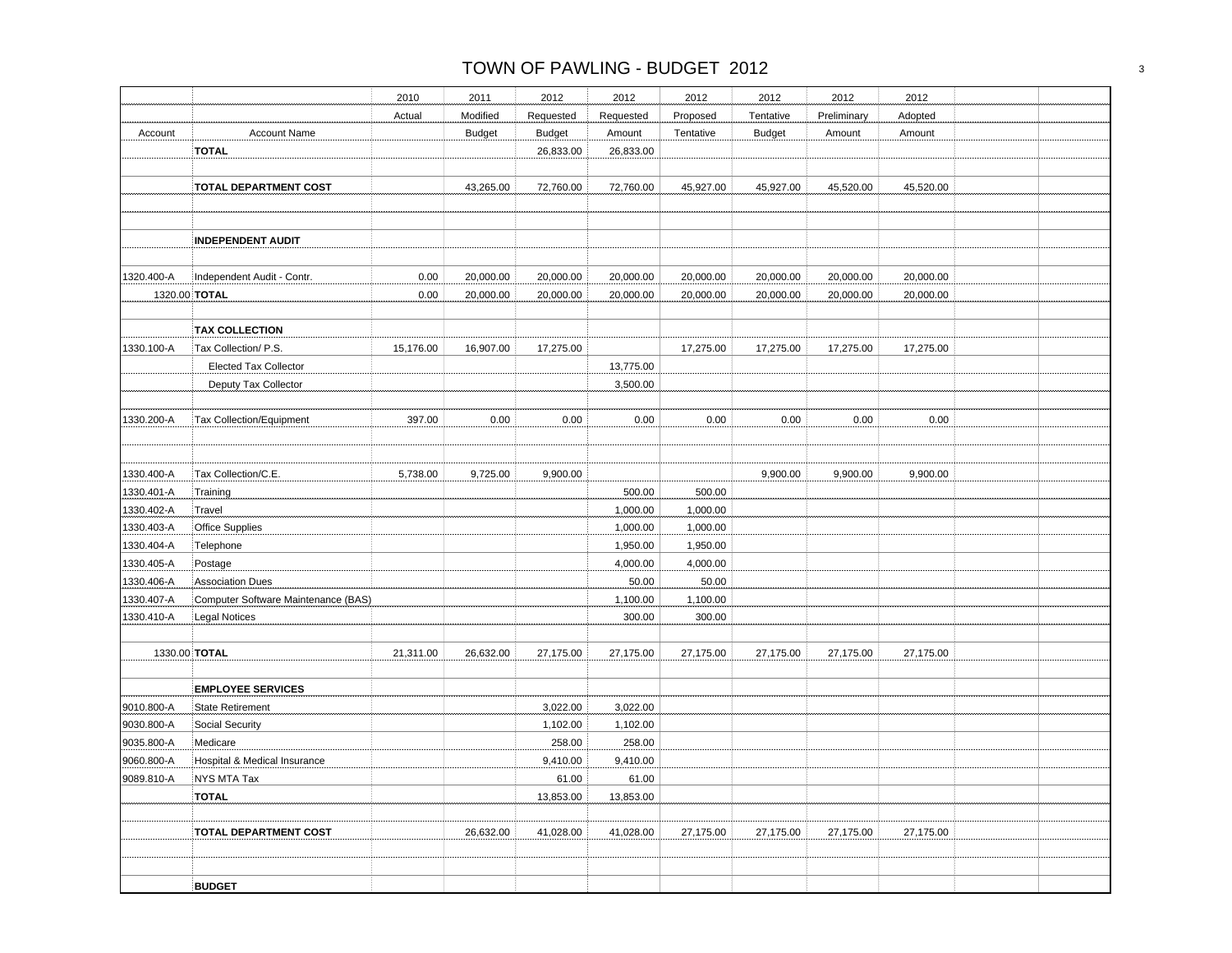|            |                                     | 2010      | 2011          | 2012          | 2012      | 2012      | 2012          | 2012        | 2012      |  |
|------------|-------------------------------------|-----------|---------------|---------------|-----------|-----------|---------------|-------------|-----------|--|
|            |                                     | Actual    | Modified      | Requested     | Requested | Proposed  | Tentative     | Preliminary | Adopted   |  |
| Account    | <b>Account Name</b>                 |           | <b>Budget</b> | <b>Budget</b> |           | Tentative | <b>Budget</b> | Amount      | Amount    |  |
|            |                                     |           |               |               | Amount    |           |               |             |           |  |
| 1340.100-A | Budget/P.S.                         | 52,741.00 | 56,174.00     | 66,327.00     |           | 66,327.00 | 66,327.00     | 66,327.00   | 66,327.00 |  |
|            | <b>Budget Officer</b>               |           |               |               | 5,100.00  |           |               |             |           |  |
|            | Bookkeeper - 1                      |           |               |               | 52,683.00 |           |               |             |           |  |
|            | Clerk (PT) 10 hours / week          |           |               |               | 8,544.00  |           |               |             |           |  |
|            |                                     |           |               |               |           |           |               |             |           |  |
| 1340.200-A | Budget/Equipment (Computer)         | 18,673.00 | 1,500.00      | 1,000.00      | 1,000.00  | 1,000.00  | 1,000.00      | 1,000.00    | 1,000.00  |  |
|            |                                     |           |               |               |           |           |               |             |           |  |
| 1340.400-A | Budget/C.E.                         | 11,820.00 | 9,600.00      | 9,350.00      |           |           | 9,350.00      | 9,350.00    | 9,350.00  |  |
| 1340.401-A | Training                            |           |               |               | 500.00    | 500.00    |               |             |           |  |
| 1340.402-A | Travel                              |           |               |               | 250.00    | 250.00    |               |             |           |  |
| 1340.403-A | Office Supplies Checks              |           |               |               | 1,500.00  | 1,500.00  |               |             |           |  |
| 1340.404-A | Telephone                           |           |               |               | 850.00    | 850.00    |               |             |           |  |
| 1340.405-A | Postage                             |           |               |               | 1,500.00  | 1,500.00  |               |             |           |  |
| 1340.406-A | <b>Association Dues</b>             |           |               |               | 250.00    | 250.00    |               |             |           |  |
| 1340.407-A | Computer Software Maintenance (KVS) |           |               |               | 4,500.00  | 4,500.00  |               |             |           |  |
|            | 1340.00 TOTAL                       | 83,234.00 | 67,274.00     | 76,677.00     | 76,677.00 | 76,677.00 | 76,677.00     | 76,677.00   | 76,677.00 |  |
|            |                                     |           |               |               |           |           |               |             |           |  |
|            |                                     |           |               |               |           |           |               |             |           |  |
|            | <b>EMPLOYEE SERVICES</b>            |           |               |               |           |           |               |             |           |  |
| 9010.800-A | State Retirement                    |           |               | 11,276.00     | 11,276.00 |           |               |             |           |  |
| 9030.800-A | Social Security                     |           |               | 4,112.00      | 4,112.00  |           |               |             |           |  |
| 9035.800-A | Medicare                            |           |               | 962.00        | 962.00    |           |               |             |           |  |
| 9060.800-A | Hospital & Medical Insurance        |           |               | 5,132.00      | 5,132.00  |           |               |             |           |  |
| 9089.810-A | NYS MTA Tax                         |           |               | 226.00        | 226.00    |           |               |             |           |  |
|            | <b>TOTAL</b>                        |           |               | 21,708.00     | 21,708.00 |           |               |             |           |  |
|            |                                     |           |               |               |           |           |               |             |           |  |
|            | TOTAL DEPARTMENT COST               |           | 67,274.00     | 98,385.00     | 98,385.00 | 76,677.00 | 76,677.00     | 76,677.00   | 76,677.00 |  |
|            |                                     |           |               |               |           |           |               |             |           |  |
|            |                                     |           |               |               |           |           |               |             |           |  |
|            | <b>ASSESSOR</b>                     |           |               |               |           |           |               |             |           |  |
|            |                                     |           |               |               |           |           |               |             |           |  |
| 1355.100-A | Assessor/P.S.                       | 46,479.00 | 52,341.00     | 53,196.00     |           | 53,196.00 | 53,196.00     | 53,196.00   | 53,196.00 |  |
|            | Assessor - 1                        |           |               |               | 48,696.00 |           |               |             |           |  |
|            | Assistant to Assessor - PT          |           |               |               | 4,500.00  |           |               |             |           |  |
|            |                                     |           |               |               |           |           |               |             |           |  |
|            |                                     |           |               |               |           |           |               |             |           |  |
| 1355.200-A | Assessor/Equipment                  | 487.00    | 500.00        | 500.00        | 500.00    | 500.00    | 500.00        | 500.00      | 500.00    |  |
|            |                                     |           |               |               |           |           |               |             |           |  |
| 1355.400-A | Assessor/C.E.                       | 3,290.00  | 11,475.00     | 14,025.00     |           |           | 14,025.00     | 13,025.00   | 13,025.00 |  |
| 1355.401-A | Training                            |           |               |               | 1,000.00  | 1,000.00  |               |             |           |  |
| 1355.402-A | Travel                              |           | 0.00          |               | 600.00    | 600.00    |               |             |           |  |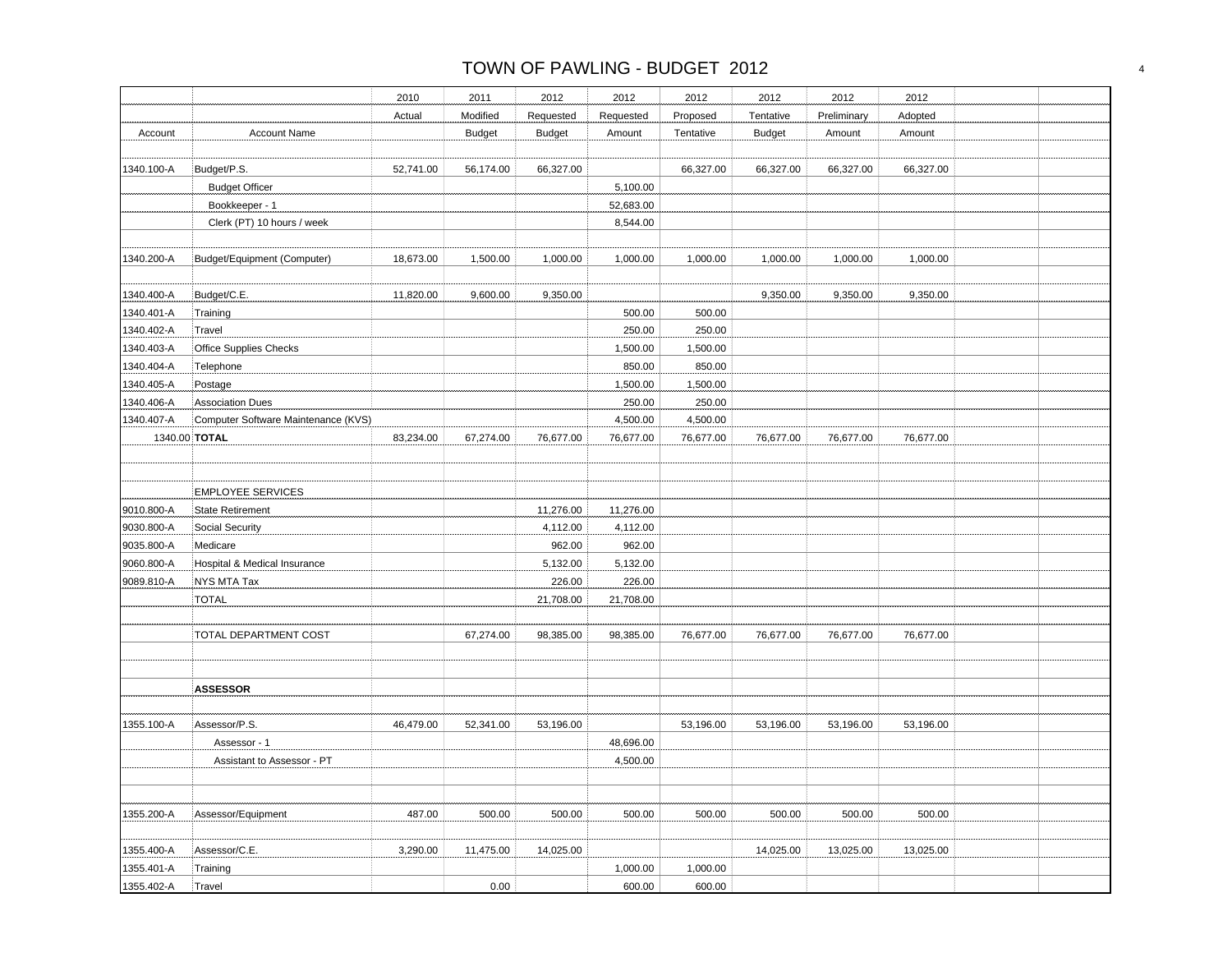# TOWN OF PAWLING - BUDGET 2012 SALE AND TOWN OF PAWLING - BUDGET 2012

| Account<br>1355.403-A<br>1355.404-A<br>1355.405-A<br>1355.411-A<br>1355.412-A<br>1355.413-A<br>1355.414-A<br>1355.00 TOTAL<br>9010.800-A<br>9030.800-A<br>9035.800-A<br>9060.800-A<br>9089.810-A<br><b>TOTAL</b><br>1410.100-A | <b>Account Name</b><br>Office Supplies<br>Telephone<br>Postage<br>Data Collection<br>Appraisals & Legal<br>Assessment Bd. Of Review<br>3@ \$200.<br>Secretary for the Board | Actual    | Modified<br><b>Budget</b> | Requested<br><b>Budget</b> | Requested<br>Amount<br>1,300.00<br>1,500.00<br>325.00 | Proposed<br>Tentative<br>1,300.00<br>1,500.00 | Tentative<br><b>Budget</b> | Preliminary<br>Amount | Adopted<br>Amount |  |
|--------------------------------------------------------------------------------------------------------------------------------------------------------------------------------------------------------------------------------|-----------------------------------------------------------------------------------------------------------------------------------------------------------------------------|-----------|---------------------------|----------------------------|-------------------------------------------------------|-----------------------------------------------|----------------------------|-----------------------|-------------------|--|
|                                                                                                                                                                                                                                |                                                                                                                                                                             |           |                           |                            |                                                       |                                               |                            |                       |                   |  |
|                                                                                                                                                                                                                                |                                                                                                                                                                             |           |                           |                            |                                                       |                                               |                            |                       |                   |  |
|                                                                                                                                                                                                                                |                                                                                                                                                                             |           |                           |                            |                                                       |                                               |                            |                       |                   |  |
|                                                                                                                                                                                                                                |                                                                                                                                                                             |           |                           |                            |                                                       |                                               |                            |                       |                   |  |
|                                                                                                                                                                                                                                |                                                                                                                                                                             |           |                           |                            |                                                       | 325.00                                        |                            |                       |                   |  |
|                                                                                                                                                                                                                                |                                                                                                                                                                             |           |                           |                            | 1,000.00                                              | 1,000.00                                      |                            |                       |                   |  |
|                                                                                                                                                                                                                                |                                                                                                                                                                             |           |                           |                            | 7,500.00                                              | 7,500.00                                      |                            |                       |                   |  |
|                                                                                                                                                                                                                                |                                                                                                                                                                             |           |                           |                            | 600.00                                                | 600.00                                        |                            |                       |                   |  |
|                                                                                                                                                                                                                                |                                                                                                                                                                             |           |                           |                            |                                                       |                                               |                            |                       |                   |  |
|                                                                                                                                                                                                                                |                                                                                                                                                                             |           |                           |                            | 200.00                                                | 200.00                                        |                            |                       |                   |  |
|                                                                                                                                                                                                                                |                                                                                                                                                                             | 50,256.00 | 64,316.00                 | 67,721.00                  | 67,721.00                                             | 67,721.00                                     | 67,721.00                  | 66,721.00             | 66,721.00         |  |
|                                                                                                                                                                                                                                | <b>EMPLOYEE SERVICES</b>                                                                                                                                                    |           |                           |                            |                                                       |                                               |                            |                       |                   |  |
|                                                                                                                                                                                                                                | State Retirement                                                                                                                                                            |           |                           | 9,043.00                   | 9,043.00                                              |                                               |                            |                       |                   |  |
|                                                                                                                                                                                                                                | Social Security                                                                                                                                                             |           |                           | 3,298.00                   | 3,298.00                                              |                                               |                            |                       |                   |  |
|                                                                                                                                                                                                                                | Medicare                                                                                                                                                                    |           |                           | 797.00                     | 797.00                                                |                                               |                            |                       |                   |  |
|                                                                                                                                                                                                                                | Hospital & Medical Insurance                                                                                                                                                |           |                           | 5,132.00                   | 5,132.00                                              |                                               |                            |                       |                   |  |
|                                                                                                                                                                                                                                | NYS MTA Tax                                                                                                                                                                 |           |                           | 181.00                     | 181.00                                                |                                               |                            |                       |                   |  |
|                                                                                                                                                                                                                                |                                                                                                                                                                             |           |                           | 18,451.00                  | 18,451.00                                             |                                               |                            |                       |                   |  |
|                                                                                                                                                                                                                                |                                                                                                                                                                             |           |                           |                            |                                                       |                                               |                            |                       |                   |  |
|                                                                                                                                                                                                                                | TOTAL DEPARTMENT COST                                                                                                                                                       |           | 64,316.00                 | 86,172.00                  | 86,172.00                                             | 67,721.00                                     | 67,721.00                  | 66,721.00             | 66,721.00         |  |
|                                                                                                                                                                                                                                | <b>TOWN CLERK</b>                                                                                                                                                           |           |                           |                            |                                                       |                                               |                            |                       |                   |  |
|                                                                                                                                                                                                                                | Town Clerk/P.S.                                                                                                                                                             | 81,537.00 | 88,446.00                 | 92,065.00                  |                                                       | 92,065.00                                     | 92,065.00                  | 92,065.00             | 92,065.00         |  |
|                                                                                                                                                                                                                                | <b>Elected Town Clerk</b>                                                                                                                                                   |           |                           |                            | 46,920.00                                             |                                               |                            |                       |                   |  |
|                                                                                                                                                                                                                                | Longevity for the Dept                                                                                                                                                      |           |                           |                            | 3,000.00                                              |                                               |                            |                       |                   |  |
|                                                                                                                                                                                                                                | Deputy Town Clerk                                                                                                                                                           |           |                           |                            | 36,645.00                                             |                                               |                            |                       |                   |  |
|                                                                                                                                                                                                                                | <b>Office Assistant</b>                                                                                                                                                     |           |                           |                            | 5,500.00                                              |                                               |                            |                       |                   |  |
| 1410.200-A                                                                                                                                                                                                                     | Town Clerk/Equipment                                                                                                                                                        | 1,187.00  | 16,435.00                 | 2,200.00                   |                                                       |                                               | 2,200.00                   | 2,200.00              | 2,200.00          |  |
|                                                                                                                                                                                                                                | Computer (including setup)                                                                                                                                                  |           |                           |                            | 1,900.00                                              | 1,900.00                                      |                            |                       |                   |  |
|                                                                                                                                                                                                                                | Laserfiche Document Web Component                                                                                                                                           |           |                           |                            | 0.00                                                  | 0.00                                          |                            |                       |                   |  |
|                                                                                                                                                                                                                                | Scanner for Laserfiche System                                                                                                                                               |           |                           |                            | 0.00                                                  | 0.00                                          |                            |                       |                   |  |
|                                                                                                                                                                                                                                | <b>Foil Requests</b>                                                                                                                                                        |           |                           |                            | 300.00                                                | 300.00                                        |                            |                       |                   |  |
|                                                                                                                                                                                                                                |                                                                                                                                                                             |           |                           |                            |                                                       |                                               |                            |                       |                   |  |
| 1410.400-A                                                                                                                                                                                                                     | Town Clerk/C.E.                                                                                                                                                             | 6,758.00  | 10,639.00                 | 11,009.00                  |                                                       |                                               | 11,009.00                  | 11,009.00             | 11,009.00         |  |
| 1410.401-A                                                                                                                                                                                                                     | Training: NYS Town Clerk Conf., NYS Archives                                                                                                                                |           |                           |                            | 1,600.00                                              | 1,600.00                                      |                            |                       |                   |  |
| Travel<br>1410.402-A                                                                                                                                                                                                           |                                                                                                                                                                             |           |                           |                            | 250.00                                                | 250.00                                        |                            |                       |                   |  |
| 1410.403-A                                                                                                                                                                                                                     | Office Supplies                                                                                                                                                             |           |                           |                            | 2,500.00                                              | 2,500.00                                      |                            |                       |                   |  |
| 1410.404-A                                                                                                                                                                                                                     | Telephone                                                                                                                                                                   |           |                           |                            | 2,000.00                                              | 2,000.00                                      |                            |                       |                   |  |
| 1410.405-A                                                                                                                                                                                                                     | Postage                                                                                                                                                                     |           |                           |                            | 250.00                                                | 250.00                                        |                            |                       |                   |  |
| 1410.406-A<br>1410.407-A<br>Computer Software Maintenance (BAS support)                                                                                                                                                        | <b>Association Dues</b>                                                                                                                                                     |           |                           |                            | 250.00<br>930.00                                      | 250.00<br>930.00                              |                            |                       |                   |  |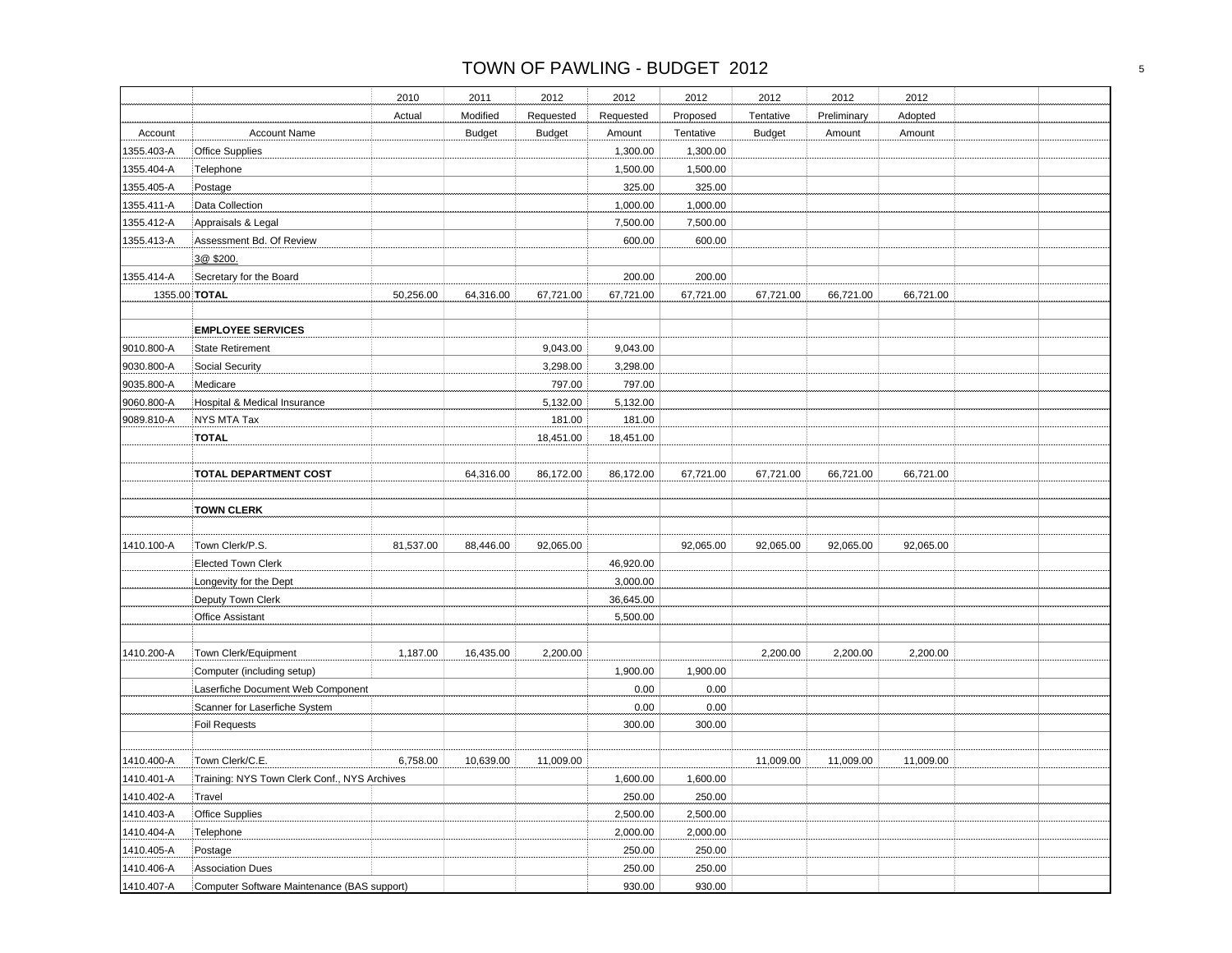|            |                                                               | 2010      | 2011          | 2012          | 2012       | 2012       | 2012          | 2012        | 2012       |  |
|------------|---------------------------------------------------------------|-----------|---------------|---------------|------------|------------|---------------|-------------|------------|--|
|            |                                                               | Actual    | Modified      | Requested     | Requested  | Proposed   | Tentative     | Preliminary | Adopted    |  |
| Account    | <b>Account Name</b>                                           |           | <b>Budget</b> | <b>Budget</b> | Amount     | Tentative  | <b>Budget</b> | Amount      | Amount     |  |
| 1410.410-A | <b>Public Notices/Legal Notices</b>                           |           |               |               | 800.00     | 800.00     |               |             |            |  |
|            | Voicemail                                                     |           |               |               | 229.00     | 229.00     |               |             |            |  |
|            | Dog Licensing Supplies (Tags. Paper, postage, envelopes etc.) |           |               |               | 1,500.00   | 1,500.00   |               |             |            |  |
|            | Laserfiche Maintenance Contract                               |           |               |               | 700.00     | 700.00     |               |             |            |  |
|            | 1410.00 TOTAL                                                 | 89,482.00 | 115,520.00    | 105,274.00    | 105,274.00 | 105,274.00 | 105,274.00    | 105,274.00  | 105,274.00 |  |
|            |                                                               |           |               |               |            |            |               |             |            |  |
|            | <b>EMPLOYEE SERVICES</b>                                      |           |               |               |            |            |               |             |            |  |
| 9010.800-A | <b>State Retirement</b>                                       |           |               | 14,546.00     | 14,546.00  |            |               |             |            |  |
| 9030.800-A | Social Security                                               |           |               | 5,646.00      | 5,646.00   |            |               |             |            |  |
| 9035.800-A | Medicare                                                      |           |               | 1,321.00      | 1,321.00   |            |               |             |            |  |
| 9060.800-A | Hospital & Medical Insurance                                  |           |               | 25,660.00     | 25,660.00  |            |               |             |            |  |
| 9089.810-A | <b>NYS MTA Tax</b>                                            |           |               | 310.00        | 310.00     |            |               |             |            |  |
|            | <b>TOTAL</b>                                                  |           |               | 47,483.00     | 47,483.00  |            |               |             |            |  |
|            |                                                               |           |               |               |            |            |               |             |            |  |
|            | <b>TOTAL DEPARTMENT COST</b>                                  |           | 115,520.00    | 152,757.00    | 152,757.00 | 105,274.00 | 105,274.00    | 105,274.00  | 105274.00  |  |
|            |                                                               |           |               |               |            |            |               |             |            |  |
|            |                                                               |           |               |               |            |            |               |             |            |  |
|            | <b>ATTORNEY</b>                                               |           |               |               |            |            |               |             |            |  |
| 1420.100-A | Attorney/P.S.                                                 | 40,000.00 | 41,000.00     | 41,820.00     |            | 41,820.00  | 41,820.00     | 41,000.00   | 41,000.00  |  |
|            | Town Attorney - 1                                             |           |               |               | 41,820.00  |            |               |             |            |  |
| 1420.200-A | Attorney/Equipment                                            | 0.00      | 0.00          | 0.00          |            | 0.00       | 0.00          | 0.00        | 0.00       |  |
| 1420.400-A | Attorney/C.E.                                                 | 29,008.00 | 40,000.00     | 40,000.00     | 40,000.00  | 40,000.00  | 40,000.00     | 40,000.00   | 40,000.00  |  |
|            | <b>Outside Council</b>                                        |           |               |               |            |            |               |             |            |  |
|            |                                                               |           |               |               |            |            |               |             |            |  |
|            | 1420.00 TOTAL                                                 | 69,008.00 | 81,000.00     | 81,820.00     | 81,820.00  | 81,820.00  | 81,820.00     | 81,000.00   | 81,000.00  |  |
|            |                                                               |           |               |               |            |            |               |             |            |  |
|            | <b>EMPLOYEE SERVICES</b>                                      |           |               |               |            |            |               |             |            |  |
| 9010.800-A | State Retirement                                              |           |               | 0.00          | 0.00       |            |               |             |            |  |
| 9030.800-A | Social Security                                               |           |               | 2,593.00      | 2,593.00   |            |               |             |            |  |
| 9035.800-A | Medicare                                                      |           |               | 606.00        | 606.00     |            |               |             |            |  |
| 9060.800-A | Hospital & Medical Insurance                                  |           |               | 20,529.00     | 20,529.00  |            |               |             |            |  |
| 9089.810-A | NYS MTA Tax                                                   |           |               | 142.00        | 142.00     |            |               |             |            |  |
|            | <b>TOTAL</b>                                                  |           |               | 23,870.00     | 23,870.00  |            |               |             |            |  |
|            |                                                               |           |               |               |            |            |               |             |            |  |
|            | TOTAL DEPARTMENT COST                                         |           | 81,000.00     | 105,690.00    | 105,690.00 | 81,820.00  | 81,820.00     | 81,000.00   | 81,000.00  |  |
|            |                                                               |           |               |               |            |            |               |             |            |  |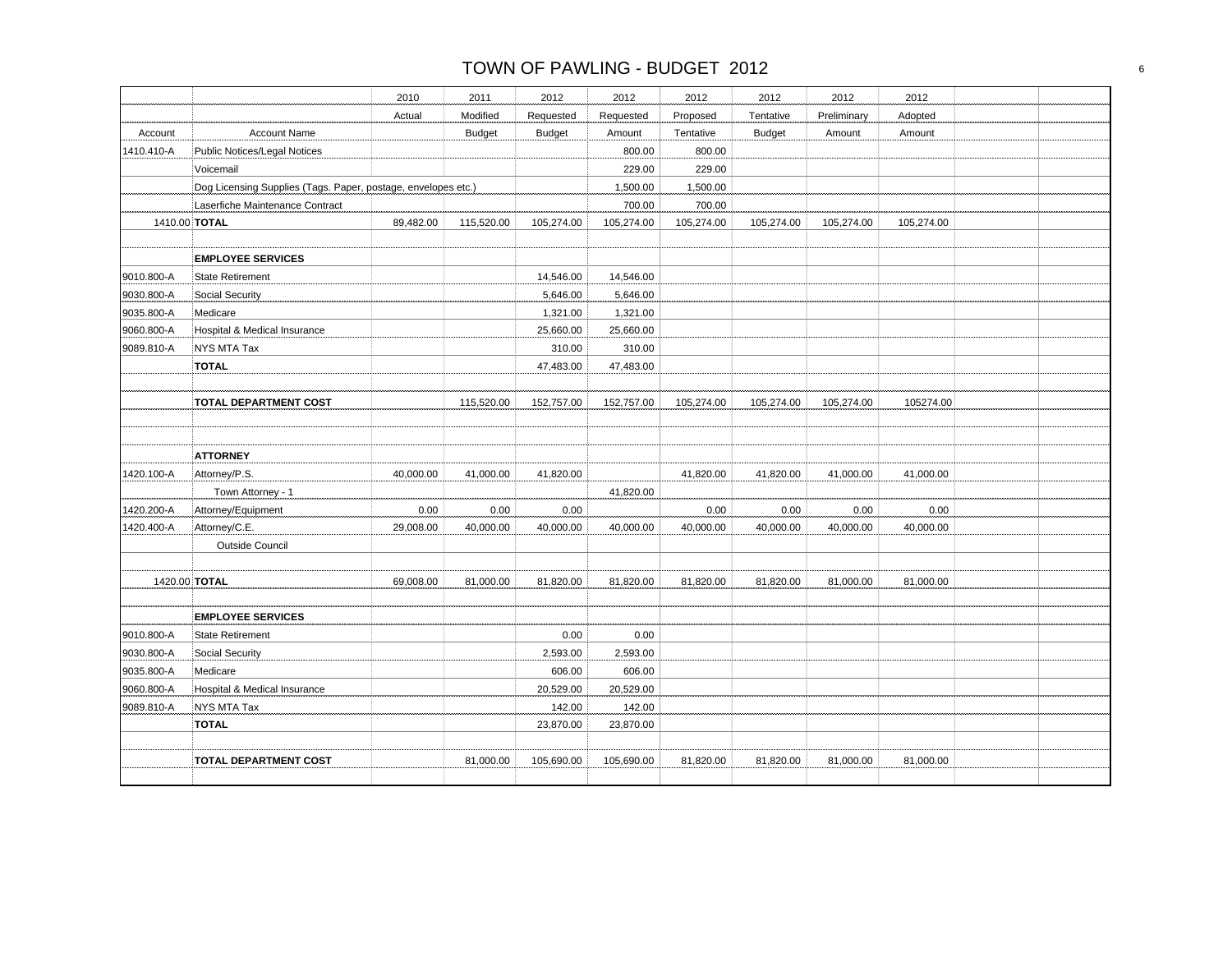|            |                                                           | 2010       | 2011          | 2012          | 2012      | 2012      | 2012          | 2012        | 2012       |  |
|------------|-----------------------------------------------------------|------------|---------------|---------------|-----------|-----------|---------------|-------------|------------|--|
|            |                                                           | Actual     | Modified      | Requested     | Requested | Proposed  | Tentative     | Preliminary | Adopted    |  |
| Account    | <b>Account Name</b>                                       |            | <b>Budget</b> | <b>Budget</b> | Amount    | Tentative | <b>Budget</b> | Amount      | Amount     |  |
|            |                                                           |            |               |               |           |           |               |             |            |  |
|            | <b>ENGINEER</b>                                           |            |               |               |           |           |               |             |            |  |
| 1440.100-A | Engineer/P.S.                                             | 0.00       | 0.00          | 0.00          | 0.00      | 0.00      | 0.00          | 0.00        | 0.00       |  |
| 1440.200-A | Engineer/Equipment                                        | 0.00       | 0.00          | 0.00          | 0.00      | 0.00      | 0.00          | 0.00        | 0.00       |  |
| 1440.400-A | Engineer/C.E.(Outside Services)                           | 33,654.00  | 35,000.00     | 35,000.00     | 35,000.00 | 35,000.00 | 35,000.00     | 35,000.00   | 35,000.00  |  |
|            | 1440.00 TOTAL                                             | 33,654.00  | 35,000.00     | 35,000.00     | 35,000.00 | 35,000.00 | 35,000.00     | 35,000.00   | 35,000.00  |  |
|            |                                                           |            |               |               |           |           |               |             |            |  |
|            | <b>ELECTIONS</b>                                          |            |               |               |           |           |               |             |            |  |
| 1450.100-A | <b>Personal Services</b>                                  | 0.00       | 0.00          | 0.00          |           | 0.00      | 0.00          | 0.00        | 0.00       |  |
| 1450.200-A | Equipment                                                 | 0.00       | 0.00          | 0.00          |           | 0.00      | 0.00          | 0.00        | 0.00       |  |
| 1450.400-A | <b>Contractual Expenses</b>                               | 0.00       | 16,500.00     | 20,000.00     | 20,000.00 | 20,000.00 | 20,000.00     | 16,500.00   | 16,500.00  |  |
|            | 1450.00 TOTAL                                             | 0.00       | 16,500.00     | 20,000.00     | 20,000.00 | 20,000.00 | 20,000.00     | 16,500.00   | 16,500.00  |  |
|            |                                                           |            |               |               |           |           |               |             |            |  |
|            | <b>CENTRAL SERVICES ADMIN.</b>                            |            |               |               |           |           |               |             |            |  |
| 1610.100-A | Personal Svcs.                                            | 0.00       | 0.00          | 0.00          |           | 0.00      | 0.00          | 0.00        | 0.00       |  |
| 1610.200-A | Equipment                                                 | 0.00       | 0.00          | 0.00          |           | 0.00      | 0.00          | 0.00        | 0.00       |  |
| 1610.400-A | <b>Contractual Expenses</b>                               | 5,076.00   | 8,830.00      | 8,938.00      |           |           | 8,938.00      | 8,938.00    | 8,938.00   |  |
| 1610.403-A | <b>Office Supplies</b>                                    |            |               |               | 250.00    | 250.00    |               |             |            |  |
| 1610.404-A | Telephone                                                 |            |               |               | 600.00    | 600.00    |               |             |            |  |
| 1610.415-A | Maintenance Contracts (Copier)                            |            |               |               | 1,200.00  | 1,200.00  |               |             |            |  |
| 1610.420-A | Lease/Rental Agreements                                   |            |               |               | 6,528.00  | 6,528.00  |               |             |            |  |
|            | Copier \$3600., Postage Machine \$2928.                   |            |               |               |           |           |               |             |            |  |
| 1610.421-A | Internet Services (Best Web)                              |            |               |               | 360.00    | 360.00    |               |             |            |  |
|            |                                                           |            |               |               |           |           |               |             |            |  |
|            | 1610.00 TOTAL                                             | 5,076.00   | 8,830.00      | 8,938.00      | 8,938.00  | 8,938.00  | 8,938.00      | 8,938.00    | 8,938.00   |  |
|            |                                                           |            |               |               |           |           |               |             |            |  |
|            | <b>BUILDING</b>                                           |            |               |               |           |           |               |             |            |  |
| 1620.100-A | <b>Personal Services</b>                                  | 172,104.00 | 132,910.00    | 128,435.00    |           |           | 140,935.00    | 140,935.00  | 140,935.00 |  |
|            | Supervisor                                                |            |               |               | 52,000.00 | 52,000.00 |               |             |            |  |
|            | Groundskeeper                                             |            |               |               | 0.00      | 0.00      |               |             |            |  |
|            | Maintenance Worker (FT)                                   |            |               |               | 39,335.00 | 39,335.00 |               |             |            |  |
|            | Maintenance Worker (PT)                                   |            |               |               | 9,100.00  | 9,100.00  |               |             |            |  |
|            | Maintenance Worker (PT)                                   |            |               |               | 0.00      | 0.00      |               |             |            |  |
|            | Cleaner (PT)(2)                                           |            |               |               | 25,000.00 | 25,000.00 |               |             |            |  |
|            | Seasonal Worker                                           |            |               |               | 0.00      | 12,500.00 |               |             |            |  |
|            | Overtime                                                  |            |               |               | 3,000.00  | 3,000.00  |               |             |            |  |
|            |                                                           |            |               |               |           |           |               |             |            |  |
| 1620.200-A | Equipment                                                 | 307,364.00 | 32,100.00     | 21,600.00     |           |           | 21,600.00     | 14,600.00   | 14,600.00  |  |
| 1620.201-A | Mower                                                     |            |               |               | 15,000.00 | 15,000.00 |               |             |            |  |
| 1620.202-A | Power Tools                                               |            |               |               | 3,000.00  | 3,000.00  |               |             |            |  |
|            | Electric sander \$2000, Chain Saw \$300., Pole Saw \$600. |            |               |               |           |           |               |             |            |  |
| 1620.203-A | Tools                                                     |            |               |               | 3,000.00  | 3,000.00  |               |             |            |  |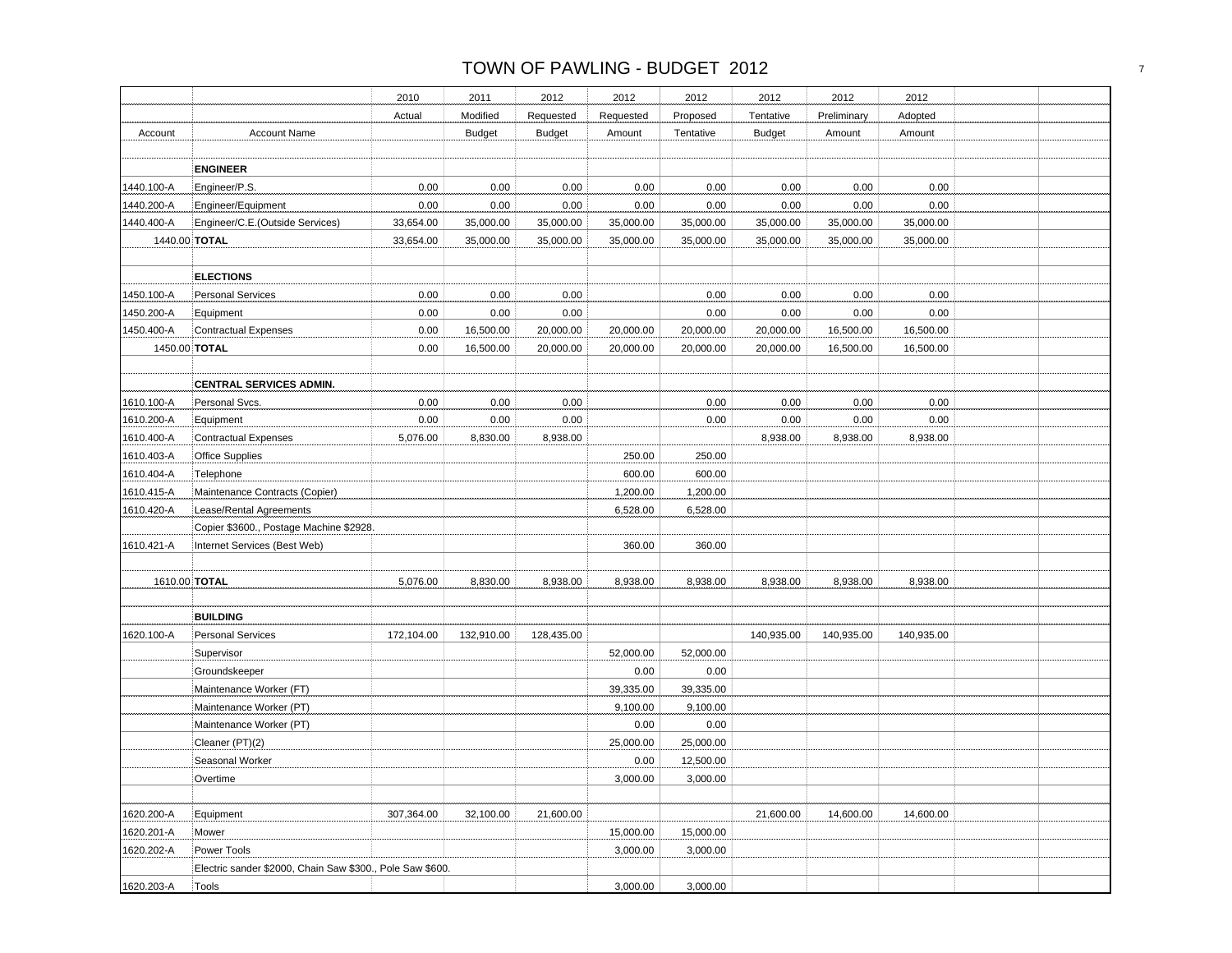# TOWN OF PAWLING - BUDGET 2012 and the state of the state of the state of the state of the state of the state of the state of the state of the state of the state of the state of the state of the state of the state of the st

|               |                                                                  | 2010       | 2011          | 2012          | 2012       | 2012       | 2012          | 2012        | 2012       |  |
|---------------|------------------------------------------------------------------|------------|---------------|---------------|------------|------------|---------------|-------------|------------|--|
|               |                                                                  | Actual     | Modified      | Requested     | Requested  | Proposed   | Tentative     | Preliminary | Adopted    |  |
|               | <b>Account Name</b>                                              |            |               |               |            | Tentative  |               |             |            |  |
| Account       |                                                                  |            | <b>Budget</b> | <b>Budget</b> | Amount     |            | <b>Budget</b> | Amount      | Amount     |  |
| 1620.204-A    | <b>Custodial Equipment</b>                                       |            |               |               | 600.00     | 600.00     |               |             |            |  |
| 1620.400-A    | <b>Contractual Expenses</b>                                      | 119,654.00 | 140,650.00    | 139,650.00    |            |            | 139,650.00    | 137,165.00  | 137,165.00 |  |
| 1620.401-A    | Training                                                         |            |               |               | 750.00     | 750.00     |               |             |            |  |
| 1620.402-A    | Travel                                                           |            |               |               | 500.00     | 500.00     |               |             |            |  |
| 1620.403-A    | Office Supplies                                                  |            |               |               | 500.00     | 500.00     |               |             |            |  |
| 1620.404-A    | Telephone                                                        |            |               |               | 1,000.00   | 1,000.00   |               |             |            |  |
| 1620.415-A    | Maintenance Contracts                                            |            |               |               | 6,200.00   | 6,200.00   |               |             |            |  |
| 1620.416-A    | Fuel Oil/Propane                                                 |            |               |               | 53,000.00  | 53,000.00  |               |             |            |  |
| 1620.417-A    | Gas & Electric                                                   |            |               |               | 29,000.00  | 29,000.00  |               |             |            |  |
| 1620.418-A    | Water & Sewer                                                    |            |               |               | 3,500.00   | 3,500.00   |               |             |            |  |
| 1620.419-A    | Cleaning & Paper Supplies                                        |            |               |               | 6,000.00   | 6,000.00   |               |             |            |  |
| 1620.420-A    | Lease/Rental Agreements                                          |            |               |               | 1,200.00   | 1,200.00   |               |             |            |  |
| 1620.424-A    | Vehicle Gas & Maintenance                                        |            |               |               | 9,000.00   | 9,000.00   |               |             |            |  |
| 1620.425-A    | Salt/Snow Removal                                                |            |               |               | 4,000.00   | 4,000.00   |               |             |            |  |
| 1620.426-A    | Building Mtn. & Repairs                                          |            |               |               | 25,000.00  | 25,000.00  |               |             |            |  |
| 1620.00 TOTAL |                                                                  | 599,122.00 | 305,660.00    | 289,685.00    | 289,685.00 | 302,185.00 | 302,185.00    | 292,700.00  | 292,700.00 |  |
|               |                                                                  |            |               |               |            |            |               |             |            |  |
|               | <b>EMPLOYEE SERVICES</b>                                         |            |               |               |            |            |               |             |            |  |
| 9010.800-A    | <b>State Retirement</b>                                          |            |               | 21,834.00     | 21,834.00  |            |               |             |            |  |
| 9030.800-A    | <b>Social Security</b>                                           |            |               | 7,963.00      | 7,963.00   |            |               |             |            |  |
| 9035.800-A    | Medicare                                                         |            |               | 1,862.00      | 1,862.00   |            |               |             |            |  |
| 9060.800-A    | Hospital & Medical Insurance                                     |            |               | 25,660.00     | 25,660.00  |            |               |             |            |  |
| 9089.810-A    | NYS MTA Tax                                                      |            |               | 437.00        | 437.00     |            |               |             |            |  |
|               | <b>TOTAL</b>                                                     |            |               | 57,756.00     | 57,756.00  |            |               |             |            |  |
|               |                                                                  |            |               |               |            |            |               |             |            |  |
|               | <b>TOTAL DEPARTMENT COST</b>                                     |            | 305,660.00    | 347,441.00    | 347,441.00 | 302,185.00 | 302,185.00    | 292,700.00  | 292,700.00 |  |
|               |                                                                  |            |               |               |            |            |               |             |            |  |
| 1650.400-A    | CENTRAL COMMUNICATION SYS.<br>Central Communications System/C.E. | 4,385.00   | 5,700.00      | 5,500.00      |            |            | 5,500.00      | 5,500.00    | 5,500.00   |  |
| 1650.404-A    | Telephone                                                        |            |               |               | 1,000.00   | 1,000.00   |               |             |            |  |
| 1650.422-A    | <b>Web Site Service</b>                                          |            |               |               | 4,500.00   | 4,500.00   |               |             |            |  |
| 1650.00 TOTAL |                                                                  | 4,385.00   | 5,700.00      | 5,500.00      | 5,500.00   | 5,500.00   | 5,500.00      | 5,500.00    | 5,500.00   |  |
|               |                                                                  |            |               |               |            |            |               |             |            |  |
|               | <b>CENTRAL STOREROOM</b>                                         |            |               |               |            |            |               |             |            |  |
| 1660.100-A    | <b>Personal Services</b>                                         | $0.00\,$   | 0.00          | 0.00          |            | 0.00       | 0.00          | 0.00        | 0.00       |  |
| 1660.200-A    | Equipment                                                        | 0.00       | 0.00          | 0.00          |            | 0.00       | 0.00          | 0.00        | 0.00       |  |
| 1660.400-A    | Contractual Expenses                                             | 1,760.00   | 1,800.00      | 5,000.00      | 5,000.00   | 5,000.00   | 5,000.00      | 5,000.00    | 5,000.00   |  |
| 1660.403-A    | Copy Paper \$1000., Toner \$1000., Misc. Office Supplies \$800.  |            |               |               |            |            |               |             |            |  |
| 1660.00 TOTAL |                                                                  | 1,760.00   | 1,800.00      | 5,000.00      | 5,000.00   | 5,000.00   | 5,000.00      | 5,000.00    | 5,000.00   |  |
|               |                                                                  |            |               |               |            |            |               |             |            |  |
|               | <b>CENTRAL PRINTING AND MAILING</b>                              |            |               |               |            |            |               |             |            |  |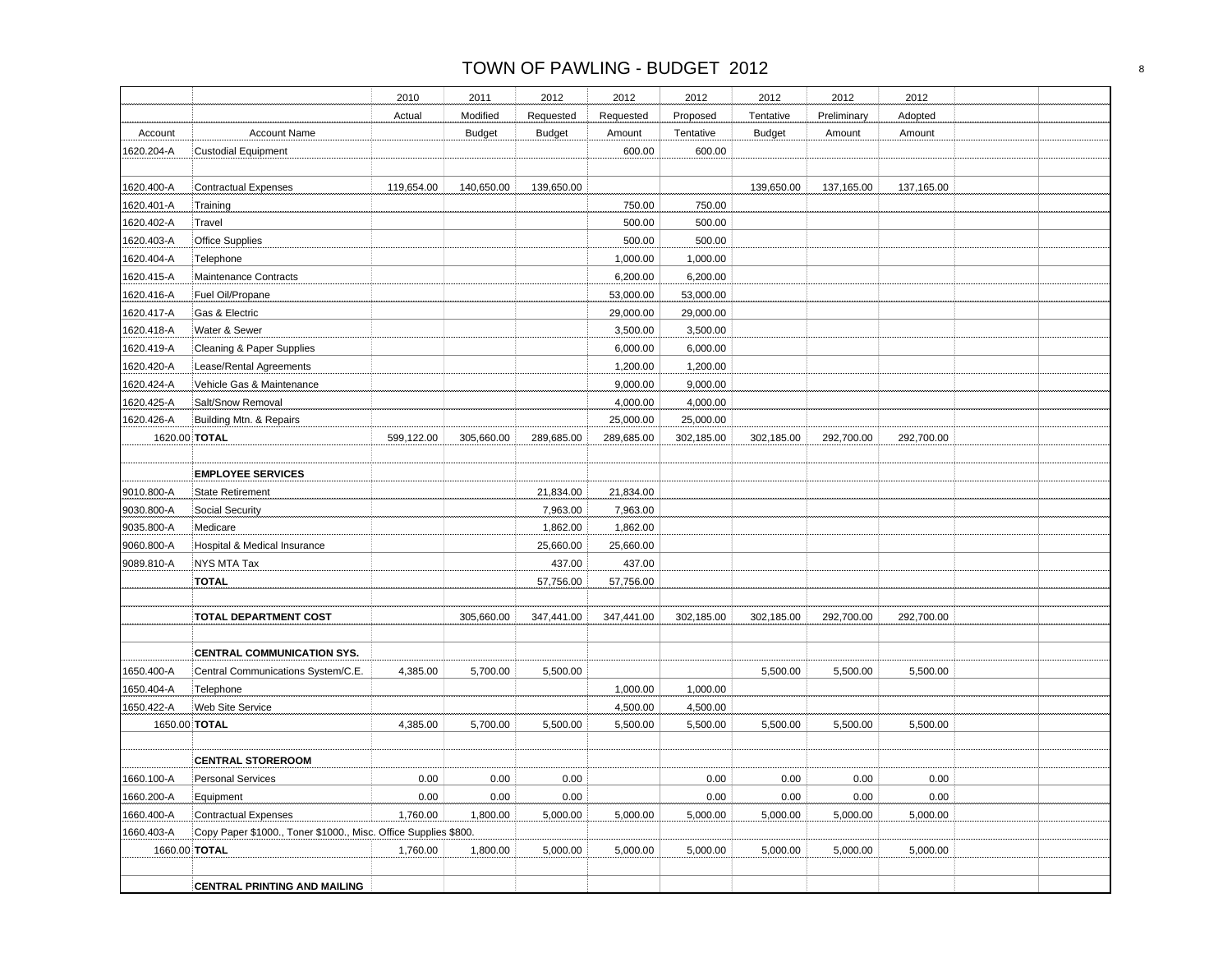# TOWN OF PAWLING - BUDGET 2012 POWER AND TOWN OF PAWLING - BUDGET 2012

|            |                                      | 2010         | 2011          | 2012          | 2012                                   | 2012       | 2012          | 2012         | 2012         |  |
|------------|--------------------------------------|--------------|---------------|---------------|----------------------------------------|------------|---------------|--------------|--------------|--|
|            |                                      | Actual       | Modified      | Requested     | Requested                              | Proposed   | Tentative     | Preliminary  | Adopted      |  |
| Account    | <b>Account Name</b>                  |              | <b>Budget</b> | <b>Budget</b> | Amount                                 | Tentative  | <b>Budget</b> | Amount       | Amount       |  |
| 1670.100-A | <b>Personal Services</b>             | 0.00         | 0.00          | 0.00          |                                        | 0.00       | 0.00          | 0.00         | 0.00         |  |
| 1670.200-A | Equipment                            | 0.00         | 0.00          | 0.00          |                                        | 0.00       | 0.00          | 0.00         | 0.00         |  |
| 1670.400-A | <b>Contractual Expenses</b>          | 11,518.00    | 16,500.00     | 18,200.00     |                                        |            | 18,200.00     | 18,200.00    | 18,200.00    |  |
| 1670.405-A | Postage                              |              |               |               | 9,000.00                               | 9,000.00   |               |              |              |  |
| 1670.456-A | <b>General Code</b>                  |              |               |               | 9,200.00                               | 9,200.00   |               |              |              |  |
|            |                                      |              |               |               |                                        |            |               |              |              |  |
|            |                                      |              |               |               |                                        |            |               |              |              |  |
|            | 1670.00 TOTAL                        | 11,518.00    | 16,500.00     | 18,200.00     | 18,200.00                              | 18,200.00  | 18,200.00     | 18,200.00    | 18,200.00    |  |
|            |                                      |              |               |               |                                        |            |               |              |              |  |
|            | <b>CENTRAL DATA PROCESSING</b>       |              |               |               |                                        |            |               |              |              |  |
| 1680.100-A | <b>Personal Services</b>             | 0.00         | 0.00          | 0.00          |                                        | 0.00       | 0.00          | 0.00         | 0.00         |  |
| 1680.200-A | Equipment                            | 0.00         | 0.00          | 0.00          |                                        | 0.00       | 0.00          | 0.00         | 0.00         |  |
| 1680.400-A | <b>Contractual Expenses</b>          | 15,950.00    | 18,000.00     | 18,000.00     |                                        |            | 18,000.00     | 18,000.00    | 18,000.00    |  |
| 1680.407-A | Computer/Software Maintenance        |              |               |               | 15,000.00                              | 15,000.00  |               |              |              |  |
| 1680.423-A | <b>OCIS Charges</b>                  |              |               |               | 3,000.00                               | 3,000.00   |               |              |              |  |
|            | 1680.00 TOTAL                        | 15,950.00    | 18,000.00     | 18,000.00     | 18,000.00                              | 18,000.00  | 18,000.00     | 18,000.00    | 18,000.00    |  |
|            |                                      |              |               |               |                                        |            |               |              |              |  |
|            | <b>SPECIAL ITEMS</b>                 |              |               |               |                                        |            |               |              |              |  |
| 1910.400-A | <b>Unallocated Insurance</b>         | 96,728.00    | 102,000.00    | 102,000.00    | 102,000.00                             | 102,000.00 | 102,000.00    | 102,000.00   | 102,000.00   |  |
|            |                                      |              |               |               |                                        |            |               |              |              |  |
| 1920.400-A | Dues, Municipal Association          | 1,234.00     | 2,430.00      | 2,430.00      | 2,430.00                               | 2,430.00   | 2,430.00      | 2,430.00     | 2,430.00     |  |
|            | Assoc. of Towns, Chamber of Commerce |              |               |               |                                        |            |               |              |              |  |
| 1930.400-A | Judgments & Claims                   | 0.00         | 0.00          | 0.00          | 0.00                                   | 0.00       | 0.00          | 0.00         | 0.00         |  |
| 1940.200-A | Purchase of Land                     | 0.00         | 0.00          | 0.00          | 0.00                                   | 0.00       | 0.00          | 0.00         | 0.00         |  |
| 1950.400-A | Taxes on Municipal Property          | 0.00         | 0.00          | 0.00          | 0.00                                   | 0.00       | 0.00          | 0.00         | 0.00         |  |
| 1989.400-A | Other Gen. Govt. Support             | 0.00         | 0.00          | 0.00          | 0.00                                   | 0.00       | 0.00          | 0.00         | 0.00         |  |
|            |                                      |              |               |               |                                        |            |               |              |              |  |
| 1990.400-A | <b>Contingent Account</b>            | 0.00         | 40,000.00     | 40,000.00     | 40,000.00                              | 40,000.00  | 40,000.00     | 40,000.00    | 40,000.00    |  |
|            | 1999.00 TOTAL                        | 97,962.00    | 144,430.00    | 144,430.00    | 144,430.00                             | 144,430.00 | 144,430.00    | 144,430.00   | 144,430.00   |  |
|            |                                      |              |               |               |                                        |            |               |              |              |  |
|            | <b>Total General Govt. Support</b>   | 1,230,725.00 | 1,090,652.00  |               | 1,425,799.00 1,425,799.00 1,104,163.00 |            | 1,104,163.00  | 1,085,821.00 | 1,085,821.00 |  |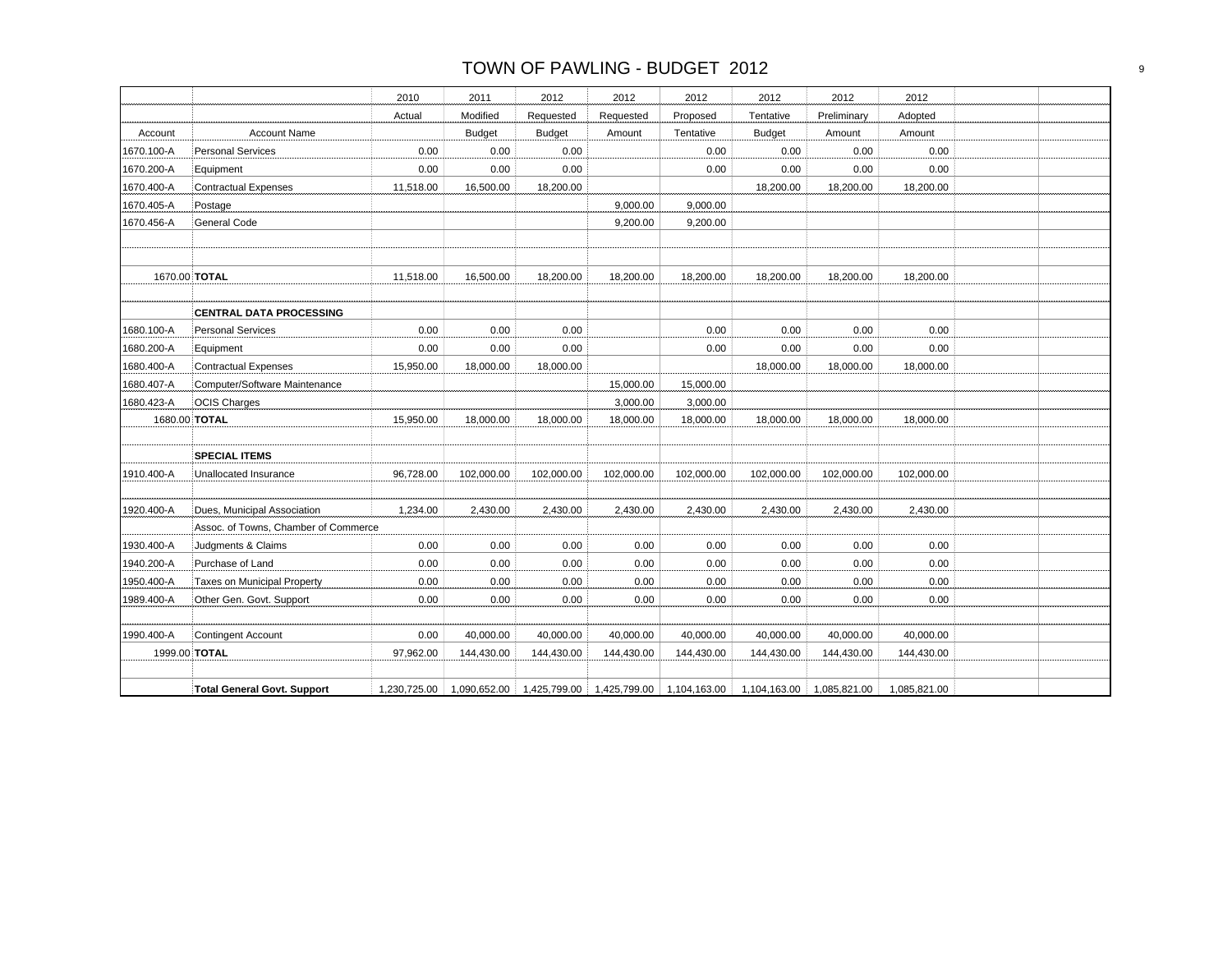|            |                                      | 2010       | 2011          | 2012          | 2012       | 2012       | 2012          | 2012        | 2012       |  |
|------------|--------------------------------------|------------|---------------|---------------|------------|------------|---------------|-------------|------------|--|
|            |                                      | Actual     | Modified      | Requested     | Requested  | Proposed   | Tentative     | Preliminary | Adopted    |  |
| Account    | <b>Account Name</b>                  |            | <b>Budget</b> | <b>Budget</b> | Amount     | Tentative  | <b>Budget</b> | Amount      | Amount     |  |
|            |                                      |            |               |               |            |            |               |             |            |  |
|            | <b>Public Safety</b>                 |            |               |               |            |            |               |             |            |  |
|            | <b>Traffic Control/Public Safety</b> |            |               |               |            |            |               |             |            |  |
| 3310.400-A | Traffic Control/Public Safety        | 0.00       | 0.00          | 0.00          | 0.00       | 0.00       | 0.00          | 0.00        | 0.00       |  |
| 3310.200-A | Equipment                            | 0.00       | 0.00          | 2,500.00      | 2,500.00   | 2,500.00   | 2,500.00      | 2,500.00    | 2,500.00   |  |
| 3310.400-A | <b>Contractual Services</b>          | 5,266.00   | 8,500.00      | 12,000.00     | 12,000.00  | 12,000.00  | 12,000.00     | 12,000.00   | 12,000.00  |  |
|            | Road Stripping, Signs                |            |               |               |            |            |               |             |            |  |
|            | 3310.00 TOTAL                        | 5,266.00   | 8,500.00      | 14,500.00     | 14,500.00  | 14,500.00  | 14,500.00     | 14,500.00   | 14,500.00  |  |
|            |                                      |            |               |               |            |            |               |             |            |  |
|            | <b>SAFETY FROM ANIMALS</b>           |            |               |               |            |            |               |             |            |  |
| 3510.100-A | Dog Warden/P.S.                      | 8,487.00   | 9,000.00      | 9,100.00      | 9,100.00   | 9,100.00   | 9,100.00      | 9,100.00    | 9,100.00   |  |
|            |                                      |            |               |               |            |            |               |             |            |  |
| 3510.200-A | Dog Warden/Equipment                 | 0.00       | 300.00        | 250.00        | 250.00     | 250.00     | 250.00        | 250.00      | 250.00     |  |
|            |                                      |            |               |               |            |            |               |             |            |  |
| 3510.400-A | Dog Warden/C.E.                      | 1,598.00   | 3,500.00      | 5,110.00      |            |            | 5,110.00      | 5,110.00    | 5,110.00   |  |
| 3510.404-A | Telephone                            |            |               |               | 610.00     | 610.00     |               |             |            |  |
|            | <b>Shelter Costs</b>                 |            |               |               | 4,500.00   | 4,500.00   |               |             |            |  |
|            |                                      |            |               |               |            |            |               |             |            |  |
|            | 3510.00 TOTAL                        | 10,085.00  | 12,800.00     | 14,460.00     | 14,460.00  | 14,460.00  | 14,460.00     | 14,460.00   | 14,460.00  |  |
|            |                                      |            |               |               |            |            |               |             |            |  |
|            | <b>EMPLOYEE SERVICES</b>             |            |               |               |            |            |               |             |            |  |
| 9010.800-A | <b>State Retirement</b>              |            |               | 1,547.00      | 1,547.00   |            |               |             |            |  |
| 9030.800-A | Social Security                      |            |               | 564.00        | 564.00     |            |               |             |            |  |
| 9035.800-A | Medicare                             |            |               | 132.00        | 132.00     |            |               |             |            |  |
| 9060.800-A | Hospital & Medical Insurance         |            |               | 0.00          | 0.00       |            |               |             |            |  |
| 9089.810-A | NYS MTA Tax                          |            |               | 31.00         | 31.00      |            |               |             |            |  |
|            | <b>TOTAL</b>                         |            |               | 2,274.00      | 2,274.00   |            |               |             |            |  |
|            |                                      |            |               |               |            |            |               |             |            |  |
|            | <b>TOTAL DEPARTMENT COST</b>         |            |               | 16,734.00     | 16,734.00  | 14,460.00  | 14,460.00     | 14,460.00   | 14,460.00  |  |
|            |                                      |            |               |               |            |            |               |             |            |  |
|            | <b>Total Public Safety</b>           | 15,351.00  | 21,300.00     | 31,234.00     | 31,234.00  | 28,960.00  | 28,960.00     | 28,960.00   | 28,960.00  |  |
|            |                                      |            |               |               |            |            |               |             |            |  |
|            | Health                               |            |               |               |            |            |               |             |            |  |
|            | <b>AMBULANCE</b>                     |            |               |               |            |            |               |             |            |  |
| 4540.100-A | <b>Personal Services</b>             | 0.00       | 0.00          | 0.00          | 0.00       | 0.00       | 0.00          | 0.00        | 0.00       |  |
| 4540.200-A | Equipment                            | 0.00       | 0.00          | 0.00          | 0.00       | 0.00       | 0.00          | 0.00        | 0.00       |  |
| 4540.400-A | <b>Contractual Expenses</b>          | 290,331.00 | 300,000.00    | 300,000.00    | 300,000.00 | 300,000.00 | 300,000.00    | 300,000.00  | 300,000.00 |  |
|            | TransCare Contract                   |            |               |               |            |            |               |             |            |  |
|            |                                      |            |               |               |            |            |               |             |            |  |
|            | 4540.00 TOTAL                        | 290,331.00 | 300,000.00    | 300,000.00    | 300,000.00 | 300,000.00 | 300,000.00    | 300,000.00  | 300,000.00 |  |
|            |                                      |            |               |               |            |            |               |             |            |  |
|            | <b>Total Health</b>                  | 290,331.00 | 300,000.00    | 300,000.00    | 300,000.00 | 300,000.00 | 300,000.00    | 300,000.00  | 300,000.00 |  |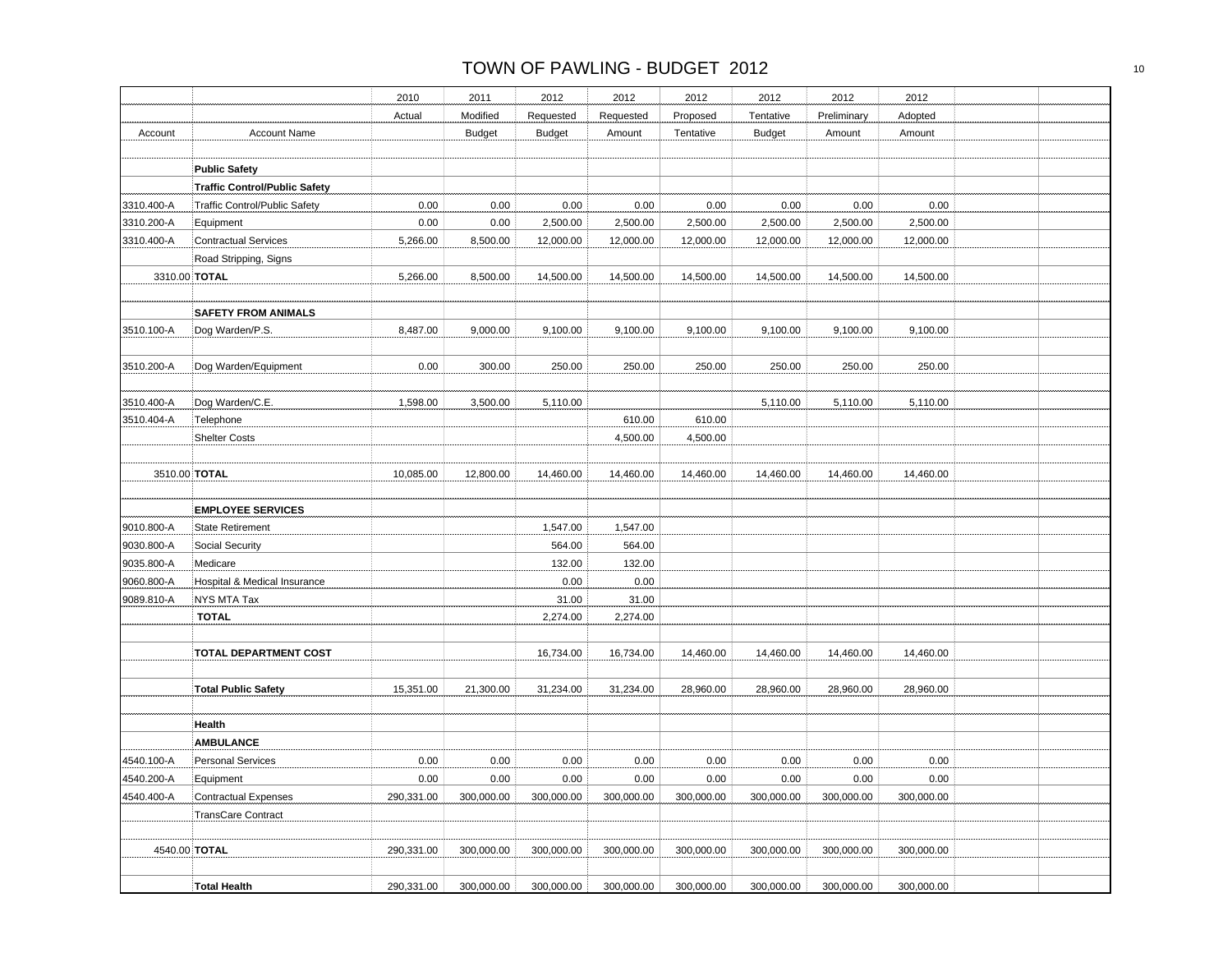|                          |                                                                                  | 2010      | 2011          | 2012          | 2012      | 2012      | 2012          | 2012        | 2012      |  |
|--------------------------|----------------------------------------------------------------------------------|-----------|---------------|---------------|-----------|-----------|---------------|-------------|-----------|--|
|                          |                                                                                  | Actual    | Modified      | Requested     | Requested | Proposed  | Tentative     | Preliminary | Adopted   |  |
| Account                  | <b>Account Name</b>                                                              |           | <b>Budget</b> | <b>Budget</b> | Amount    | Tentative | <b>Budget</b> | Amount      | Amount    |  |
|                          |                                                                                  |           |               |               |           |           |               |             |           |  |
|                          | Transportation                                                                   |           |               |               |           |           |               |             |           |  |
|                          | SUPERINTENDENT OF HIGHWAYS                                                       |           |               |               |           |           |               |             |           |  |
| 5010.100-A               | Trans. Hwy./P.S.                                                                 | 62,322.00 | 62,311.00     | 62,824.00     |           | 62,824.00 | 62,824.00     | 62,824.00   | 62,824.00 |  |
|                          | Highway Superintendent                                                           |           |               |               | 55,104.00 |           |               |             |           |  |
|                          | Longevity                                                                        |           |               |               | 2,000.00  |           |               |             |           |  |
|                          | Clerk/Secretary 10 hours/week @ 11.00                                            |           |               |               | 5,720.00  |           |               |             |           |  |
| 5010.200-A               | Trans. Hwy/Equipment                                                             | 0.00      | 1,000.00      | 500.00        | 500.00    | 500.00    | 500.00        | 500.00      | 500.00    |  |
|                          |                                                                                  | 1,707.00  |               |               |           |           |               |             |           |  |
| 5010.400-A<br>5010.401-A | Trans. Hwy./C.E.<br>Training: NYAOH: 1000.00, MS4 500.00, Cornell Classes 250.00 |           | 2,000.00      | 1,750.00      | 1,000.00  | 1,000.00  | 1,750.00      | 1,750.00    | 1,750.00  |  |
| 5010.402-A               | Travel                                                                           |           |               |               | 250.00    | 250.00    |               |             |           |  |
| 5010.403-A               | <b>Office Supplies</b>                                                           |           |               |               | 500.00    | 500.00    |               |             |           |  |
|                          |                                                                                  |           |               |               |           |           |               |             |           |  |
| 5010.00 TOTAL            |                                                                                  | 64,029.00 | 65,311.00     | 65,074.00     | 65,074.00 | 65,074.00 | 65,074.00     | 65,074.00   | 65,074.00 |  |
|                          | <b>EMPLOYEE SERVICES</b>                                                         |           |               |               |           |           |               |             |           |  |
| 9010.800-A               | <b>State Retirement</b>                                                          |           |               | 10,680.00     | 10,680.00 |           |               |             |           |  |
| 9030.800-A               | Social Security                                                                  |           |               | 3,895.00      | 3,895.00  |           |               |             |           |  |
| 9035.800-A               | Medicare                                                                         |           |               | 911.00        | 911.00    |           |               |             |           |  |
| 9060.800-A               | Hospital & Medical Insurance                                                     |           |               | 5,132.00      | 5,132.00  |           |               |             |           |  |
| 9089.810-A               | NYS MTA Tax                                                                      |           |               | 214.00        | 214.00    |           |               |             |           |  |
|                          | <b>TOTAL</b>                                                                     |           |               | 20,832.00     | 20,832.00 |           |               |             |           |  |
|                          | <b>TOTAL DEPARTMENT COST</b>                                                     |           |               | 85,906.00     | 85,906.00 | 65,074.00 | 65,074.00     | 65,074.00   | 65,074.00 |  |
|                          | <b>GARAGE</b>                                                                    |           |               |               |           |           |               |             |           |  |
| 5132.100-A               | <b>Personal Services</b>                                                         | 0.00      | 0.00          | 0.00          |           | 0.00      | 0.00          | 0.00        | 0.00      |  |
| 5132.200-A               | Equipment                                                                        | 1,086.00  | 0.00          | 0.00          |           | 0.00      | 0.00          | 0.00        | 0.00      |  |
|                          |                                                                                  |           |               |               |           |           |               |             |           |  |
| 5132.400-A               | <b>Contractual Expenses</b>                                                      | 14,846.00 | 18,500.00     | 15,500.00     |           |           | 15,500.00     | 15,500.00   | 15,500.00 |  |
| 5132.403-A               | <b>Office Supplies</b>                                                           |           |               |               | 1,750.00  | 1,750.00  |               |             |           |  |
| 5132.404-A               | Telephone                                                                        |           |               |               | 1,000.00  | 1,000.00  |               |             |           |  |
| 5132.415-A               | Maintenance Contracts (Simplex)                                                  |           |               |               | $0.00\,$  | 0.00      |               |             |           |  |
| 5132.416-A               | Fuel Oil/Propane                                                                 |           |               |               | 7,500.00  | 7,500.00  |               |             |           |  |
| 5132.417-A               | Gas/Electric                                                                     |           |               |               | 3,500.00  | 3,500.00  |               |             |           |  |
| 5132.449-A               | The Workplace - Drug/Substance Abuse Testing                                     |           |               |               | 1,750.00  | 1,750.00  |               |             |           |  |
|                          | 5132.00 TOTAL                                                                    | 15,932.00 | 18,500.00     | 15,500.00     | 15,500.00 | 15,500.00 | 15,500.00     | 15,500.00   | 15,500.00 |  |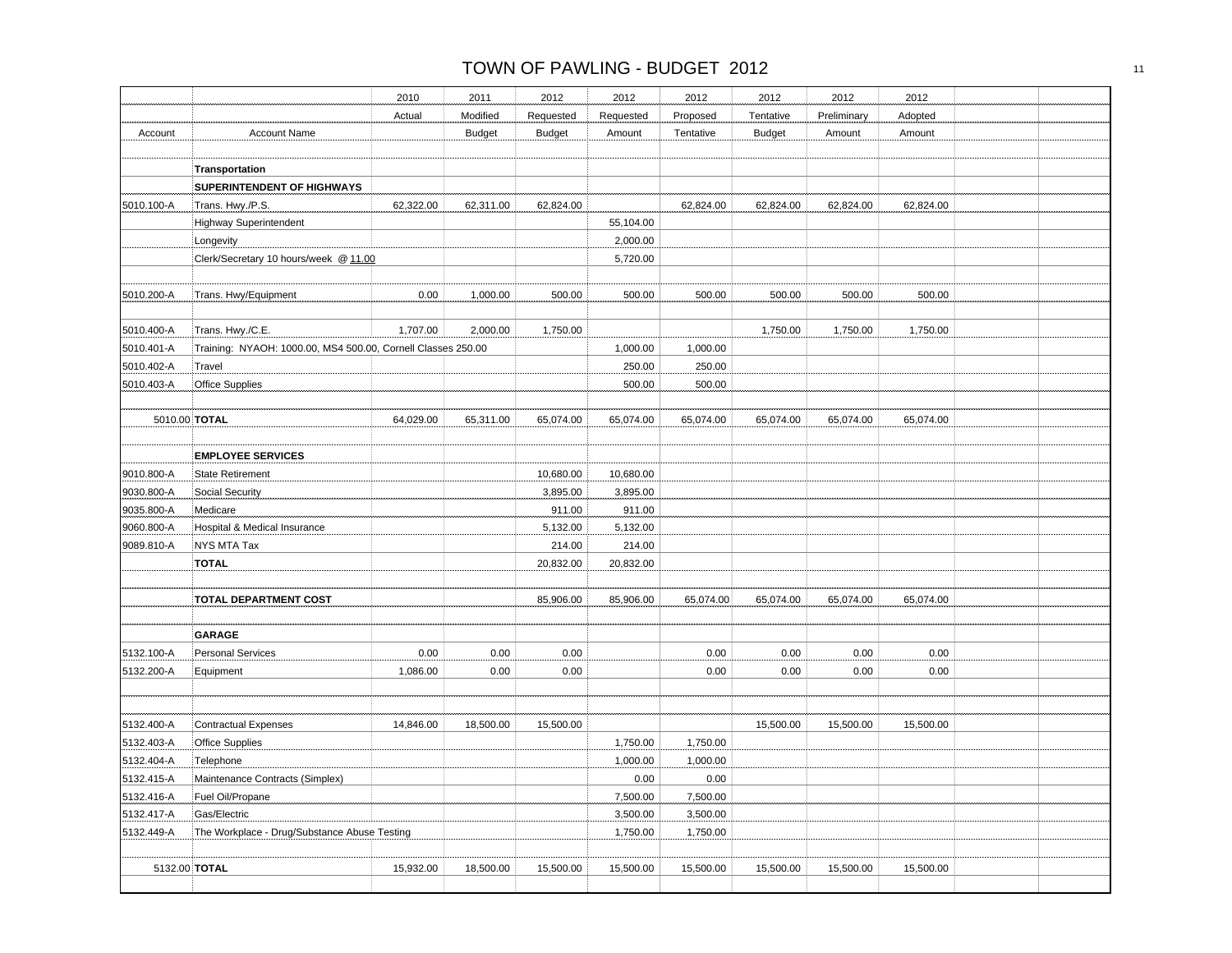|  | 2012      | 2012        | 2012          | 2012      | 2012                    | 2012            | 2011          |           |                                                    |                          |
|--|-----------|-------------|---------------|-----------|-------------------------|-----------------|---------------|-----------|----------------------------------------------------|--------------------------|
|  |           |             |               |           |                         |                 |               | 2010      |                                                    |                          |
|  | Adopted   | Preliminary | Tentative     | Proposed  | Requested               | Requested       | Modified      | Actual    |                                                    |                          |
|  | Amount    | Amount      | <b>Budget</b> | Tentative | Amount                  | <b>Budget</b>   | <b>Budget</b> |           | <b>Account Name</b>                                | Account                  |
|  |           |             |               |           |                         |                 |               |           | <b>STREET LIGHTING</b>                             |                          |
|  | 6,000.00  | 6,000.00    | 6,000.00      | 6,000.00  | 6,000.00                | 6,000.00        | 6,380.00      | 4,793.00  | <b>Contractual Services</b>                        | 5182.400-A               |
|  |           |             |               |           |                         |                 |               |           |                                                    |                          |
|  | 6,000.00  | 6,000.00    | 6,000.00      | 6,000.00  | 6,000.00                | 6,000.00        | 6,380.00      | 4,793.00  | 5182.00 TOTAL                                      |                          |
|  |           |             |               |           |                         |                 |               |           |                                                    |                          |
|  | 86,574.00 | 86,574.00   | 86,574.00     | 86,574.00 | 107,406.00              | 107,406.00      | 90,191.00     | 84,754.00 | <b>Total Transportation</b>                        |                          |
|  |           |             |               |           |                         |                 |               |           |                                                    |                          |
|  |           |             |               |           |                         |                 |               |           | <b>ECONOMIC ASSIST. &amp; OPPORTUNITY</b>          |                          |
|  |           |             |               |           |                         |                 |               |           |                                                    |                          |
|  |           |             |               |           |                         |                 |               |           | <b>SOCIAL SERVICES ADMINISTRATION</b>              |                          |
|  | 0.00      | 0.00        | 0.00          | 0.00      | 0.00                    | 0.00            | 0.00          | 0.00      | <b>Personal Services</b>                           | 6010.100-A               |
|  | 0.00      | 0.00        | 0.00          | 0.00      | 0.00                    | 0.00            | 0.00          | 0.00      | Equipment                                          | 6010.200-A               |
|  | 0.00      | 0.00        | 0.00          | 0.00      | 0.00                    | 0.00            | 0.00          | 0.00      | <b>Contractual Expenses</b>                        | 6010.400-A               |
|  | 0.00      | 0.00        | 0.00          | 0.00      | 0.00                    | 0.00            | 0.00          | 0.00      | 6010.00 TOTAL                                      |                          |
|  |           |             |               |           |                         |                 |               |           |                                                    |                          |
|  |           |             |               |           |                         |                 |               |           | <b>VETERANS SERVICES</b>                           |                          |
|  | 0.00      | 0.00        | 0.00          | 0.00      | 0.00                    | 0.00            | 0.00          | 0.00      | <b>Personal Services</b>                           | 6510.100-A               |
|  | 0.00      | 0.00        | 0.00          | 0.00      | 0.00                    | 0.00            | 0.00          | 0.00      | Equipment                                          | 6510.200-A               |
|  | 2,000.00  | 2,000.00    | 2,000.00      | 2,000.00  | 2,000.00                | 2,000.00        | 2,000.00      | 0.00      | <b>Contractual Expenses</b>                        | 6510.400-A               |
|  |           |             |               |           |                         |                 |               |           | Veterans Flags for Grave Plots                     |                          |
|  | 2,000.00  | 2,000.00    | 2,000.00      | 2,000.00  | 2,000.00                | 2,000.00        | 2,000.00      | 0.00      | 6510.00 TOTAL                                      |                          |
|  |           |             |               |           |                         |                 |               |           |                                                    |                          |
|  |           |             |               |           |                         |                 |               |           | <b>PROGRAM FOR AGING Rec Dept</b>                  |                          |
|  | 2,500.00  | 2,500.00    | 2,500.00      |           |                         | 2,500.00        | 3,500.00      | 1,976.00  | <b>Personal Services</b>                           | 6772.100-A               |
|  |           |             |               | 2,500.00  |                         | 2,500.00        |               |           | Crafts Instructor                                  |                          |
|  |           |             |               |           |                         |                 |               |           |                                                    |                          |
|  | 0.00      | 0.00        | 0.00          | 0.00      | 0.00                    | 0.00            | 0.00          | 0.00      | Equipment                                          | 6772.200-A               |
|  |           |             |               |           |                         |                 |               |           |                                                    |                          |
|  | 6,150.00  | 6,150.00    | 6,150.00      |           |                         | 6,150.00        | 6,150.00      | 4,133.00  | <b>Contractual Expenses</b>                        | 6772.400-A               |
|  |           |             |               | 2,000.00  | 2,000.00                |                 |               |           | Senior Picnic & Holiday Lunch                      | 6772.426-A               |
|  |           |             |               | 4,000.00  | 4,000.00                |                 |               |           | Bus Trips (3)                                      | 6772.427-A               |
|  |           |             |               | 150.00    | 150.00                  |                 |               |           | Special Drop in Center Events                      | 6772.428-A               |
|  |           |             |               |           |                         |                 |               |           |                                                    |                          |
|  |           |             |               |           |                         |                 |               |           |                                                    |                          |
|  | 8,650.00  | 8,650.00    | 8,650.00      | 8.650.00  | 6,150.00                | 11,150.00       | 9,650.00      | 6,109.00  | 6772.00 TOTAL                                      |                          |
|  |           |             |               |           |                         |                 |               |           |                                                    |                          |
|  |           |             |               |           |                         |                 |               |           |                                                    |                          |
|  |           |             |               |           |                         |                 |               |           | Social Security                                    |                          |
|  |           |             |               |           |                         |                 |               |           |                                                    |                          |
|  |           |             |               |           |                         | 7.00            |               |           |                                                    | 9089.810-A               |
|  |           |             |               |           | 198.00                  | 198.00          |               |           | TOTAL                                              |                          |
|  |           |             |               |           | 155.00<br>36.00<br>7.00 | 155.00<br>36.00 |               |           | <b>EMPLOYEE SERVICE</b><br>Medicare<br>NYS MTA Tax | 9030.800-A<br>9035.800-A |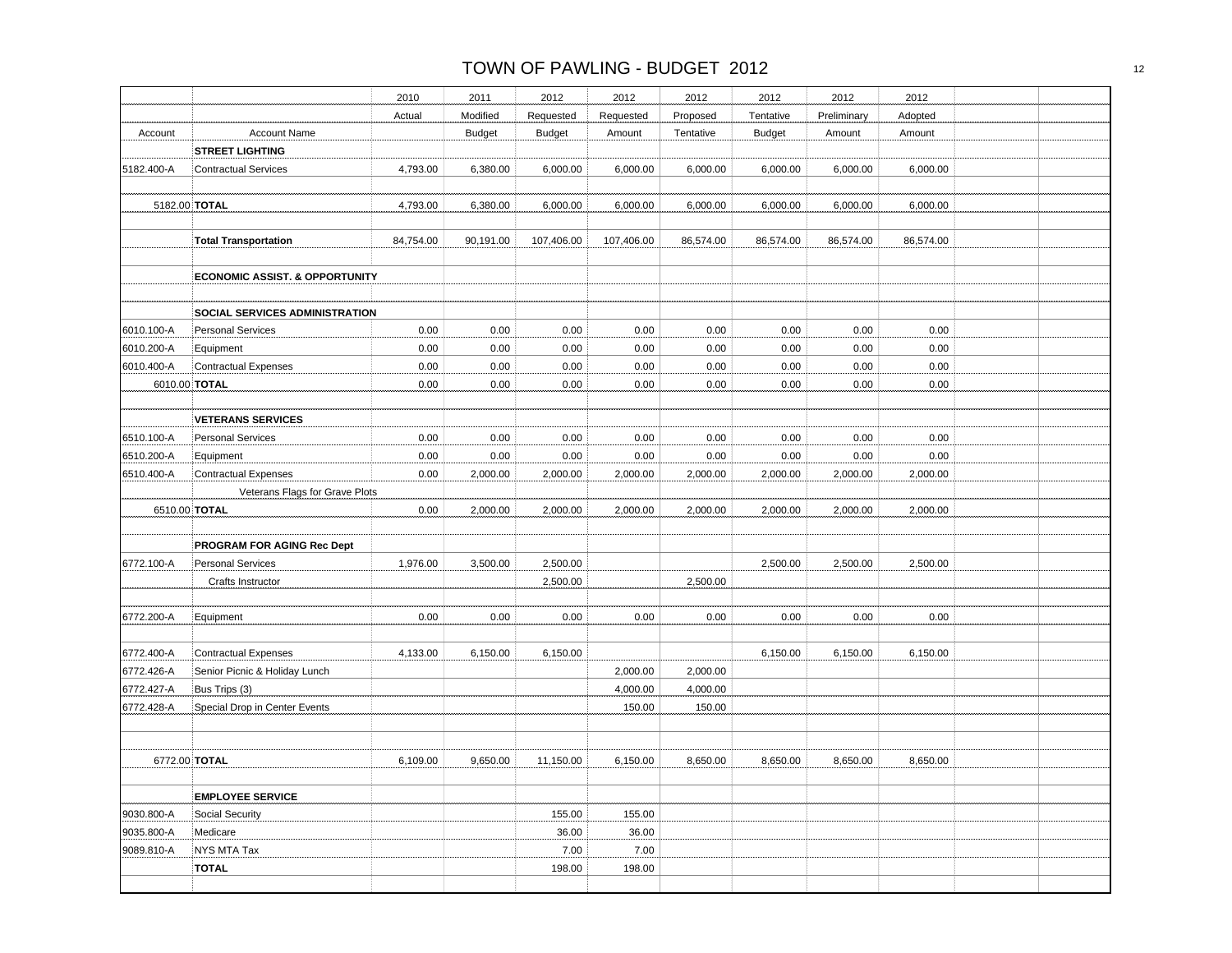|         |                                  | 2010     | 2011      | 2012          | 2012      | 2012      | 2012          | 2012        | 2012      |  |
|---------|----------------------------------|----------|-----------|---------------|-----------|-----------|---------------|-------------|-----------|--|
|         |                                  | Actual   | Modified  | Requested     | Requested | Proposed  | Tentative     | Preliminary | Adopted   |  |
| Account | <b>Account Name</b>              |          | Budget    | <b>Budget</b> | Amount    | Tentative | <b>Budget</b> | Amount      | Amount    |  |
|         | <b>TOTAL DEPARTMENT COST</b>     |          | 9.650.00  | 11.348.00     | 6.348.00  | 8.650.00  | 8.650.00      | 8.650.00    | 8,650.00  |  |
|         |                                  |          |           |               |           |           |               |             |           |  |
|         | <b>Total Economic Assistance</b> | 6,109.00 | 11,650.00 | 13,348.00     | 8,348.00  | 10,650.00 | 10,650.00     | 10,650.00   | 10,650.00 |  |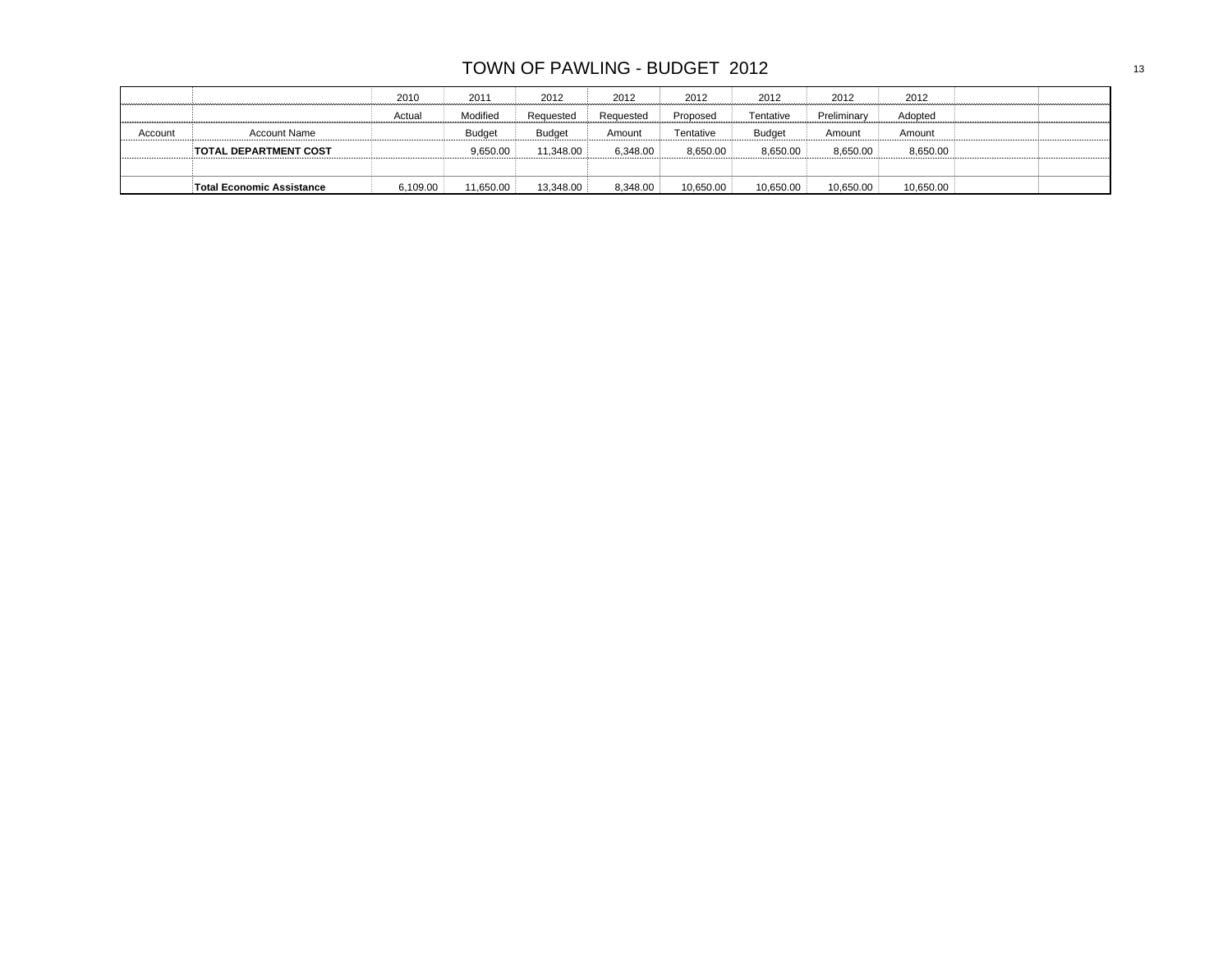|               |                                                                                                              | 2010       | 2011          | 2012          | 2012       | 2012       | 2012          | 2012        | 2012       |  |
|---------------|--------------------------------------------------------------------------------------------------------------|------------|---------------|---------------|------------|------------|---------------|-------------|------------|--|
|               |                                                                                                              | Actual     | Modified      | Requested     | Requested  | Proposed   | Tentative     | Preliminary | Adopted    |  |
| Account       | Account Name                                                                                                 |            | <b>Budget</b> | <b>Budget</b> | Amount     | Tentative  | <b>Budget</b> | Amount      | Amount     |  |
|               |                                                                                                              |            |               |               |            |            |               |             |            |  |
|               | <b>CULTURE AND RECREATION</b>                                                                                |            |               |               |            |            |               |             |            |  |
|               | <b>RECREATION ADMINISTRATION</b>                                                                             |            |               |               |            |            |               |             |            |  |
| 7020.100-A    | <b>Personal Services</b>                                                                                     | 100,444.00 | 112,897.00    | 112,576.00    |            | 112,576.00 | 112,576.00    | 112,576.00  | 112,576.00 |  |
|               | <b>Recreation Director</b>                                                                                   |            |               |               | 49,665.00  |            |               |             |            |  |
|               | Longevity                                                                                                    |            |               |               | 1,500.00   |            |               |             |            |  |
|               | Asst. Director                                                                                               |            |               |               | 39,180.00  |            |               |             |            |  |
|               | Senior Typist                                                                                                |            |               |               | 22,231.00  |            |               |             |            |  |
|               | Part Time Help                                                                                               |            |               |               | 0.00       |            |               |             |            |  |
|               | Maintenance Worker                                                                                           |            |               |               | 0.00       |            |               |             |            |  |
|               | Overtime                                                                                                     |            |               |               | 0.00       |            |               |             |            |  |
|               |                                                                                                              |            |               |               |            |            |               |             |            |  |
| 7020.200-A    | Equipment                                                                                                    | 290.00     | 500.00        | 0.00          | 0.00       | 0.00       | 0.00          | 0.00        | 0.00       |  |
|               | Printer/Fax Machine                                                                                          |            |               |               |            |            |               |             |            |  |
| 7020.400-A    | <b>Contractual Expenses</b>                                                                                  | 10,484.00  | 12,020.00     | 19,400.00     |            |            | 19,400.00     | 19,400.00   | 19,400.00  |  |
| 7020.403-A    | <b>Office Supplies</b>                                                                                       |            |               |               | 2,500.00   | 2,500.00   |               |             |            |  |
| 7020.404-A    | Telephone                                                                                                    |            |               |               | 5,500.00   | 5,500.00   |               |             |            |  |
| 7020.405-A    | Postage                                                                                                      |            |               |               | 2,200.00   | 2,200.00   |               |             |            |  |
| 7020.415-A    | Maintenance Contract (Copier)                                                                                |            |               |               | 1,700.00   | 1,700.00   |               |             |            |  |
| 7020.442-A    | Brochure                                                                                                     |            |               |               | 7,500.00   | 7,500.00   |               |             |            |  |
|               |                                                                                                              |            |               |               |            |            |               |             |            |  |
| 7020.00 TOTAL |                                                                                                              | 111,218.00 | 125,417.00    | 131,976.00    | 131,976.00 | 131,976.00 | 131,976.00    | 131,976.00  | 131,976.00 |  |
|               |                                                                                                              |            |               |               |            |            |               |             |            |  |
|               | <b>EMPLOYEE SERVICES</b>                                                                                     |            |               |               |            |            |               |             |            |  |
| 9010.800-A    | <b>State Retirement</b>                                                                                      |            |               | 16,866.00     | 16,866.00  |            |               |             |            |  |
| 9030.800-A    | <b>Social Security</b>                                                                                       |            |               | 6,980.00      | 6,980.00   |            |               |             |            |  |
| 9035.800-A    | Medicare                                                                                                     |            |               | 1,632.00      | 1,632.00   |            |               |             |            |  |
| 9060.800-A    | Hospital & Medical Insurance                                                                                 |            |               | 39,348.00     | 39,348.00  |            |               |             |            |  |
| 9089.810-A    | NYS MTA Tax                                                                                                  |            |               | 383.00        | 383.00     |            |               |             |            |  |
|               | <b>TOTAL</b>                                                                                                 |            |               | 65,209.00     | 65,209.00  |            |               |             |            |  |
|               |                                                                                                              |            |               |               |            |            |               |             |            |  |
|               | <b>TOTAL DEPARTMENT COST</b>                                                                                 |            | 125,417.00    | 197,185.00    | 197,185.00 | 131,976.00 | 131,976.00    | 131,976.00  | 131,976.00 |  |
|               |                                                                                                              |            |               |               |            |            |               |             |            |  |
|               | <b>PARKS</b>                                                                                                 |            |               |               |            |            |               |             |            |  |
| 7110.100-A    | <b>Personal Services</b>                                                                                     | 0.00       | 13,480.00     | 18,580.00     |            | 18,580.00  | 18,580.00     | 18,580.00   | 18,580.00  |  |
|               | <b>Turf Manager</b>                                                                                          |            |               |               | 5,100.00   |            |               |             |            |  |
|               | Laborer-Seasonal (PT) @ \$12. per hr.                                                                        |            |               |               | 12,480.00  |            |               |             |            |  |
|               | Overtime                                                                                                     |            |               |               | 1,000.00   |            |               |             |            |  |
|               |                                                                                                              |            |               |               |            |            |               |             |            |  |
| 7110.200-A    | Equipment                                                                                                    | 0.00       | 12,496.00     | 7,220.00      | 7,220.00   | 7,220.00   | 7,220.00      | 4,780.00    | 4,780.00   |  |
|               |                                                                                                              |            |               |               |            |            |               |             |            |  |
|               | Gates 1000., Row Boat engine & parts 2000 Umbrella 500., Dock Mats 5850., Chairs 3146. BBQ 500 Dogipots 450. |            |               |               |            |            |               |             |            |  |
|               |                                                                                                              |            |               |               |            |            |               |             |            |  |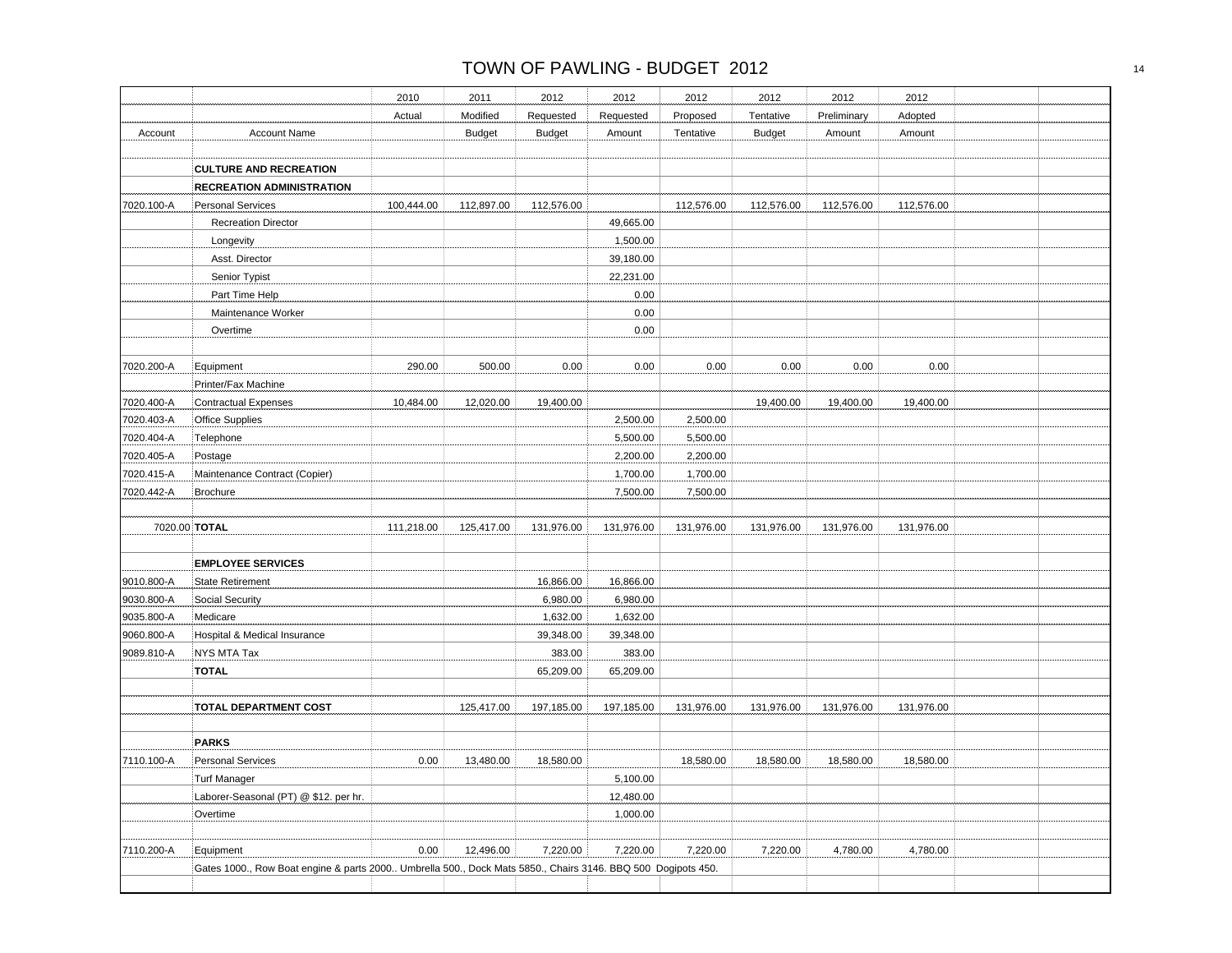|            |                                           | 2010      | 2011          | 2012          | 2012      | 2012      | 2012          | 2012        | 2012      |  |
|------------|-------------------------------------------|-----------|---------------|---------------|-----------|-----------|---------------|-------------|-----------|--|
|            |                                           | Actual    | Modified      | Requested     | Requested | Proposed  | Tentative     | Preliminary | Adopted   |  |
| Account    | <b>Account Name</b>                       |           | <b>Budget</b> | <b>Budget</b> | Amount    | Tentative | <b>Budget</b> | Amount      | Amount    |  |
|            |                                           |           |               |               |           |           |               |             |           |  |
| 7110.400-A | <b>Contractual Expenses</b>               | 8,951.00  | 19,164.00     | 19,440.00     |           |           | 19,440.00     | 19,440.00   | 19,440.00 |  |
| 7110.401-A | Training                                  |           |               |               |           |           |               |             |           |  |
| 7110,404-A | Telephone                                 |           |               |               | 1,800.00  | 1,800.00  |               |             |           |  |
| 7110.415-A | Maintenance Contracts                     |           |               |               | 14,820.00 | 14,820.00 |               |             |           |  |
|            | Clean Lakes, Porta Potties, Tru Courts    |           |               |               |           |           |               |             |           |  |
| 7110.417-A | Gas & Electric                            |           |               |               | 2,000.00  | 2,000.00  |               |             |           |  |
| 7110.450-A | Permits (DEC, DC Health Dept.)            |           |               |               | 820.00    | 820.00    |               |             |           |  |
|            | 7110.00 TOTAL                             | 8,951.00  | 45,140.00     | 45,240.00     | 45,240.00 | 45,240.00 | 45,240.00     | 42,800.00   | 42,800.00 |  |
|            |                                           |           |               |               |           |           |               |             |           |  |
|            | <b>EMPLOYEE SERVICES</b>                  |           |               |               |           |           |               |             |           |  |
| 9010.800-A | <b>State Retirement</b>                   |           |               | 2,787.00      | 2,787.00  |           |               |             |           |  |
| 9030.800-A | Social Security                           |           |               | 1,152.00      | 1,152.00  |           |               |             |           |  |
| 9035.800-A | Medicare                                  |           |               | 269.00        | 269.00    |           |               |             |           |  |
| 9060.800-A | Hospital & Medical Insurance              |           |               | 0.00          | 0.00      |           |               |             |           |  |
| 9089.810-A | <b>NYS MTA Tax</b>                        |           |               | 116.00        | 116.00    |           |               |             |           |  |
|            | <b>TOTAL</b>                              |           |               | 4,324.00      | 4,324.00  |           |               |             |           |  |
|            | TOTAL DEPARTMENT COST                     |           | 45,140.00     | 49,564.00     | 49,564.00 | 45,240.00 | 45,240.00     | 42,800.00   | 42,800.00 |  |
|            | <b>TEEN CENTER</b>                        |           |               |               |           |           |               |             |           |  |
| 7145.100-A | <b>Personal Services</b>                  | 31,608.00 | 49,888.00     | 51,096.00     | 51,096.00 | 51,096.00 | 51,096.00     | 51,096.00   | 51,096.00 |  |
|            | After School Supervisor (PT)              |           |               |               |           |           |               |             |           |  |
|            | After School Staff (10) (PT)              |           |               |               |           |           |               |             |           |  |
|            | Teen Center Chaperon (PT)                 |           |               |               |           |           |               |             |           |  |
|            | Teen Center Chaperon (PT)                 |           |               |               |           |           |               |             |           |  |
|            | <b>Teen Center Staff</b>                  |           |               |               |           |           |               |             |           |  |
|            | Teen Center Coordinator                   |           |               |               |           |           |               |             |           |  |
|            |                                           |           |               |               |           |           |               |             |           |  |
| 7145.200-A | Equipment (Sports Equipment)              | 0.00      | 500.00        | 200.00        | 200.00    | 200.00    | 200.00        | 200.00      | 200.00    |  |
|            |                                           |           |               |               |           |           |               |             |           |  |
| 7145.400-A | <b>Contractual Expenses</b>               | 15,766.00 | 10,300.00     | 11,500.00     | 11,500.00 | 11,500.00 | 11,500.00     | 11,500.00   | 11,500.00 |  |
| 7145.404-A | Telephone                                 |           |               |               |           |           |               |             |           |  |
| 7145.419-A | Cleaning & Paper Products                 |           |               |               |           |           |               |             |           |  |
| 7145.429-A | Flyers/Advertising                        |           |               |               |           |           |               |             |           |  |
| 7145.430-A | Groceries & Supplies                      |           |               |               |           |           |               |             |           |  |
|            | Teen Center \$2500., After School \$2000. |           |               |               |           |           |               |             |           |  |
| 7145.431-A | Teens & Business                          |           |               |               |           |           |               |             |           |  |
| 7145.432-A | Arts and Crafts                           |           |               |               |           |           |               |             |           |  |
| 7145.451-A | CIT Program                               |           |               |               |           |           |               |             |           |  |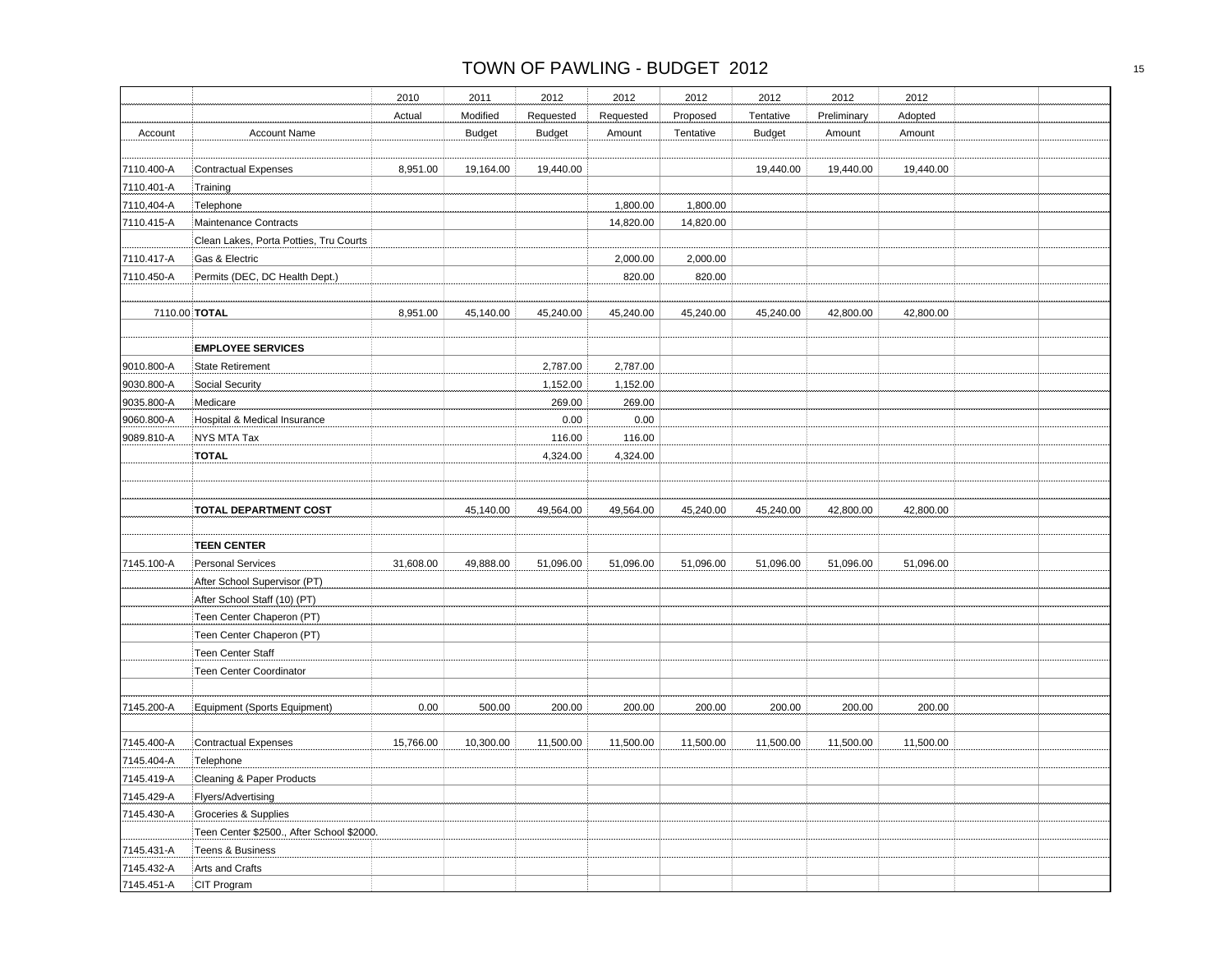|               |                                                                           | 2010      | 2011          | 2012          | 2012      | 2012      | 2012          | 2012        | 2012      |  |
|---------------|---------------------------------------------------------------------------|-----------|---------------|---------------|-----------|-----------|---------------|-------------|-----------|--|
|               |                                                                           | Actual    | Modified      | Requested     | Requested | Proposed  | Tentative     | Preliminary | Adopted   |  |
| Account       | <b>Account Name</b>                                                       |           | <b>Budget</b> | <b>Budget</b> | Amount    | Tentative | <b>Budget</b> | Amount      | Amount    |  |
| 7145.00 TOTAL |                                                                           | 47,374.00 | 60,688.00     | 62,796.00     | 62,796.00 | 62,796.00 | 62,796.00     | 62,796.00   | 62,796.00 |  |
|               |                                                                           |           |               |               |           |           |               |             |           |  |
|               | <b>EMPLOYEE SERVICES</b>                                                  |           |               |               |           |           |               |             |           |  |
| 9030.800-A    | Social Security                                                           |           |               | 3,168.00      | 3,168.00  |           |               |             |           |  |
| 9035.800-A    | Medicare                                                                  |           |               | 741.00        | 741.00    |           |               |             |           |  |
| 9089.810-A    | NYS MTA Tax                                                               |           |               | 174.00        | 174.00    |           |               |             |           |  |
|               | <b>TOTAL</b>                                                              |           |               | 4,083.00      | 4,083.00  | 0.00      |               |             |           |  |
|               | <b>TOTAL DEPARTMENT COST</b>                                              |           | 60,688.00     | 66,879.00     | 66,879.00 | 62,796.00 | 62,796.00     | 62,796.00   | 62,796.00 |  |
|               |                                                                           |           |               |               |           |           |               |             |           |  |
| 7230.100-A    | <b>BEACH</b><br><b>Personal Services</b>                                  | 29,577.00 | 37,865.00     | 50,543.00     |           | 50,543.00 | 50,543.00     | 50,543.00   | 50,543.00 |  |
|               | <b>Waterfront Director</b>                                                |           |               |               | 7,800.00  |           |               |             |           |  |
|               | Asst. Water Director                                                      |           |               |               | 6,600.00  |           |               |             |           |  |
|               | Lifeguards (10)                                                           |           |               |               | 25,755.00 |           |               |             |           |  |
|               | Gate Keepers (8)                                                          |           |               |               | 7,088.00  |           |               |             |           |  |
|               | Water Safety Instructor                                                   |           |               |               | 3,300.00  |           |               |             |           |  |
|               |                                                                           |           |               |               |           |           |               |             |           |  |
| 7230.200-A    | Equipment                                                                 | 0.00      | 12,000.00     | 500.00        | 500.00    | 500.00    | 500.00        | 500.00      | 500.00    |  |
| 7230.205-A    | Row boat parts/engine 2000., Umbrella 500., Dock Mats 5850., Chairs 3146. |           |               |               |           |           |               |             |           |  |
| 7230.400-A    | Contractual Expenses                                                      | 5,726.00  | 2,494.00      | 2,759.00      |           |           | 2,759.00      | 2,759.00    | 2,759.00  |  |
| 7230.403-A    | <b>Office Supplies</b>                                                    |           |               |               | 100.00    | 100.00    |               |             |           |  |
| 7230.404-A    | Telephone                                                                 |           |               |               | 0.00      | 0.00      |               |             |           |  |
| 7230.415-A    | Maintenance Contracts (Clean Lakes)                                       |           |               |               | 0.00      | 0.00      |               |             |           |  |
| 7230.429-A    | Flyers/Advertising                                                        |           |               |               | 200.00    | 200.00    |               |             |           |  |
| 7230.433-A    | <b>Waterfront Permits</b>                                                 |           |               |               | 594.00    | 594.00    |               |             |           |  |
| 7230.434-A    | Wristbands                                                                |           |               |               | 400.00    | 400.00    |               |             |           |  |
| 7230.434-A    | <b>Waterfront Supplies</b>                                                |           |               |               | 465.00    | 465.00    |               |             |           |  |
| 7230.435-A    | Uniforms                                                                  |           |               |               | 1,000.00  | 1,000.00  |               |             |           |  |
| 7230.00 TOTAL |                                                                           | 35,303.00 | 52,359.00     | 53,802.00     | 53,802.00 | 53,802.00 | 53,802.00     | 53,802.00   | 53,802.00 |  |
|               |                                                                           |           |               |               |           |           |               |             |           |  |
|               | <b>EMPLOYEE SERVICES</b>                                                  |           |               |               |           |           |               |             |           |  |
| 9030.800-A    | Social Security                                                           |           |               | 3,134.00      | 3,134.00  |           |               |             |           |  |
| 9035.800-A    | Medicare                                                                  |           |               | 783.00        | 783.00    |           |               |             |           |  |
| 9089.810-A    | NYS MTA Tax                                                               |           |               | 174.00        | 174.00    |           |               |             |           |  |
|               | <b>TOTAL</b>                                                              |           |               | 4,091.00      | 4,091.00  |           |               |             |           |  |
|               | TOTAL DEPARTMENT COST                                                     |           | 52,359.00     | 57,893.00     | 57,893.00 | 53,802.00 | 53,802.00     | 53,802.00   | 53,802.00 |  |
|               |                                                                           |           |               |               |           |           |               |             |           |  |
|               |                                                                           |           |               |               |           |           |               |             |           |  |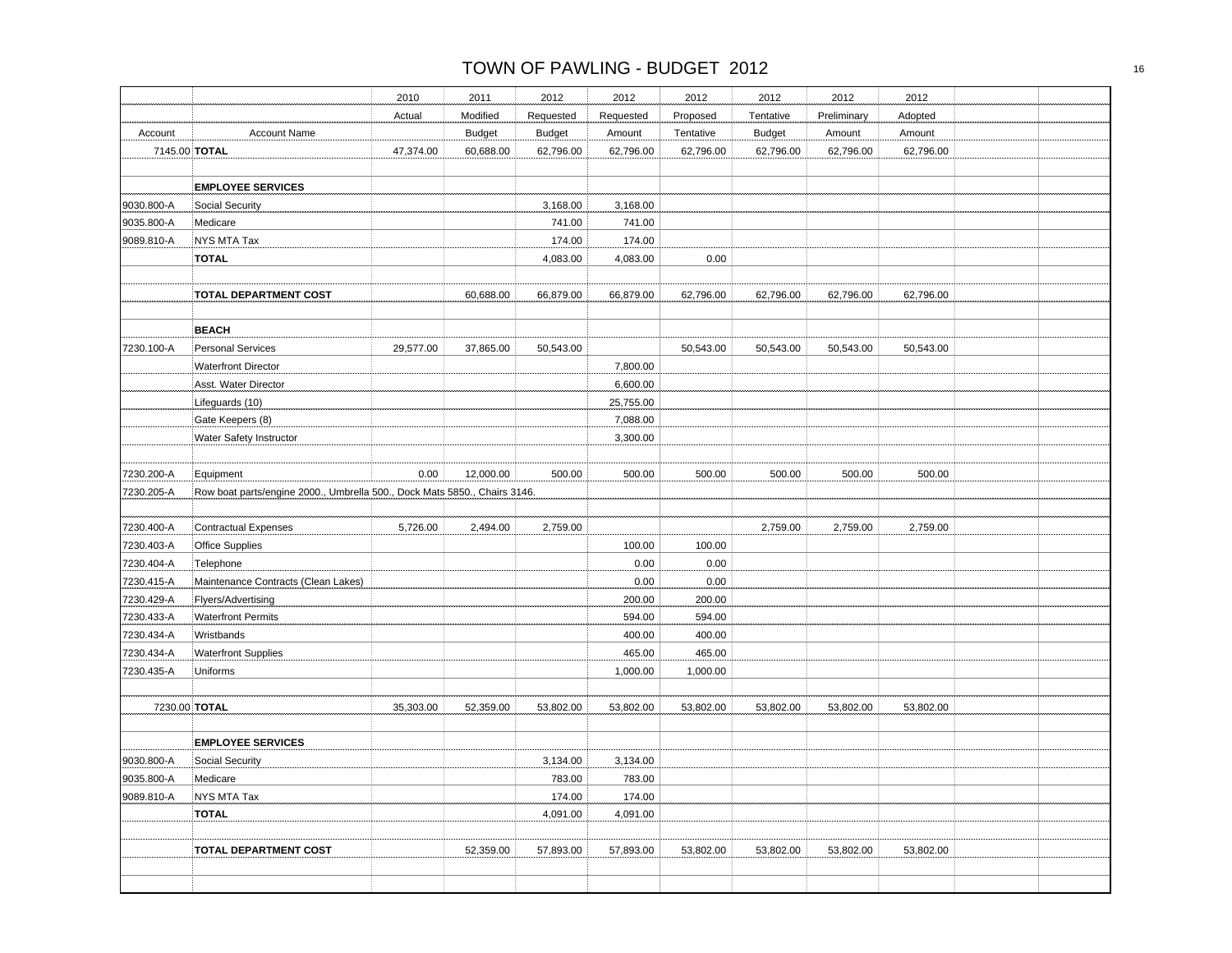|            |                                                                   | 2010       | 2011          | 2012          | 2012       | 2012       | 2012          | 2012        | 2012       |  |
|------------|-------------------------------------------------------------------|------------|---------------|---------------|------------|------------|---------------|-------------|------------|--|
|            |                                                                   |            |               |               |            |            |               |             |            |  |
|            |                                                                   | Actual     | Modified      | Requested     | Requested  | Proposed   | Tentative     | Preliminary | Adopted    |  |
| Account    | <b>Account Name</b>                                               |            | <b>Budget</b> | <b>Budget</b> | Amount     | Tentative  | <b>Budget</b> | Amount      | Amount     |  |
|            | <b>GOLF</b>                                                       |            |               |               |            |            |               |             |            |  |
| 7250.100-A | <b>Personal Services</b>                                          | 87,454.00  | 81,708.00     | 81,708.00     |            | 81,708.00  | 81,708.00     | 81,708.00   | 81,708.00  |  |
|            | Ground Keeper                                                     |            |               |               | 12,720.00  |            |               |             |            |  |
|            | Grounds Crew -2                                                   |            |               |               | 68,988.00  |            |               |             |            |  |
|            | Seasonal Laborers                                                 |            |               |               | 0.00       |            |               |             |            |  |
| 7250.200-A | Equipment                                                         | 8,959.00   | 19,400.00     | 18,400.00     |            | 18,400.00  | 18,400.00     | 9,700.00    | 9,700.00   |  |
| 7250.202-A | Power Tools                                                       |            |               |               | 1,400.00   |            |               |             |            |  |
|            | Trimmer \$300., Chainsaw \$300., Pole saw \$600., Spreader \$800. |            |               |               |            |            |               |             |            |  |
| 7250.209-A | <b>Fairway Mower</b>                                              |            |               |               | 17,000.00  |            |               |             |            |  |
| 7250.400-A | <b>Contractual Expenses</b>                                       | 38,204.00  | 45,880.00     | 42,540.00     |            |            | 42,540.00     | 42,540.00   | 42,540.00  |  |
| 7250.404-A | Telephone                                                         |            |               |               | 3,000.00   | 3,000.00   |               |             |            |  |
| 7250.415-A | Maintenance Contracts (Superior Sanitation)                       |            |               |               | 1,080.00   | 1,080.00   |               |             |            |  |
|            |                                                                   |            |               |               |            |            |               |             |            |  |
| 7250.416-A | Fuel Oil/Propane                                                  |            |               |               | 1,560.00   | 1,560.00   |               |             |            |  |
| 7250.417-A | Gas & Electric                                                    |            |               |               | 2,000.00   | 2,000.00   |               |             |            |  |
| 7250.418-A | Water & Sewer                                                     |            |               |               | 1,000.00   | 1,000.00   |               |             |            |  |
| 7250.419-A | Flyers & Advertising                                              |            |               |               | 1,000.00   | 1,000.00   |               |             |            |  |
| 7250.424-A | Vehicle Gas & Maintenance                                         |            |               |               | 8,000.00   | 8,000.00   |               |             |            |  |
| 7250.436-A | Licenses                                                          |            |               |               | 400.00     | 400.00     |               |             |            |  |
| 7250.437-A | <b>Greens Supplies</b>                                            |            |               |               | 4,500.00   | 4,500.00   |               |             |            |  |
| 7250.438-A | Fertilizer and Chemicals                                          |            |               |               | 15,000.00  | 15,000.00  |               |             |            |  |
| 7250.439-A | Other Golf Course Supplies                                        |            |               |               | 4,500.00   | 4,500.00   |               |             |            |  |
| 7250.440-A | Training                                                          |            |               |               | 500.00     | 500.00     |               |             |            |  |
|            | 7250.00 TOTAL                                                     | 134,617.00 | 146,988.00    | 142,648.00    | 142,648.00 | 142,648.00 | 142,648.00    | 133,948.00  | 133,948.00 |  |
|            | <b>EMPLOYEE SERVICES</b>                                          |            |               |               |            |            |               |             |            |  |
| 9010.800-A | <b>State Retirement</b>                                           |            |               |               | 12,256.00  |            |               |             |            |  |
|            |                                                                   |            |               | 12,256.00     |            |            |               |             |            |  |
| 9030.800-A | <b>Social Security</b>                                            |            |               | 5,066.00      | 5,066.00   |            |               |             |            |  |
| 9035.800-A | Medicare                                                          |            |               | 1,185.00      | 1,185.00   |            |               |             |            |  |
| 9060.800-A | Hospital & Medical Insurance                                      |            |               | 29,929.00     | 29,929.00  |            |               |             |            |  |
| 9089.810-A | NYS MTA Tax                                                       |            |               | 278.00        | 278.00     |            |               |             |            |  |
|            | <b>TOTAL</b>                                                      |            |               | 48,714.00     | 48,714.00  |            |               |             |            |  |
|            | TOTAL DEPARTMENT COST                                             |            | 146,988.00    | 191,362.00    | 191,362.00 | 142,648.00 | 142,648.00    | 133,948.00  | 133948.00  |  |
|            | OTHER RECREATION PROGRAMS                                         |            |               |               |            |            |               |             |            |  |
| 7310.100-A | <b>Personal Services</b>                                          | 1,514.00   | 500.00        | 4,340.00      |            | 4,340.00   | 4,340.00      | 4,340.00    | 4,340.00   |  |
|            | Ice Skate Guards                                                  |            |               |               | 500.00     |            |               |             |            |  |
|            | <b>Basketball Staff</b>                                           |            |               |               | 3,840.00   |            |               |             |            |  |
|            |                                                                   |            |               |               |            |            |               |             |            |  |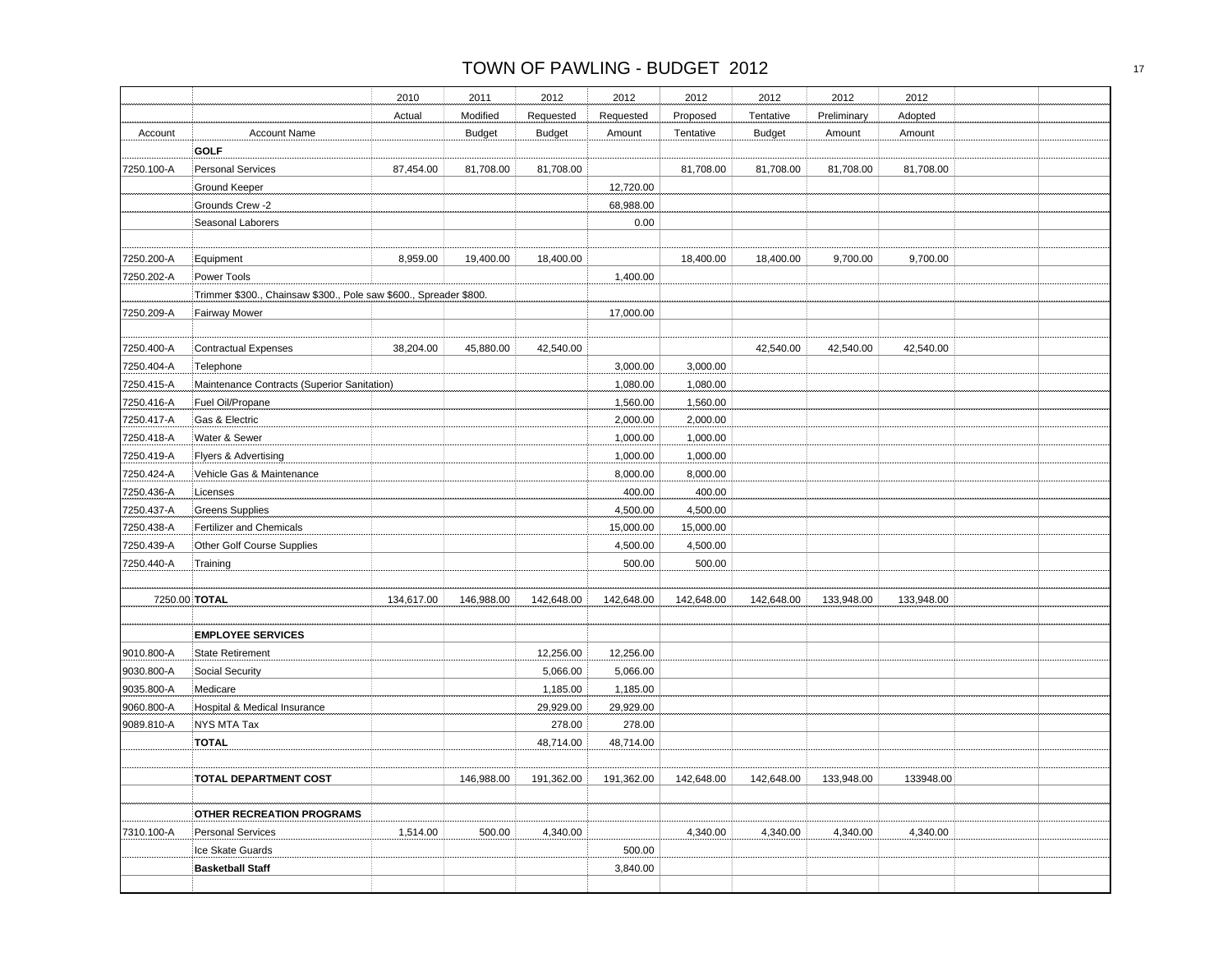|               |                                               | 2010                     | 2011          | 2012          | 2012         | 2012                 | 2012          | 2012         | 2012      |  |
|---------------|-----------------------------------------------|--------------------------|---------------|---------------|--------------|----------------------|---------------|--------------|-----------|--|
|               |                                               | Actual                   | Modified      | Requested     | Requested    | Proposed             | Tentative     | Preliminary  | Adopted   |  |
| Account       | <b>Account Name</b>                           |                          | <b>Budget</b> | <b>Budget</b> | Amount       | Tentative            | <b>Budget</b> | Amount       | Amount    |  |
| 7310.200-A    | Equipment                                     | 0.00                     | 800.00        | 1,000.00      | 1,000.00     | 1,000.00             | 1,000.00      | 1,000.00     | 1,000.00  |  |
|               | Flag Football                                 |                          |               |               |              |                      |               |              |           |  |
|               | Basketball                                    |                          |               |               |              |                      |               |              |           |  |
|               |                                               |                          |               |               |              |                      |               |              |           |  |
| 7310.400-A    | <b>Contractual Expenses</b>                   | 35,185.00                | 39,625.00     | 42,665.00     |              |                      | 42,665.00     | 35,526.00    | 35,526.00 |  |
| 7310.403-A    | <b>Office Supplies</b>                        |                          |               |               | 225.00       | 225.00               |               |              |           |  |
| 7310.427-A    | Bus Trips (3-4)                               |                          |               |               | 4,000.00     | 4,000.00             |               |              |           |  |
| 7310.441-A    | <b>Triathlon Expenses</b>                     |                          |               |               | 23,000.00    | 23,000.00            |               |              |           |  |
| 7310.442-A    | Fall/Spring Brochure                          |                          |               |               | 5,300.00     | 5,300.00             |               |              |           |  |
| 7310.443-A    | Music by the Lake                             |                          |               |               | 3,000.00     | 3,000.00             |               |              |           |  |
| 7310.445-A    |                                               |                          |               |               | 1,500.00     |                      |               |              |           |  |
| 7310.446-A    | <b>Halloween Party</b>                        |                          |               |               | 1,700.00     | 1,500.00<br>1,700.00 |               |              |           |  |
|               | Easter Egg Hunt<br>Tee Shirt Various Programs |                          |               |               | 1,480.00     | 1,480.00             |               |              |           |  |
| 7310.447-A    | Ice Rink Rental                               |                          |               |               | 500.00       | 500.00               |               |              |           |  |
|               | <b>Gym Space</b>                              |                          |               |               | 1,960.00     | 1,960.00             |               |              |           |  |
|               |                                               |                          |               |               |              |                      |               |              |           |  |
| 7310.00 TOTAL |                                               | 36,699.00                | 40,925.00     | 48,005.00     | 48,005.00    | 48,005.00            | 48,005.00     | 40,866.00    | 40,866.00 |  |
|               | <b>EMPLOYEE SERVICES</b>                      |                          |               |               |              |                      |               |              |           |  |
| 9030.800-A    | Social Security                               |                          |               | 269.00        | 269.00       |                      |               |              |           |  |
| 9035.800-A    | Medicare                                      |                          |               | 63.00         | 63.00        |                      |               |              |           |  |
| 9089.810-A    | <b>NYS MTA Tax</b>                            |                          |               | 15.00         | 15.00        |                      |               |              |           |  |
|               | <b>TOTAL</b>                                  |                          |               | 347.00        | 347.00       |                      |               |              |           |  |
|               | <b>TOTAL DEPARTMENT COST</b>                  |                          |               | 48,352.00     | 48,352.00    | 48,005.00            | 48,005.00     | 40,866.00    | 40,866.00 |  |
|               |                                               |                          |               |               |              |                      |               |              |           |  |
| 7410.4-A      | <b>LIBRARY</b><br>Contractual Expenses        |                          |               |               |              |                      |               |              | 0.00      |  |
| 7410.00 TOTAL |                                               | 390,000.00<br>390,000.00 | 0.00<br>0.00  | 0.00<br>0.00  | 0.00<br>0.00 | 0.00<br>0.00         | 0.00<br>0.00  | 0.00<br>0.00 | 0.00      |  |
|               |                                               |                          |               |               |              |                      |               |              |           |  |
|               | <b>HISTORIAN</b>                              |                          |               |               |              |                      |               |              |           |  |
| 7510.100-A    | <b>Personal Services</b>                      | 0.00                     | 1,000.00      | 1,000.00      | 1,000.00     | 1,000.00             | 1,000.00      | 1,000.00     | 1,000.00  |  |
| 7510.200-A    | Equipment                                     | 0.00                     | 0.00          | 0.00          | 0.00         | 0.00                 | 0.00          | 0.00         | 0.00      |  |
|               | Printer, Scanner, Storage unit                |                          |               |               |              |                      |               |              |           |  |
| 7510.400-A    | Contractual Expenses                          | 0.00                     | 0.00          | 500.00        | 500.00       | 500.00               | 500.00        | 500.00       | 500.00    |  |
|               | 7510.00 TOTAL                                 | 0.00                     | 1,000.00      | 1,500.00      | 1,500.00     | 1,500.00             | 1,500.00      | 1,500.00     | 1,500.00  |  |
|               |                                               |                          |               |               |              |                      |               |              |           |  |
|               | <b>EMPLOYEE SERVICES</b>                      |                          |               |               |              |                      |               |              |           |  |
| 9030.800-A    | Social Security                               |                          |               | 62.00         | 62.00        |                      |               |              |           |  |
| 9035.800-A    | Medicare                                      |                          |               | 15.00         | 15.00        |                      |               |              |           |  |
| 9089.810-A    | NYS MTA Tax                                   |                          |               | 4.00          | 4.00         |                      |               |              |           |  |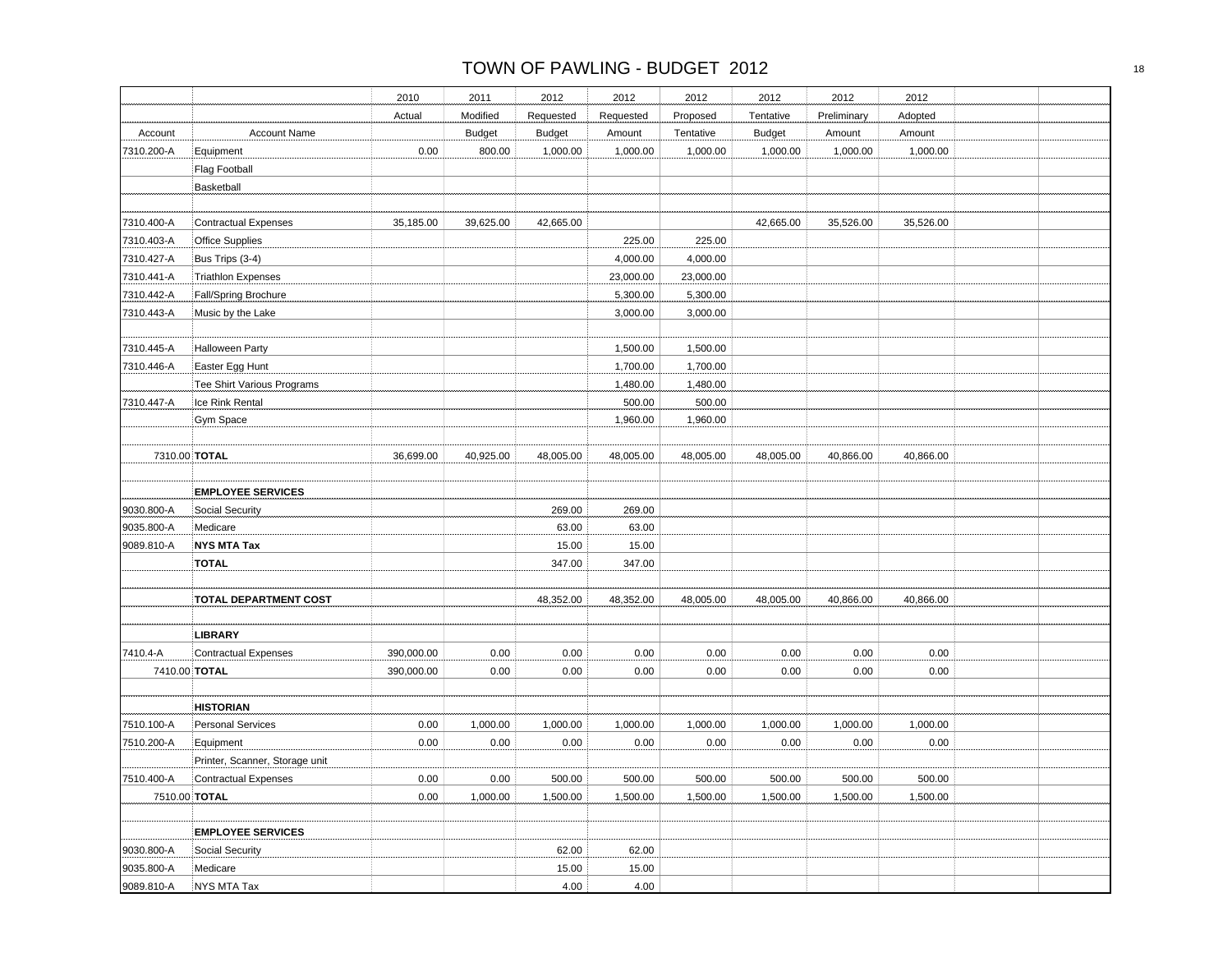|            |                                     | 2010       | 2011          | 2012          | 2012       | 2012       | 2012          | 2012        | 2012       |  |
|------------|-------------------------------------|------------|---------------|---------------|------------|------------|---------------|-------------|------------|--|
|            |                                     | Actual     | Modified      | Requested     | Requested  | Proposed   | Tentative     | Preliminary | Adopted    |  |
| Account    | <b>Account Name</b>                 |            | <b>Budget</b> | <b>Budget</b> | Amount     | Tentative  | <b>Budget</b> | Amount      | Amount     |  |
|            | <b>TOTAL</b>                        |            |               | 81.00         | 81.00      |            |               |             |            |  |
|            |                                     |            |               |               |            |            |               |             |            |  |
|            | <b>TOTAL DEPARTMENT COST</b>        |            | 1,000.00      | 1,581.00      | 1,581.00   | 1,500.00   | 1,500.00      | 1,500.00    | 1,500.00   |  |
|            |                                     |            |               |               |            |            |               |             |            |  |
|            | <b>CELEBRATIONS</b>                 |            |               |               |            |            |               |             |            |  |
| 7550.100-A | <b>Personal Services</b>            | 0.00       | 0.00          | 0.00          | 0.00       | 0.00       | 0.00          | 0.00        | 0.00       |  |
| 7550.200-A | Equipment                           | 0.00       | 0.00          | 0.00          | 0.00       | 0.00       | 0.00          | 0.00        | 0.00       |  |
| 7550.400-A | <b>Contractual Expenses</b>         | 0.00       | 2,000.00      | 2,000.00      | 2,000.00   | 2,000.00   | 2,000.00      | 2,000.00    | 2,000.00   |  |
|            | <b>Employee Celebrations</b>        |            |               |               |            |            |               |             |            |  |
|            | 7550.00 TOTAL                       | 0.00       | 2,000.00      | 2,000.00      | 2,000.00   | 2,000.00   | 2,000.00      | 2,000.00    | 2,000.00   |  |
|            |                                     |            |               |               |            |            |               |             |            |  |
|            | <b>Total Culture and Recreation</b> | 764,162.00 | 474,517.00    | 614,816.00    | 614,816.00 | 487,967.00 | 487,967.00    | 469,688.00  | 469,688.00 |  |
|            |                                     |            |               |               |            |            |               |             |            |  |
|            |                                     |            |               |               |            |            |               |             |            |  |
|            | <b>ZONING</b>                       |            |               |               |            |            |               |             |            |  |
|            |                                     |            |               |               |            |            |               |             |            |  |
| 8010.400-A | <b>Contractual Services</b>         | 0.00       | 0.00          | 0.00          | 0.00       | 0.00       | 0.00          | 0.00        | 0.00       |  |
|            | 8010.00 TOTAL                       | 0.00       | 0.00          | 0.00          | 0.00       | 0.00       | 0.00          | 0.00        | 0.00       |  |
|            |                                     |            |               |               |            |            |               |             |            |  |
|            | <b>ENVIRONMENTAL CONTROL</b>        |            |               |               |            |            |               |             |            |  |
| 8090.100-A | Personal Services                   | 0.00       | 0.00          | 0.00          | 0.00       | 0.00       | 0.00          | 0.00        | 0.00       |  |
| 8090.200-A | Equipment                           | 0.00       | 0.00          | 0.00          | 0.00       | 0.00       | 0.00          | 0.00        | 0.00       |  |
| 8090.400-A | <b>Contractual Expenses</b>         | 0.00       | 0.00          | 0.00          | 0.00       | 0.00       | 0.00          | 0.00        | 0.00       |  |
|            | 8090.00 TOTAL                       | 0.00       | 0.00          | 0.00          | 0.00       | 0.00       | 0.00          | 0.00        | 0.00       |  |
|            |                                     |            |               |               |            |            |               |             |            |  |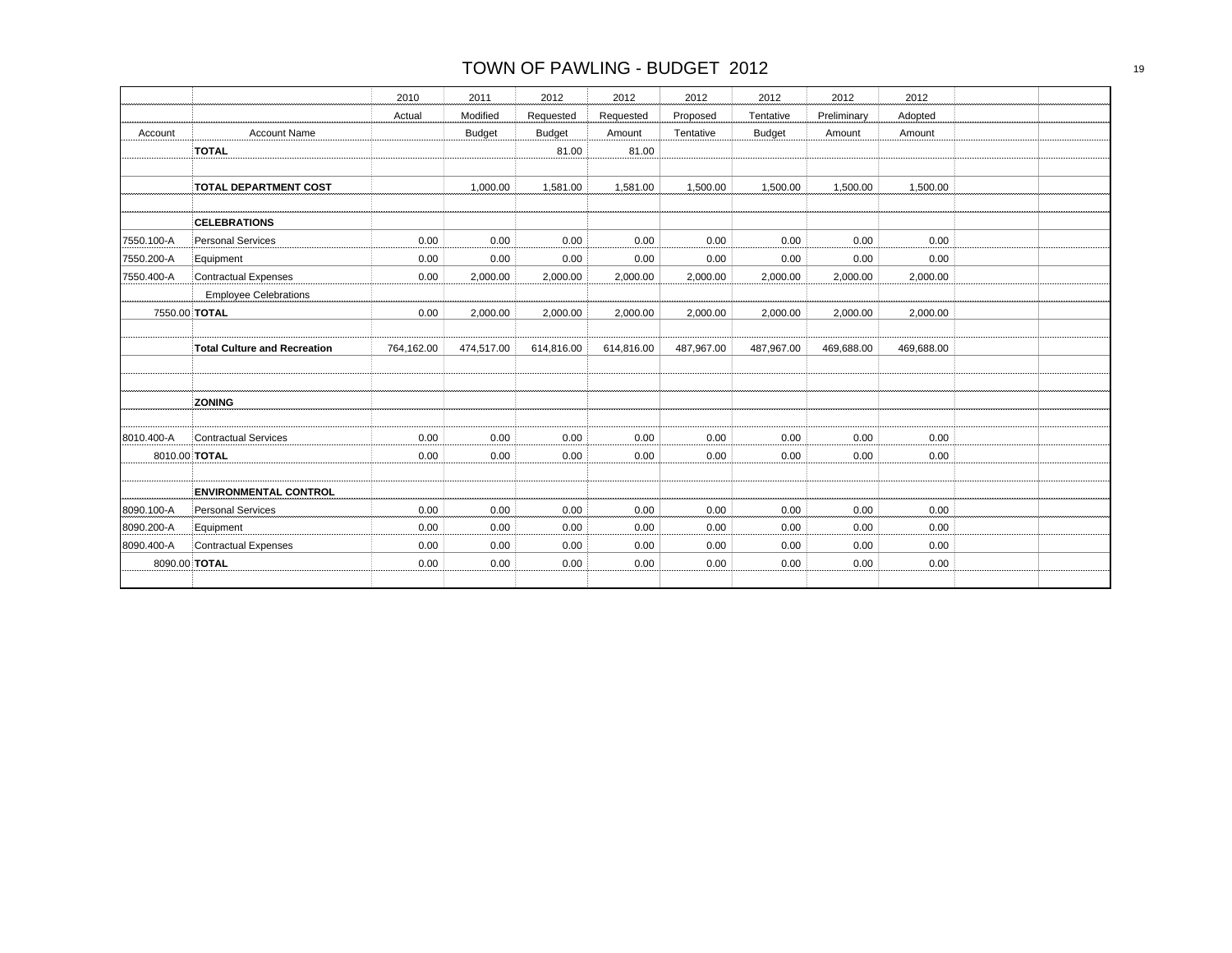|               |                                            | 2010       | 2011          | 2012          | 2012       | 2012       | 2012          | 2012        | 2012       |  |
|---------------|--------------------------------------------|------------|---------------|---------------|------------|------------|---------------|-------------|------------|--|
|               |                                            | Actual     | Modified      | Requested     | Requested  | Proposed   | Tentative     | Preliminary | Adopted    |  |
| Account       | <b>Account Name</b>                        |            | <b>Budget</b> | <b>Budget</b> | Amount     | Tentative  | <b>Budget</b> | Amount      | Amount     |  |
|               | <b>REFUSE AND GARBAGE</b>                  |            |               |               |            |            |               |             |            |  |
| 8160.100-A    | <b>Personal Services</b>                   | 58,158.00  | 61,910.00     | 63,148.00     | 63,148.00  | 63,148.00  | 63,148.00     | 63,148.00   | 63,148.00  |  |
|               |                                            |            |               |               |            |            |               |             |            |  |
|               |                                            |            |               |               |            |            |               |             |            |  |
| 8160.200-A    | Equipment                                  | 1,203.00   | 21,040.00     | 1,000.00      | 1,000.00   | 1,000.00   | 1,000.00      | 1,000.00    | 1,000.00   |  |
|               |                                            |            |               |               |            |            |               |             |            |  |
| 8160.205-A    | Equipment - Capital                        | 0.00       | 0.00          | 0.00          | 0.00       | 0.00       | 0.00          | 0.00        | 0.00       |  |
|               |                                            |            |               |               |            |            |               |             |            |  |
| 8160.400-A    | <b>Contractual Expenses</b>                | 176,349.00 | 180,000.00    | 180,000.00    | 180,000.00 | 180,000.00 | 180,000.00    | 180,000.00  | 180,000.00 |  |
|               |                                            |            |               |               |            |            |               |             |            |  |
| 8160.00 TOTAL |                                            | 235,710.00 | 262,950.00    | 244,148.00    | 244,148.00 | 244,148.00 | 244,148.00    | 244,148.00  | 244,148.00 |  |
|               |                                            |            |               |               |            |            |               |             |            |  |
|               | <b>EMPLOYEE SERVICES</b>                   |            |               |               |            |            |               |             |            |  |
| 9010.800-A    | <b>State Retirement</b>                    |            |               | 9,472.00      | 9,472.00   |            |               |             |            |  |
| 9030.800-A    | Social Security                            |            |               | 3,915.00      | 3,915.00   |            |               |             |            |  |
| 9035.800-A    | Medicare                                   |            |               | 916.00        | 916.00     |            |               |             |            |  |
| 9060.800-A    | Hospital & Medical Insurance               |            |               | 30,793.00     | 30,793.00  |            |               |             |            |  |
| 9089.810-A    | NYS MTA Tax                                |            |               | 215.00        | 215.00     |            |               |             |            |  |
|               | <b>TOTAL</b>                               |            |               | 45,311.00     | 45,311.00  |            |               |             |            |  |
|               |                                            |            |               |               |            |            |               |             |            |  |
|               | <b>TOTAL DEPARTMENT COST</b>               |            | 262,950.00    | 289,459.00    | 289,459.00 | 244.148.00 | 244,148.00    | 244,148.00  | 244,148.00 |  |
|               |                                            |            |               |               |            |            |               |             |            |  |
|               |                                            |            |               |               |            |            |               |             |            |  |
|               | <b>CEMETERIES</b>                          |            |               |               |            |            |               |             |            |  |
| 8810.100-A    | <b>Personal Services</b>                   | 0.00       | 0.00          | 0.00          | 0.00       | 0.00       | 0.00          | 0.00        | 0.00       |  |
| 8810.200-A    | Equipment                                  | 0.00       | 0.00          | 0.00          | 0.00       | 0.00       | 0.00          | 0.00        | 0.00       |  |
| 8810.400-A    | <b>Contractual Services</b>                | 0.00       | 1,000.00      | 1,000.00      | 1,000.00   | 1,000.00   | 1,000.00      | 1,000.00    | 1,000.00   |  |
|               |                                            |            |               |               |            |            |               |             |            |  |
| 8810.00 TOTAL |                                            | 0.00       | 1,000.00      | 1,000.00      | 1,000.00   | 1,000.00   | 1,000.00      | 1,000.00    | 1,000.00   |  |
|               |                                            |            |               |               |            |            |               |             |            |  |
|               |                                            | 235,710.00 | 263,950.00    | 290,459.00    | 290,459.00 | 245,148.00 | 245,148.00    | 245,148.00  | 245,148.00 |  |
|               | <b>Total Home &amp; Community Services</b> |            |               |               |            |            |               |             |            |  |
|               |                                            |            |               |               |            |            |               |             |            |  |
|               | <b>UNDISTRIBUTED</b>                       |            |               |               |            |            |               |             |            |  |
|               |                                            |            |               |               |            |            |               |             |            |  |
|               | <b>EMPLOYEE SERVICES</b>                   |            |               |               |            |            |               |             |            |  |
| 9010.800-A    | <b>State Retirement</b>                    | 91,844.00  | 125,232.00    | 0.00          | 0.00       | 130,791.00 | 130,791.00    | 130,791.00  | 130,791.00 |  |
| 9030.800-A    | Social Security                            | 58,295.00  | 62,205.00     | 0.00          | 0.00       | 61,790.00  | 61,790.00     | 61,790.00   | 61,790.00  |  |
| 9035.800-A    | Medicare                                   | 13,634.00  | 15,549.00     | 0.00          | 0.00       | 14,529.00  | 14,529.00     | 14,529.00   | 14,529.00  |  |
| 9040.800-A    | Workman's Compensation                     | 16,800.00  | 20,000.00     | 20,000.00     | 20,000.00  | 20,000.00  | 20,000.00     | 20,000.00   | 20,000.00  |  |
| 9050.800-A    | Unemployment Insurance                     | 9,435.00   | 10,000.00     | 10,000.00     | 10,000.00  | 10,000.00  | 10,000.00     | 10,000.00   | 10,000.00  |  |
| 9060.800-A    | Hospital & Medical Insurance-Active        | 301,819.00 | 370,000.00    | 0.00          | 0.00       | 319,043.00 | 319,043.00    | 292,966.00  | 292,966.00 |  |
| 9060.800-A    | Hospital & Medical Insurance-Retired       |            |               | 117,812.00    | 117,812.00 | 117,812.00 | 117,812.00    | 108,554.00  | 108,554.00 |  |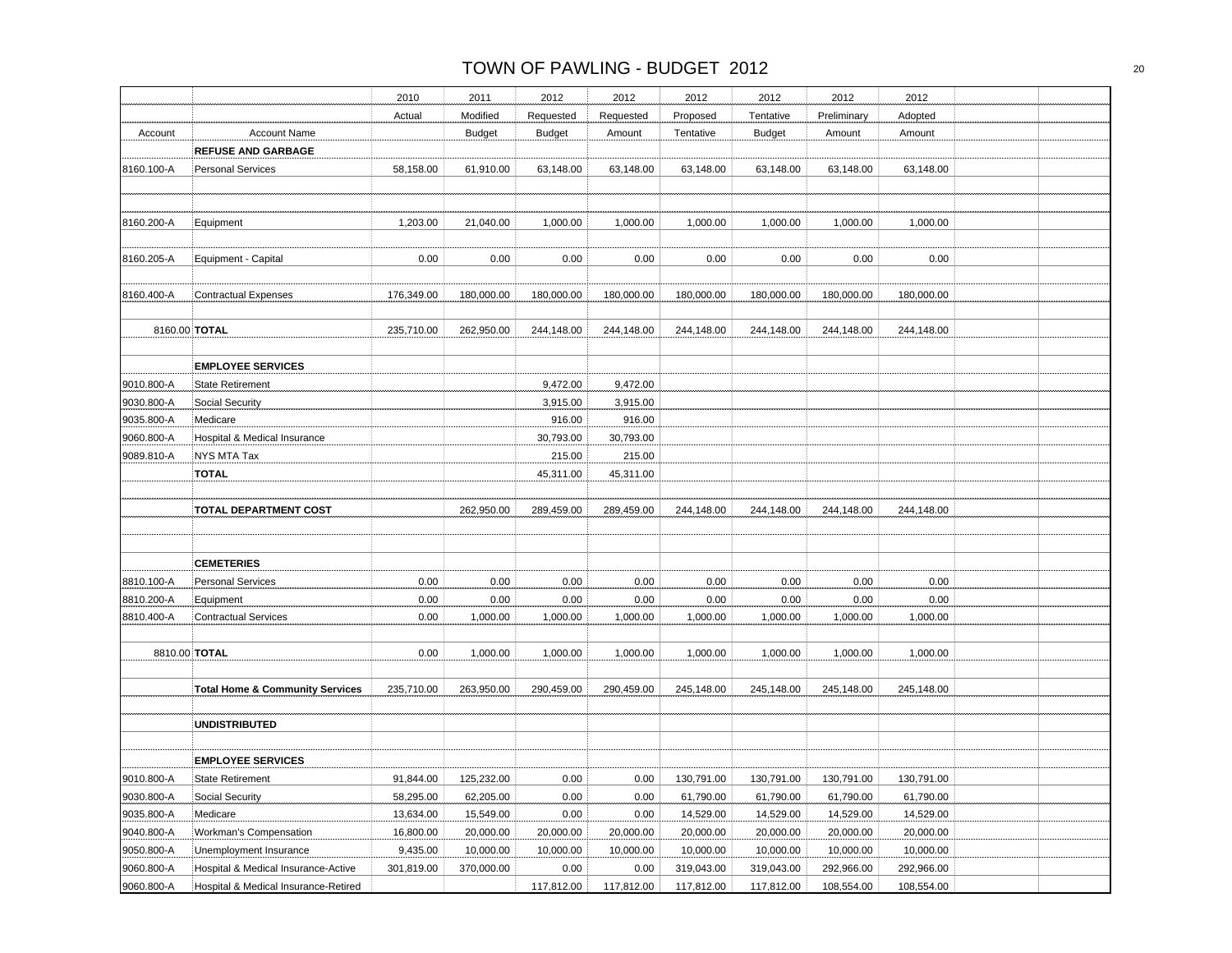|            |                                         | 2010         | 2011          | 2012          | 2012         | 2012         | 2012          | 2012         | 2012         |        |
|------------|-----------------------------------------|--------------|---------------|---------------|--------------|--------------|---------------|--------------|--------------|--------|
|            |                                         | Actual       | Modified      | Requested     | Requested    | Proposed     | Tentative     | Preliminary  | Adopted      |        |
| Account    | <b>Account Name</b>                     |              | <b>Budget</b> | <b>Budget</b> | Amount       | Tentative    | <b>Budget</b> | Amount       | Amount       |        |
| 9089.800-A | Medicare Reimbursement                  | 7,825.00     | 8,000.00      | 13,200.00     | 13,200.00    | 13,200.00    | 13,200.00     | 13,200.00    | 13,200.00    |        |
| 9089.810-A | NYS MTA Tax                             | 3,042.00     | 3,456.00      | 0.00          | 0.00         | 3,447.00     | 3,447.00      | 3,447.00     | 3,447.00     |        |
|            | TOTAL                                   | 502,694.00   | 614,442.00    | 161,012.00    | 161,012.00   | 690,612.00   | 690,612.00    | 655,277.00   | 655,277.00   |        |
|            |                                         |              |               |               |              |              |               |              |              |        |
|            | <b>DEBT SERVICES</b>                    |              |               |               |              |              |               |              |              |        |
| 9710.600-A | Serial Bonds/Principal - Lakeside Park  | 370,000.00   | 385,000.00    | 385,000.00    | 385,000.00   | 385,000.00   | 385,000.00    | 385,000.00   | 385,000.00   |        |
| 9710.700-A | Serial Bonds/Interest                   | 261,968.00   | 246,870.00    | 246,870.00    | 246,870.00   | 246,870.00   | 246,870.00    | 246,870.00   | 246,870.00   |        |
|            | <b>TOTAL</b>                            | 631,968.00   | 631,870.00    | 631,870.00    | 631,870.00   | 631,870.00   | 631,870.00    | 631,870.00   | 631,870.00   |        |
|            |                                         |              |               |               |              |              |               |              |              |        |
|            | TOTAL APPRO. - GENERAL FUND             | 3,761,804.00 | 3,498,572.00  | 3,575,944.00  | 3,570,944.00 | 3,585,944.00 | 3,585,944.00  | 3,513,988.00 | 3,513,988.00 |        |
|            |                                         |              |               |               |              |              |               |              |              |        |
|            | <b>GENERAL FUND</b>                     |              |               |               |              |              |               |              |              |        |
|            | <b>REVENUE</b>                          |              |               |               |              |              |               |              |              |        |
|            | REAL PROP. TAX AND TAX INCOMES          |              |               |               |              |              |               |              |              |        |
| 1001.000-A | Real Property Tax                       | 2,618,198.00 | 2,365,072.00  | 2,517,294.00  | 2,517,294.00 | 2,517,294.00 | 2,517,294.00  | 2,432,838.00 | 2,432,838.00 |        |
| 1081.000-A | Payment in Lieu of Taxes                | 2,606.00     | 2,500.00      | 0.00          |              | 0.00         | 0.00          | 0.00         | 0.00         |        |
|            |                                         |              |               |               |              |              |               |              |              |        |
| 1090.000-A | Interest and Penalties on R. E. Taxes   | 23,843.00    | 19,650.00     | 22,000.00     |              | 22,000.00    | 22,000.00     | 22,000.00    | 22,000.00    |        |
| 1120.000-A | Sales Tax Dis. By Dutchess County       | 181,007.00   | 180,000.00    | 187,500.00    |              | 187,500.00   | 187,500.00    | 187,500.00   | 187,500.00   |        |
| 1170.000-A | Franchise Fees                          | 33,265.00    | 29,000.00     | 31,000.00     |              | 31,000.00    | 31,000.00     | 31,000.00    | 31,000.00    |        |
|            | Comcast                                 |              |               |               |              |              |               |              |              |        |
|            | <b>TOTAL</b>                            | 2,858,919.00 | 2,596,222.00  | 2,757,794.00  |              | 2,757,794.00 | 2,757,794.00  | 2,673,338.00 | 2,673,338.00 |        |
|            |                                         |              |               |               |              |              |               |              |              |        |
|            | DEPARTMENTAL INCOME                     |              |               |               |              |              |               |              |              |        |
| 1232.000-A | <b>Tax Collector Fees</b>               | 500.00       | 300.00        | 350.00        |              | 350.00       | 350.00        | 350.00       | 350.00       |        |
| 1255.000-A | <b>Clerk Fees</b>                       | 7,292.00     | 4,500.00      | 4,500.00      |              | 4,500.00     | 4,500.00      | 4,500.00     | 4,500.00     |        |
| 1550.000-A | <b>Animal Control Fees</b>              | 1,305.00     | 850.00        | 900.00        |              | 900.00       | 900.00        | 900.00       | 900.00       |        |
| 2001.000-A | Park and Recreation Fees                | 44,713.00    | 25,000.00     | 35,000.00     |              | 35,000.00    | 35,000.00     | 35,000.00    | 35,000.00    |        |
| 2001.100-A | <b>Teen Center Fees</b>                 | 0.00         | 10,000.00     | 12,500.00     |              | 12,500.00    | 12,500.00     | 12,500.00    | 12,500.00    |        |
| 2025.000-A | Spec. Rec Facilities - Beach Gate Fees  | 0.00         | 10,000.00     | 10,000.00     |              | 10,000.00    | 10,000.00     | 10,000.00    | 10,000.00    |        |
| 2050.000-A | Special Rec Faculties - Golf            | 149,468.00   | 166,000.00    | 166,000.00    |              | 166,000.00   | 166,000.00    | 166,000.00   | 166,000.00   |        |
| 2070.000-A | Contributions Private Agencies - Youth  | 0.00         | 0.00          | 3,000.00      |              | 3,000.00     | 3,000.00      | 3,000.00     | 3,000.00     |        |
| 2089.000-A | Other Culture & Rec Fees                | 0.00         | 0.00          | 0.00          |              | 0.00         | 0.00          | 0.00         | 0.00         |        |
| 2090.000-A | <b>Teen Center Donations and Grants</b> | 0.00         | 0.00          | 0.00          |              | 0.00         | 0.00          | 0.00         | 0.00         |        |
| 2091.000-A | Triathlon                               | 39,152.00    | 39,000.00     | 42,500.00     |              | 42,500.00    | 42,500.00     | 42,500.00    | 42,500.00    |        |
| 2092.000-A | Interfund Trans-Child Care/Camp         | 0.00         | 0.00          | 0.00          |              | 0.00         | 0.00          | 0.00         | 0.00         |        |
| 2130.000-A | Garbage Removal and Disposal Fees       | 277,243.00   | 280,500.00    | 280,500.00    |              | 280,500.00   | 280,500.00    | 280,500.00   | 280,500.00   | sweb n |
| 2268.000-A | Animal Control Fees- Other Gov't.       | 0.00         | 0.00          | 0.00          |              | 0.00         | 0.00          | 0.00         | 0.00         |        |
| 2376.000-A | Refuse & Garbage- Other Gov't.          | 0.00         | 0.00          | 0.00          |              | 0.00         | 0.00          | 0.00         | 0.00         |        |
| 2389.000-A | Misc. Revenue, Other Gov't.             | 4,500.00     | 0.00          | 0.00          |              | 0.00         | 0.00          | 0.00         | 0.00         |        |
|            | TOTAL                                   | 524,173.00   | 536,150.00    | 555,250.00    |              | 555,250.00   | 555,250.00    | 555,250.00   | 555,250.00   |        |
|            | USE OF MONEY AND PROPERTY               |              |               |               |              |              |               |              |              |        |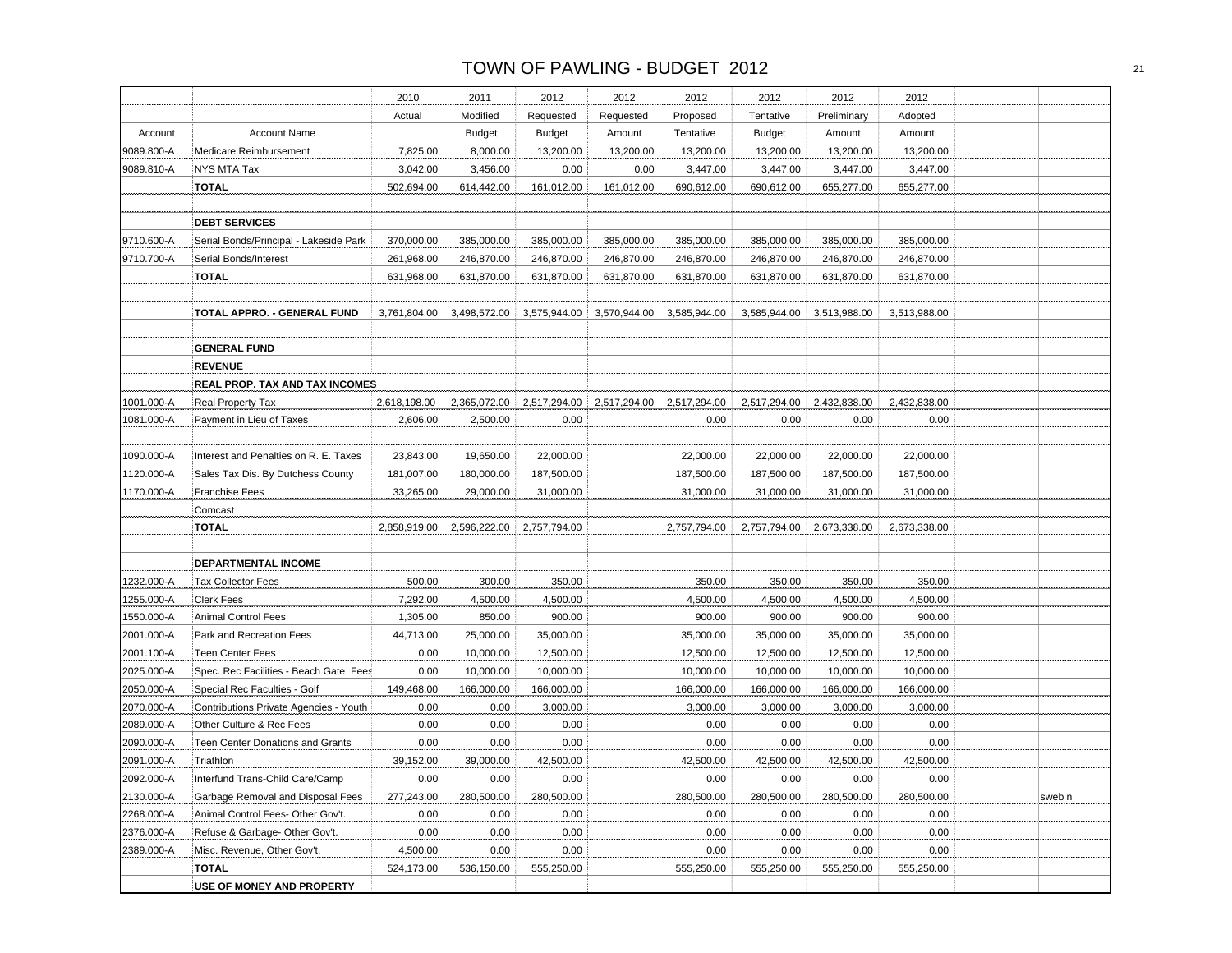|            |                                            | 2010         | 2011          | 2012          | 2012      | 2012         | 2012          | 2012         | 2012         |  |
|------------|--------------------------------------------|--------------|---------------|---------------|-----------|--------------|---------------|--------------|--------------|--|
|            |                                            | Actual       | Modified      | Requested     | Requested | Proposed     | Tentative     | Preliminary  | Adopted      |  |
| Account    | <b>Account Name</b>                        |              | <b>Budget</b> | <b>Budget</b> | Amount    | Tentative    | <b>Budget</b> | Amount       | Amount       |  |
| 2401.000-A | Interest and Earnings                      | 2,745.00     | 2,400.00      | 2,750.00      |           | 2,750.00     | 2,750.00      | 2,750.00     | 2,750.00     |  |
| 2410.000-A | Rental of Real Property                    | 20,400.00    | 20,400.00     | 24,000.00     |           | 24,000.00    | 24,000.00     | 24,000.00    | 24,000.00    |  |
| 2530.000-A | Games of Chance                            | 0.00         | 0.00          | 0.00          |           | 0.00         | 0.00          | 0.00         | 0.00         |  |
| 2540.000-A | <b>Bingo Licenses</b>                      | 70.00        | 150.00        | 150.00        |           | 150.00       | 150.00        | 150.00       | 150.00       |  |
| 2544.000-A | Dog Licenses                               | 4,018.00     | 4,500.00      | 4,500.00      |           | 4,500.00     | 4,500.00      | 4,500.00     | 4,500.00     |  |
| 2545.000-A | Licenses, Other;                           | 0.00         | 0.00          | 0.00          |           | 0.00         | 0.00          | 0.00         | 0.00         |  |
| 2590.000-A | Permits, Other                             | 530.00       | 500.00        | 500.00        |           | 500.00       | 500.00        | 500.00       | 500.00       |  |
| 2610.000-A | Fines and Forfeited Bail                   | 42,569.00    | 40,000.00     | 40,000.00     |           | 40,000.00    | 40,000.00     | 40,000.00    | 40,000.00    |  |
| 2651.000-A | Sales of Refuse for Recycling              | 14,159.00    | 10,000.00     | 11,000.00     |           | 11,000.00    | 11,000.00     | 11,000.00    | 11,000.00    |  |
| 2655.000-A | Sales Other                                | 0.00         | 0.00          | 0.00          |           | 0.00         | 0.00          | 0.00         | 0.00         |  |
| 2680.000-A | Insurance, Recoveries                      | 0.00         | 0.00          | 0.00          |           | 0.00         | 0.00          | 0.00         | 0.00         |  |
| 2701.000-A | Refunds Prior Year's Expenditures          | 5,217.00     | 1,000.00      | 1,000.00      |           | 1,000.00     | 1,000.00      | 1,000.00     | 1,000.00     |  |
| 2705.000-A | <b>Gifts and Donations</b>                 | 1,275.00     | 0.00          | 0.00          |           | 0.00         | 0.00          | 0.00         | 0.00         |  |
| 2770.000-A | Miscellaneous and Health Refunds           | 213,671.00   | 0.00          | 0.00          |           | 0.00         | 0.00          | 0.00         | 0.00         |  |
|            | <b>Total Use of Money and Property</b>     | 304,654.00   | 78,950.00     | 83,900.00     |           | 83,900.00    | 83,900.00     | 83,900.00    | 83,900.00    |  |
|            | <b>Total Est. Rev. from Local Sources</b>  | 3,687,746.00 | 3,211,322.00  | 3,396,944.00  |           | 3,396,944.00 | 3,396,944.00  | 3,312,488.00 | 3,312,488.00 |  |
| 2801.000-A | <b>Interfund Revenues</b>                  | 0.00         | 0.00          |               |           |              |               |              |              |  |
|            | <b>STATE AID</b>                           |              |               |               |           |              |               |              |              |  |
| 3001.000-A | Per Capita                                 | 17,306.00    | 17,250.00     | 16,500.00     |           | 16,500.00    | 16,500.00     | 16,500.00    | 16,500.00    |  |
| 3005.000-A | Mortgage Tax                               | 178,692.00   | 150,000.00    | 160,000.00    |           | 160,000.00   | 160,000.00    | 160,000.00   | 160,000.00   |  |
| 3040.000-A | Real Property Tax Administration           | 0.00         | 0.00          | 0.00          |           | 0.00         | 0.00          | 0.00         | $0.00\,$     |  |
| 3089.000-A | Other State Aid                            | 4,401.00     | 0.00          | 0.00          |           | 0.00         | 0.00          | 0.00         | 0.00         |  |
| 3820.000-A | Youth, Programs for                        | 0.00         | 0.00          | 0.00          |           | 0.00         | 0.00          | 0.00         | 0.00         |  |
| 3910.000-A | Conservations, Programs for                | 0.00         | 0.00          | 0.00          |           | 0.00         | 0.00          | 0.00         | 0.00         |  |
| 3989.000-A | Other, Home and Community Services         | 0.00         | 0.00          | 0.00          |           | 0.00         | 0.00          | 0.00         | 0.00         |  |
|            | <b>Total State Aid</b>                     | 200,399.00   | 167,250.00    | 176,500.00    |           | 176,500.00   | 176,500.00    | 176,500.00   | 176,500.00   |  |
| 5031.000-A | <b>Interfund Revenues</b>                  | 0.00         | 0.00          | 0.00          |           | 0.00         | 0.00          | 0.00         | 0.00         |  |
|            | TOTAL REVENUES - GENERAL FUNI 3,888,145.00 |              | 3,378,572.00  | 3,573,444.00  |           | 3,573,444.00 | 3,573,444.00  | 3,488,988.00 | 3,488,988.00 |  |
|            |                                            |              |               |               |           |              |               |              |              |  |
|            | <b>GENERAL FUND - TOWN O/S VILLAGE</b>     |              |               |               |           |              |               |              |              |  |
|            | REV. LOC. SOURCES - OTHER TAX ITEMS        |              |               |               |           |              |               |              |              |  |
| 1001.000-B | Real Property Tax                          | 328,618.00   | 137,346.00    | 147,201.00    |           | 147,201.00   | 147,201.00    | 136,844.00   | 136,844.00   |  |
| 1081.000-B | Payments in Lieu of Taxes                  | 0.00         | 0.00          | 0.00          |           | 0.00         | 0.00          | 0.00         | 0.00         |  |
| 1120.000-B | Sales Tax from Dutchess County             | 0.00         | 0.00          | 0.00          |           | 0.00         | 0.00          | 0.00         | 0.00         |  |
| 1170.000-B | Franchise Fees - CATV                      | 13,587.00    | 14,000.00     | 14,500.00     |           | 14,500.00    | 14,500.00     | 14,500.00    | 14,500.00    |  |
| 1289.000-B | Other Department Income                    | 0.00         | 0.00          | 0.00          |           | 0.00         | 0.00          | 0.00         | 0.00         |  |
| 1520.000-B | <b>Police Department Fees</b>              | 0.00         | 0.00          | 5,000.00      |           | 5,000.00     | 5,000.00      | 5,000.00     | 5,000.00     |  |
| 2110.000-B | <b>Zoning Fees</b>                         | 2,250.00     | 1,500.00      | 1,500.00      |           | 1,500.00     | 1,500.00      | 1,500.00     | 1,500.00     |  |
| 2115.000-B | <b>Planning Board Fees</b>                 | 9,720.00     | 7,500.00      | 7,000.00      |           | 7,000.00     | 7,000.00      | 7,000.00     | 7,000.00     |  |
| 2401.000-B | Interest and Earnings                      | 845.00       | 450.00        | 375.00        |           | 375.00       | 375.00        | 375.00       | 375.00       |  |
| 2555.000-B | <b>Building and Alteration Fees</b>        | 91,664.00    | 90,000.00     | 90,000.00     |           | 90,000.00    | 90,000.00     | 90,000.00    | 90,000.00    |  |
| 2590.000-B | Permits, Other                             | 3,500.00     | 1,500.00      | 2,500.00      |           | 2,500.00     | 2,500.00      | 2,500.00     | 2,500.00     |  |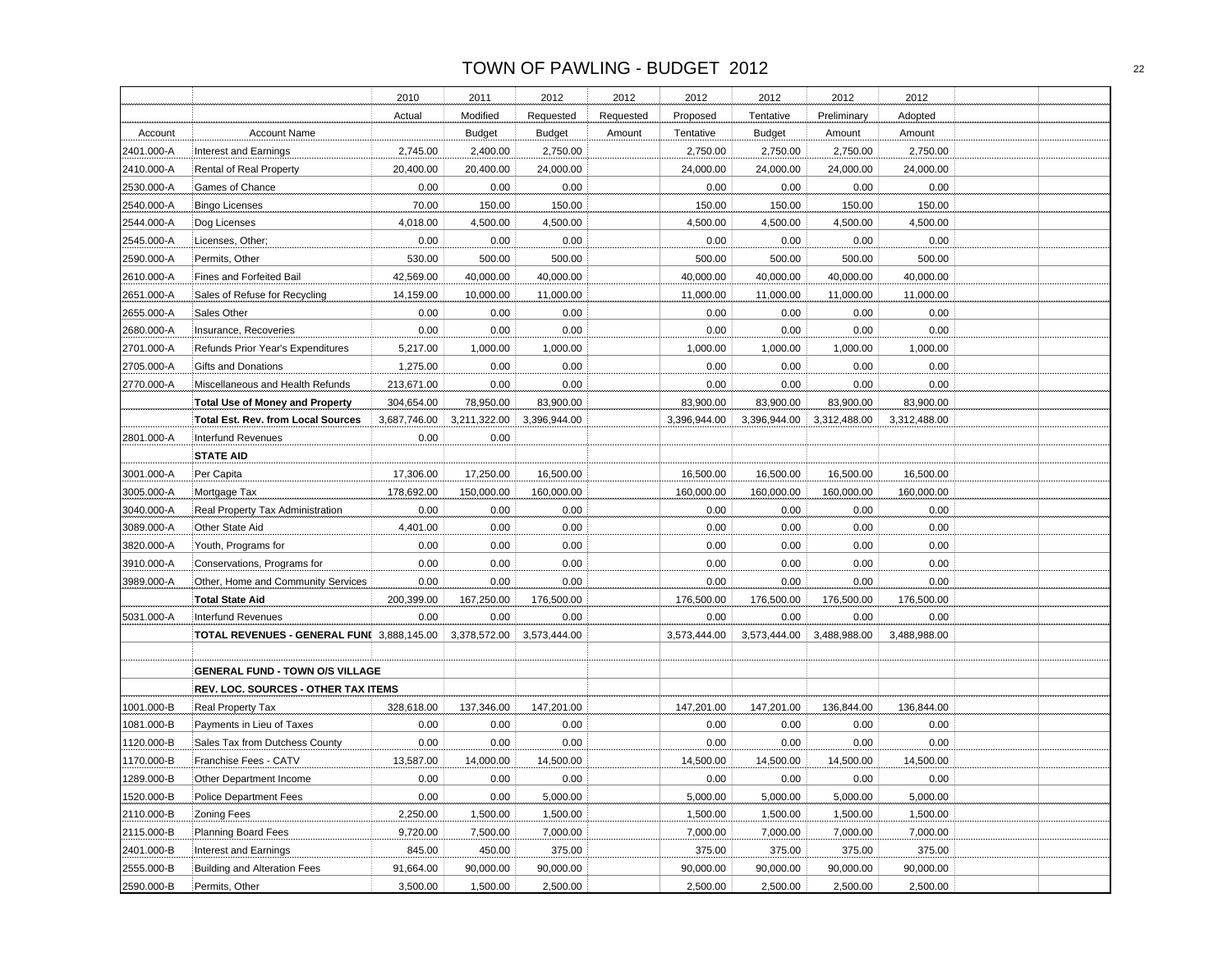|            |                                        | 2010       | 2011          | 2012          | 2012      | 2012       | 2012          | 2012        | 2012       |  |
|------------|----------------------------------------|------------|---------------|---------------|-----------|------------|---------------|-------------|------------|--|
|            |                                        | Actual     | Modified      | Requested     | Requested | Proposed   | Tentative     | Preliminary | Adopted    |  |
| Account    | <b>Account Name</b>                    |            | <b>Budget</b> | <b>Budget</b> | Amount    | Tentative  | <b>Budget</b> | Amount      | Amount     |  |
| 2701.000-B | Refunds Prior Year's Expenditures      | 4,223.00   | 0.00          | 0.00          |           | 0.00       | 0.00          | 0.00        | 0.00       |  |
| 3001.000-B | State Revenue Sharing (per capita)     | 3,054.00   | 2,750.00      | 2,750.00      |           | 2,750.00   | 2,750.00      | 2,750.00    | 2,750.00   |  |
| 3389.000-B | State Aid, Other Aid for Public Safety | 0.00       | 0.00          | 0.00          |           | 0.00       | 0.00          | 0.00        | 0.00       |  |
|            | <b>Total</b>                           | 457,461.00 | 255,046.00    | 270,826.00    |           | 270,826.00 | 270,826.00    | 260,469.00  | 260,469.00 |  |
|            |                                        |            |               |               |           |            |               |             |            |  |
|            | Tot. Rev. Loc. Sources & Other Tax     | 457,461.00 | 255,046.00    | 270,826.00    |           | 270,826.00 | 270,826.00    | 260,469.00  | 260,469.00 |  |
|            |                                        |            |               |               |           |            |               |             |            |  |
|            | <b>GENERAL GOVERNMENT SUPPORT</b>      |            |               |               |           |            |               |             |            |  |
|            | <b>SPECIAL ITEMS</b>                   |            |               |               |           |            |               |             |            |  |
| 1989.400-B | Other General Govt. Support            | 22,619.00  | 0.00          | 0.00          | 0.00      | 0.00       | 0.00          | 0.00        | 0.00       |  |
| 1990.400-B | <b>Contingent Account</b>              | 0.00       | 20,000.00     | 20,000.00     | 20,000.00 | 20,000.00  | 20,000.00     | 20,000.00   | 20,000.00  |  |
|            | 1999.00 TOTAL                          | 22,619.00  | 20,000.00     | 20,000.00     | 20,000.00 | 20,000.00  | 20,000.00     | 20,000.00   | 20,000.00  |  |
|            |                                        |            |               |               |           |            |               |             |            |  |
|            | <b>PUBLIC SAFETY</b>                   |            |               |               |           |            |               |             |            |  |
|            | <b>POLICE</b>                          |            |               |               |           |            |               |             |            |  |
| 3120.100-B | <b>Personal Services</b>               | 10,990.00  | 30,000.00     | 35,000.00     | 35,000.00 | 35,000.00  | 35,000.00     | 35,000.00   | 35,000.00  |  |
| 3120.200-B | Equipment                              | 0.00       | 2,000.00      | 2,000.00      | 2,000.00  | 2,000.00   | 2,000.00      | 2,000.00    | 2,000.00   |  |
| 3120.400-B | <b>Contractual Expenses</b>            | 9,075.00   | 10,000.00     | 10,000.00     | 10,000.00 | 10,000.00  | 10,000.00     | 10,000.00   | 10,000.00  |  |
|            | 3120.00 TOTAL                          | 20,065.00  | 42,000.00     | 47,000.00     | 47,000.00 | 47,000.00  | 47,000.00     | 47,000.00   | 47,000.00  |  |
|            |                                        |            |               |               |           |            |               |             |            |  |
|            | <b>EMPLOYEE SERVICES</b>               |            |               |               |           |            |               |             |            |  |
| 9010.800-B | <b>State Retirement</b>                |            |               | 1,275.00      | 1,275.00  |            |               |             |            |  |
| 9030.800-B | Social Security                        |            |               | 2,170.00      | 2,170.00  |            |               |             |            |  |
| 9035.800-B | Medicare                               |            |               | 508.00        | 508.00    |            |               |             |            |  |
| 9089.810-B | NYS MTA Tax                            |            |               | 119.00        | 119.00    |            |               |             |            |  |
|            | <b>TOTAL</b>                           |            |               | 4,072.00      | 4,072.00  |            |               |             |            |  |
|            |                                        |            |               |               |           |            |               |             |            |  |
|            | TOTAL DEPARTMENT COST                  |            |               | 51,072.00     | 51,072.00 | 47,000.00  | 47,000.00     | 47,000.00   | 47,000.00  |  |
|            |                                        |            |               |               |           |            |               |             |            |  |
|            | <b>BUILDING AND SAFETY INSPECTION</b>  |            |               |               |           |            |               |             |            |  |
| 3620.100-B | Personal Services                      | 52,395.00  | 44,357.00     | 44,122.00     |           | 44,122.00  | 44,122.00     | 44,122.00   | 44,122.00  |  |
|            | Code Enforcement Officer               |            |               |               | 27,500.00 |            |               |             |            |  |
|            | Clerk @16.43/hr                        |            |               |               | 13,622.00 |            |               |             |            |  |
|            | Part time insp. As needed              |            |               |               | 3,000.00  |            |               |             |            |  |
|            |                                        |            |               |               |           |            |               |             |            |  |
| 3620.200-B | Equipment                              | 0.00       | 3,400.00      | 3,500.00      |           | 3,500.00   | 3,500.00      | 1,000.00    | 1,000.00   |  |
|            | <b>Computer Software</b>               |            |               |               | 2,200.00  |            |               |             |            |  |
|            | Laptop/Tablet                          |            |               |               | 1,300.00  |            |               |             |            |  |
|            |                                        |            |               |               |           |            |               |             |            |  |
| 3620.400-B | <b>Contractual Expenses</b>            | 5,362.00   | 5,605.00      | 6,890.00      |           |            | 6,890.00      | 6,890.00    | 6,890.00   |  |
| 3620.401-B | Training                               |            |               |               | 1,300.00  | 1,300.00   |               |             |            |  |
|            | NYAOH 100., NYSBOC 150., HVCEO 900.    |            |               |               |           |            |               |             |            |  |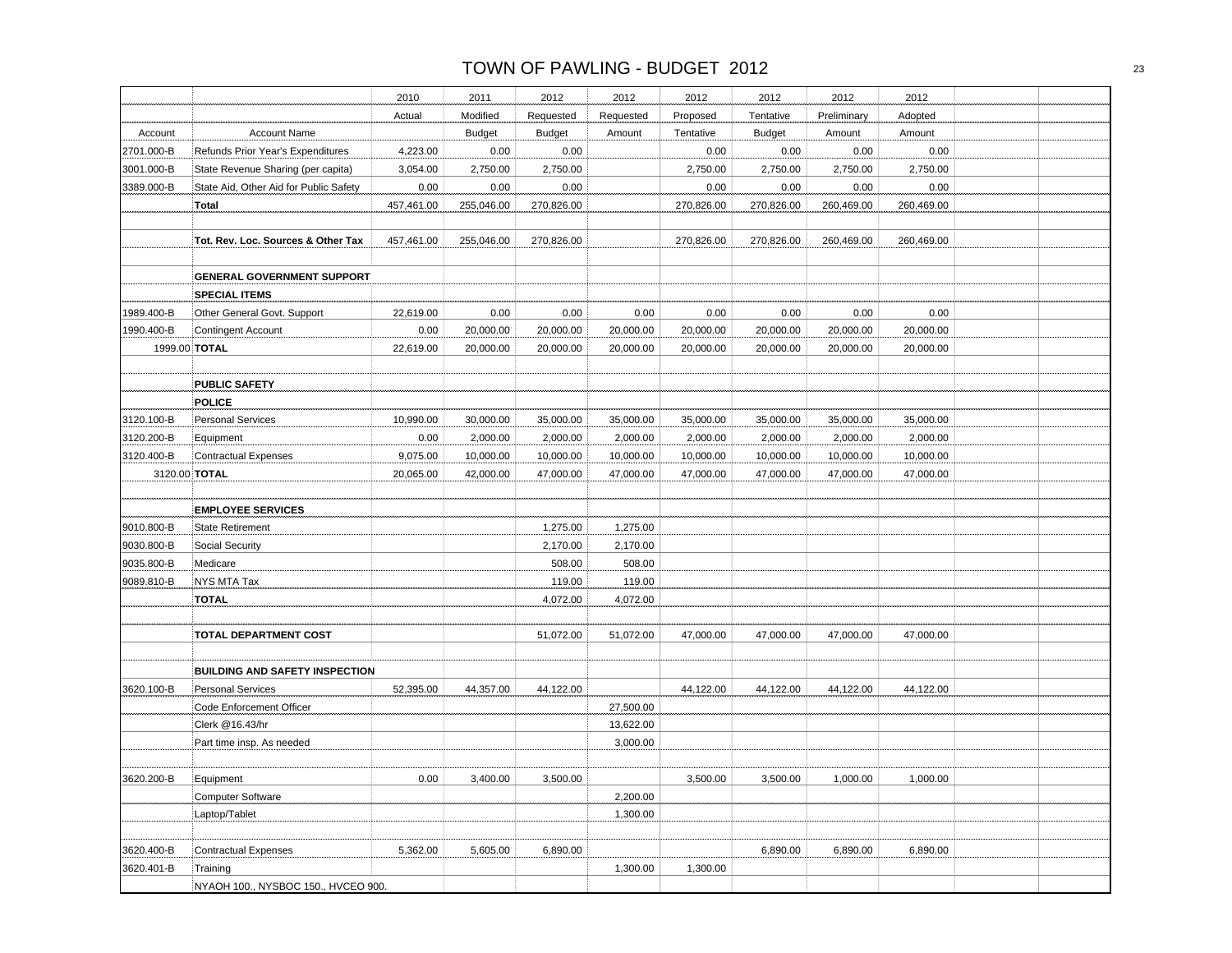| 2012<br>2012<br>2012<br>2010<br>2011<br>2012<br>2012<br>Modified<br>Requested<br>Tentative<br>Preliminary<br>Actual<br>Requested<br>Proposed<br><b>Budget</b><br><b>Budget</b><br>Tentative<br><b>Budget</b><br>Account<br><b>Account Name</b><br>Amount<br>Amount<br>3620.402-B<br>Travel<br>450.00<br>450.00<br>400.00<br>400.00<br>3620.403-B<br><b>Office Supplies</b><br>3620.404-B<br>Telephone<br>1,000.00<br>1,000.00 | 2012<br>Adopted<br>Amount |  |
|-------------------------------------------------------------------------------------------------------------------------------------------------------------------------------------------------------------------------------------------------------------------------------------------------------------------------------------------------------------------------------------------------------------------------------|---------------------------|--|
|                                                                                                                                                                                                                                                                                                                                                                                                                               |                           |  |
|                                                                                                                                                                                                                                                                                                                                                                                                                               |                           |  |
|                                                                                                                                                                                                                                                                                                                                                                                                                               |                           |  |
|                                                                                                                                                                                                                                                                                                                                                                                                                               |                           |  |
|                                                                                                                                                                                                                                                                                                                                                                                                                               |                           |  |
|                                                                                                                                                                                                                                                                                                                                                                                                                               |                           |  |
| 3620.406-B<br><b>Association Dues</b><br>1,400.00<br>1,400.00                                                                                                                                                                                                                                                                                                                                                                 |                           |  |
| NYSBOC 55., Tri County BOC 100., ICC 100., NFPA 1200.                                                                                                                                                                                                                                                                                                                                                                         |                           |  |
| 3620.407-B<br>Maintenance Contracts (BAS)<br>390.00<br>390.00                                                                                                                                                                                                                                                                                                                                                                 |                           |  |
| 3620.427-B<br>Vehicle Gas & Maintenance<br>600.00<br>600.00                                                                                                                                                                                                                                                                                                                                                                   |                           |  |
| 350.00<br>350.00<br>3620.452-B<br>Publications                                                                                                                                                                                                                                                                                                                                                                                |                           |  |
| 3620.453-B<br><b>Consultant Services</b><br>1,000.00<br>1,000.00                                                                                                                                                                                                                                                                                                                                                              |                           |  |
| 3620.00 TOTAL<br>57,757.00<br>53,362.00<br>54,512.00<br>54,512.00<br>54,512.00<br>54,512.00<br>52,012.00                                                                                                                                                                                                                                                                                                                      | 52,012.00                 |  |
|                                                                                                                                                                                                                                                                                                                                                                                                                               |                           |  |
| <b>EMPLOYEE SERVICES</b>                                                                                                                                                                                                                                                                                                                                                                                                      |                           |  |
| 9010.800-B<br><b>State Retirement</b><br>6,618.00<br>6,618.00                                                                                                                                                                                                                                                                                                                                                                 |                           |  |
| 9030.800-B<br>Social Security<br>2,736.00<br>2,736.00                                                                                                                                                                                                                                                                                                                                                                         |                           |  |
| 640.00<br>9035.800-B<br>Medicare<br>640.00                                                                                                                                                                                                                                                                                                                                                                                    |                           |  |
| 9060.800-B<br>Hospital & Medical Insurance<br>14,970.00<br>14,970.00                                                                                                                                                                                                                                                                                                                                                          |                           |  |
| <b>NYS MTA Tax</b><br>9089.810-B<br>150.00<br>150.00                                                                                                                                                                                                                                                                                                                                                                          |                           |  |
| <b>TOTAL</b><br>25,114.00<br>25,114.00                                                                                                                                                                                                                                                                                                                                                                                        |                           |  |
| <b>TOTAL DEPARTMENT COST</b><br>79,626.00<br>79,626.00<br>54,512.00<br>54,512.00<br>52,012.00                                                                                                                                                                                                                                                                                                                                 | 52,012.00                 |  |
| <b>HEALTH</b>                                                                                                                                                                                                                                                                                                                                                                                                                 |                           |  |
| <b>REGISTRAR OF VITAL STATISTICS</b>                                                                                                                                                                                                                                                                                                                                                                                          |                           |  |
| 4020.100-B<br><b>Personal Services</b><br>2,928.00<br>3,016.00<br>3,076.00<br>3,076.00<br>3,076.00<br>3,076.00<br>3,076.00                                                                                                                                                                                                                                                                                                    | 3,076.00                  |  |
| 0.00<br>0.00<br>4020.200-B<br>0.00<br>0.00<br>0.00<br>0.00<br>0.00<br>Equipment                                                                                                                                                                                                                                                                                                                                               | 0.00                      |  |
| 4020.400-B<br><b>Contractual Expenses</b><br>428.00<br>11,000.00<br>11,000.00<br>0.00<br>11,000.00<br>8,000.00                                                                                                                                                                                                                                                                                                                | 8,000.00                  |  |
| 4020.403-B<br><b>Office Supplies</b><br>1,750.00<br>1,750.00                                                                                                                                                                                                                                                                                                                                                                  |                           |  |
| 4020.404-B<br>Telephone<br>750.00<br>750.00                                                                                                                                                                                                                                                                                                                                                                                   |                           |  |
| 4020.454-B<br>Re-binding of Vital Statistic Books<br>6,000.00<br>6,000.00                                                                                                                                                                                                                                                                                                                                                     |                           |  |
| 4020.455-B<br>Shredding<br>2,500.00<br>2,500.00                                                                                                                                                                                                                                                                                                                                                                               |                           |  |
| 4020.00 TOTAL<br>3,356.00<br>14,016.00<br>14,076.00<br>14,076.00<br>14,076.00<br>14,076.00<br>11,076.00                                                                                                                                                                                                                                                                                                                       | 11,076.00                 |  |
|                                                                                                                                                                                                                                                                                                                                                                                                                               |                           |  |
| <b>EMPLOYEE SERVICES</b>                                                                                                                                                                                                                                                                                                                                                                                                      |                           |  |
| 9030.800-B<br>191.00<br>191.00<br>Social Security                                                                                                                                                                                                                                                                                                                                                                             |                           |  |
| 45.00<br>9035.800-B<br>Medicare<br>45.00                                                                                                                                                                                                                                                                                                                                                                                      |                           |  |
| 9089.810-B<br>NYS MTA Tax<br>11.00<br>11.00                                                                                                                                                                                                                                                                                                                                                                                   |                           |  |
| 247.00<br><b>TOTAL</b><br>247.00                                                                                                                                                                                                                                                                                                                                                                                              |                           |  |
|                                                                                                                                                                                                                                                                                                                                                                                                                               |                           |  |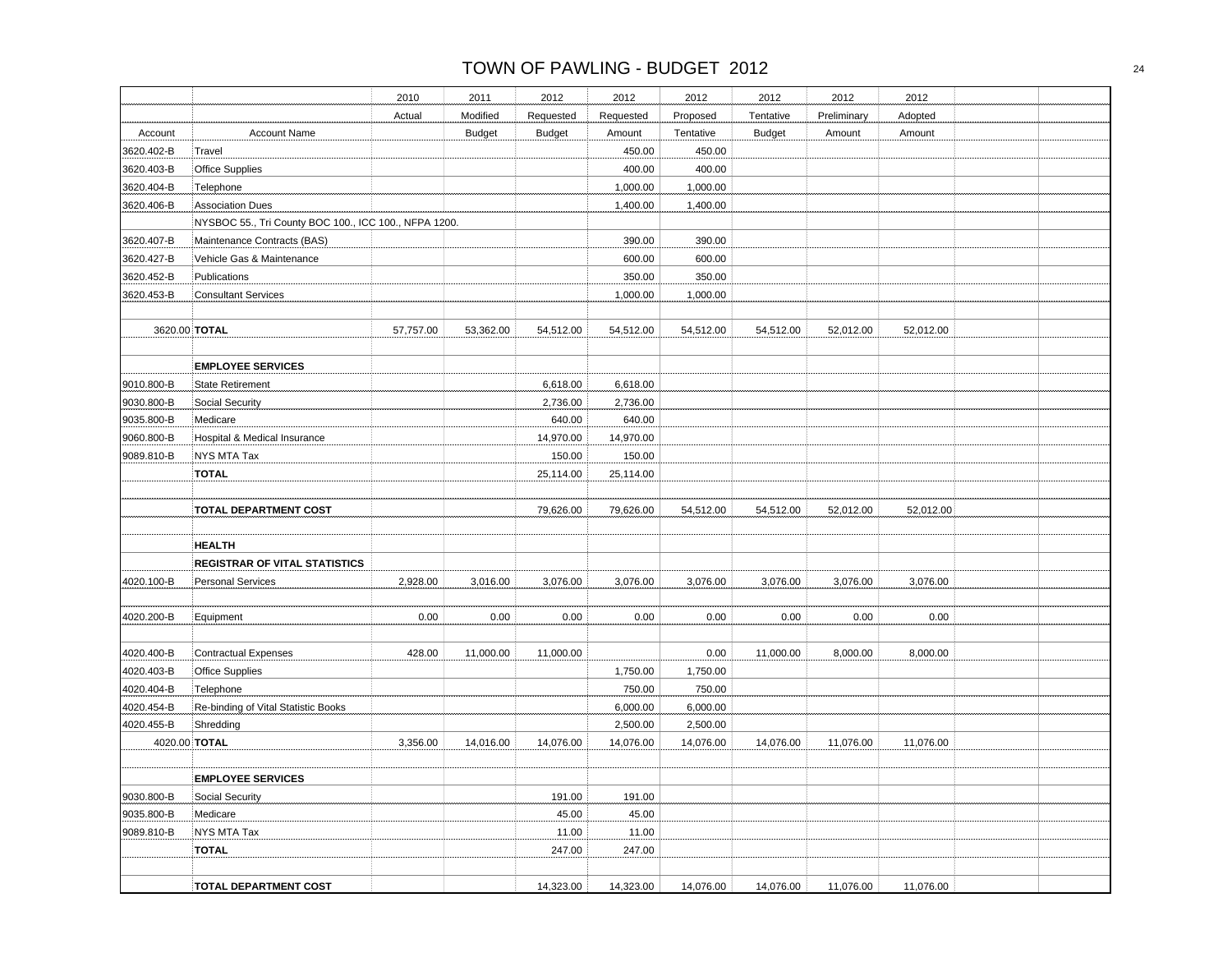|            |                                                 | 2010      | 2011          | 2012          | 2012      | 2012      | 2012          | 2012        | 2012      |  |
|------------|-------------------------------------------------|-----------|---------------|---------------|-----------|-----------|---------------|-------------|-----------|--|
|            |                                                 | Actual    | Modified      | Requested     | Requested | Proposed  | Tentative     | Preliminary | Adopted   |  |
| Account    | <b>Account Name</b>                             |           | <b>Budget</b> | <b>Budget</b> | Amount    | Tentative | <b>Budget</b> | Amount      | Amount    |  |
|            |                                                 |           |               |               |           |           |               |             |           |  |
|            | <b>HOME &amp; COMMUNITY SERVICES</b>            |           |               |               |           |           |               |             |           |  |
|            | <b>ZONING</b>                                   |           |               |               |           |           |               |             |           |  |
| 8010.100-B | <b>Personal Services</b>                        | 36,721.00 | 48,037.00     | 48,302.00     |           | 48,302.00 | 48,302.00     | 48,302.00   | 48,302.00 |  |
|            | Code Enforcement Officer                        |           |               |               | 27,500.00 |           |               |             |           |  |
|            | Clerk /hr@16.43                                 |           |               |               | 13,622.00 |           |               |             |           |  |
|            | Part time Insp. As needed                       |           |               |               | 1,000.00  |           |               |             |           |  |
|            | Zoning Board                                    |           |               |               | 6,180.00  |           |               |             |           |  |
|            | Chairman 2060., 4 members @ 1030. ea.           |           |               |               |           |           |               |             |           |  |
|            |                                                 |           |               |               |           |           |               |             |           |  |
| 8010.200-B | Equipment                                       | 0.00      | 3,800.00      | 1,600.00      |           | 1,600.00  | 1,600.00      | 1,000.00    | 1,000.00  |  |
|            | Computer Software                               |           |               |               | 1,000.00  |           |               |             |           |  |
|            | Laptop/Tablet                                   |           |               |               | 600.00    |           |               |             |           |  |
|            |                                                 |           |               |               |           |           |               |             |           |  |
| 8010.400-B | <b>Contractual Expenses</b>                     | 2,399.00  | 2,870.00      | 3,105.00      |           |           | 3,105.00      | 3,105.00    | 3,105.00  |  |
| 8010.401-B | Training                                        |           |               |               | 950.00    | 950.00    |               |             |           |  |
|            | NYSAOT 200., NYSBOC 150., DC Planning Fed. 600. |           |               |               |           |           |               |             |           |  |
| 8010.402-B | Travel                                          |           |               |               | 350.00    | 350.00    |               |             |           |  |
| 8010.403-B | Office Supplies                                 |           |               |               | 400.00    | 400.00    |               |             |           |  |
| 8010.404-B | Telephone                                       |           |               |               | 500.00    | 500.00    |               |             |           |  |
| 8010.406-B | Association Dues (NYSBOC)                       |           |               |               | 55.00     | 55.00     |               |             |           |  |
| 8010.407-B | Maintenance Contracts (BAS)                     |           |               |               | 300.00    | 300.00    |               |             |           |  |
| 8010.427-B | Vehicle Gas & Maintenance                       |           |               |               | 400.00    | 400.00    |               |             |           |  |
| 8010.452-B | Publications                                    |           |               |               | 150.00    | 150.00    |               |             |           |  |
|            |                                                 |           |               |               |           |           |               |             |           |  |
|            | 8010.00 TOTAL                                   | 39,120.00 | 54,707.00     | 53,007.00     | 53,007.00 | 53,007.00 | 53,007.00     | 52,407.00   | 52,407.00 |  |
|            |                                                 |           |               |               |           |           |               |             |           |  |
|            | <b>EMPLOYEE SERVICES</b>                        |           |               |               |           |           |               |             |           |  |
| 9010.800-B | <b>State Retirement</b>                         |           |               | 7,245.00      | 7,245.00  |           |               |             |           |  |
| 9030.800-B | Social Security                                 |           |               | 2,995.00      | 2,995.00  |           |               |             |           |  |
| 9035.800-B | Medicare                                        |           |               | 700.00        | 700.00    |           |               |             |           |  |
| 9060.800-B | Hospital & Medical Insurance                    |           |               | 14,970.00     | 14,970.00 |           |               |             |           |  |
| 9089.810-B | <b>NYS MTA Tax</b>                              |           |               | 164.00        | 164.00    |           |               |             |           |  |
|            | <b>TOTAL</b>                                    |           |               | 26,074.00     | 26,074.00 |           |               |             |           |  |
|            |                                                 |           |               |               |           |           |               |             |           |  |
|            | <b>TOTAL DEPARTMENT COST</b>                    |           |               | 79,081.00     | 79,081.00 | 53,007.00 | 53,007.00     | 52,407.00   | 52,407.00 |  |
|            | <b>PLANNING</b>                                 |           |               |               |           |           |               |             |           |  |
| 8020.100-B | Personal Services                               | 57,314.00 | 49,936.00     | 42,713.00     |           | 42,713.00 | 42,713.00     | 42,713.00   | 42,713.00 |  |
|            | Clerk - PT                                      |           |               |               | 21,625.00 |           |               |             |           |  |
|            | Longevity                                       |           |               |               | 500.00    |           |               |             |           |  |
|            | Planning Board                                  |           |               |               | 20,588.00 |           |               |             |           |  |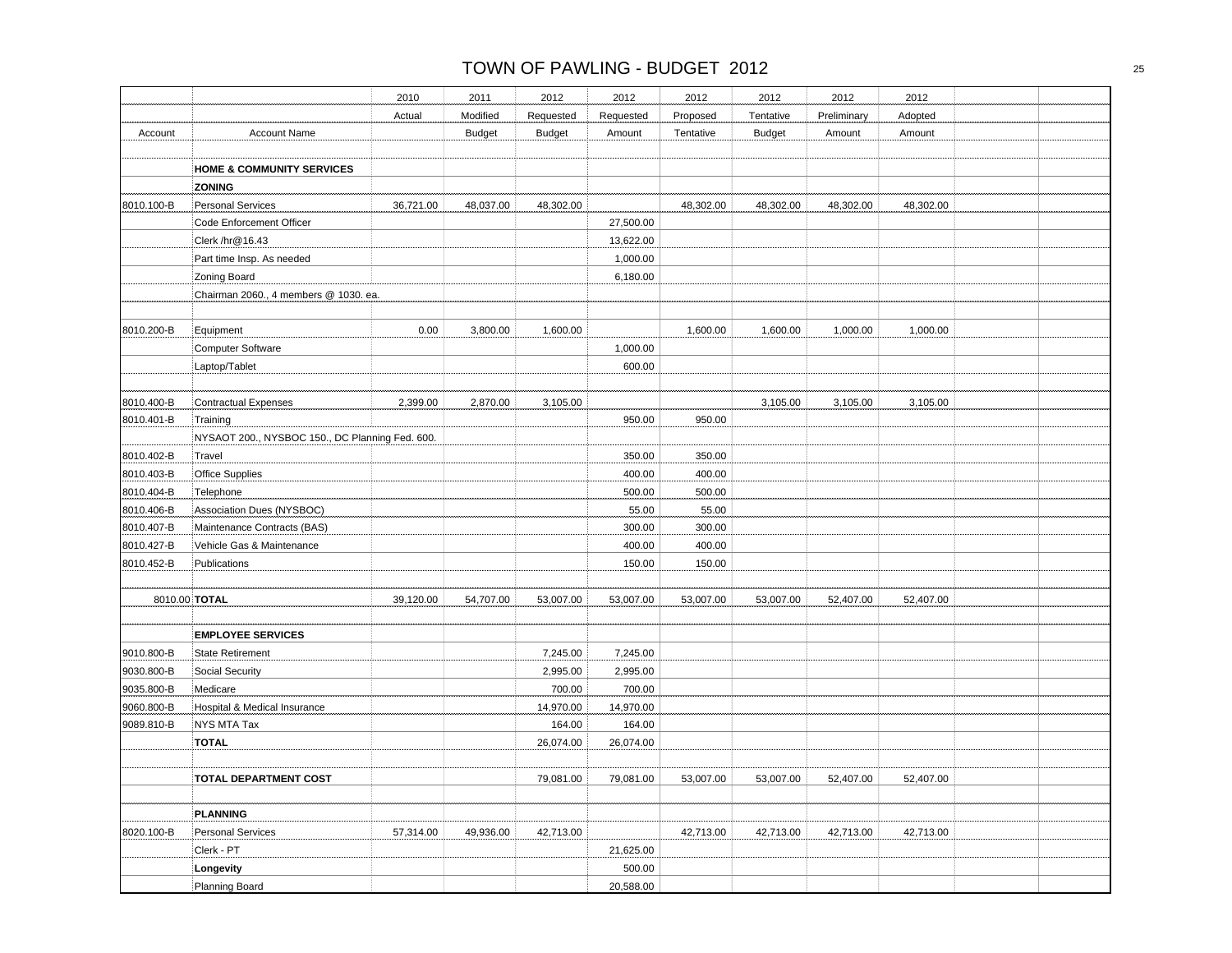|               |                                            | 2010      | 2011          | 2012          | 2012      | 2012      | 2012          | 2012        | 2012      |  |
|---------------|--------------------------------------------|-----------|---------------|---------------|-----------|-----------|---------------|-------------|-----------|--|
|               |                                            | Actual    | Modified      | Requested     | Requested | Proposed  | Tentative     | Preliminary | Adopted   |  |
| Account       | <b>Account Name</b>                        |           | <b>Budget</b> | <b>Budget</b> | Amount    | Tentative | <b>Budget</b> | Amount      | Amount    |  |
|               | Chairman 5138., 6 members @ 2575. ea.      |           |               |               |           |           |               |             |           |  |
| 8020.200-B    | Equipment                                  | 0.00      | 1,820.00      | 500.00        | 500.00    | 500.00    | 500.00        | 250.00      | 250.00    |  |
|               | Digital recorder 1220., Color printer 600. |           |               |               |           |           |               |             |           |  |
|               |                                            |           |               |               |           |           |               |             |           |  |
| 8020.400-B    | <b>Contractual Expenses</b>                | 3,792.00  | 15,500.00     | 15,300.00     |           |           | 15,300.00     | 14,950.00   | 14,950.00 |  |
| 8020.401-B    | Training                                   |           |               |               | 250.00    | 250.00    |               |             |           |  |
| 8020.402-B    | Travel                                     |           |               |               | 100.00    | 100.00    |               |             |           |  |
| 8020.403-B    | Office Supplies                            |           |               |               | 1,500.00  | 1,500.00  |               |             |           |  |
| 8020.404-B    | Telephone                                  |           |               |               | 2,000.00  | 2,000.00  |               |             |           |  |
| 8020.405-B    | Postage                                    |           |               |               | 1,000.00  | 1,000.00  |               |             |           |  |
| 8020.406-B    | <b>Association Dues</b>                    |           |               |               | 200.00    | 200.00    |               |             |           |  |
| 8020.410-B    | <b>Legal Notices</b>                       |           |               |               | 250.00    | 250.00    |               |             |           |  |
| 8020.453-B    | <b>Consulting Services</b>                 |           |               |               | 10,000.00 | 10,000.00 |               |             |           |  |
|               |                                            |           |               |               |           |           |               |             |           |  |
|               |                                            |           |               |               |           |           |               |             |           |  |
| 8020.00 TOTAL |                                            | 61,106.00 | 67,256.00     | 58,513.00     | 58,513.00 | 58,513.00 | 58,513.00     | 57,913.00   | 57,913.00 |  |
|               |                                            |           |               |               |           |           |               |             |           |  |
|               | <b>EMPLOYEE SERVICES</b>                   |           |               |               |           |           |               |             |           |  |
| 9010.800-B    | <b>State Retirement</b>                    |           |               | 6,407.00      | 6,407.00  |           |               |             |           |  |
| 9030.800-B    | Social Security                            |           |               | 2,648.00      | 2,648.00  |           |               |             |           |  |
| 9035.800-B    | Medicare                                   |           |               | 619.00        | 619.00    |           |               |             |           |  |
| 9060.800-B    | Hospital & Medical Insurance               |           |               | 10,265.00     | 10,265.00 |           |               |             |           |  |
| 9089.810-B    | NYS MTA Tax                                |           |               | 145.00        | 145.00    |           |               |             |           |  |
|               | <b>TOTAL</b>                               |           |               | 20,084.00     | 20,084.00 |           |               |             |           |  |
|               |                                            |           |               |               |           |           |               |             |           |  |
|               | <b>TOTAL DEPARTMENT COST</b>               |           |               | 58,513.00     | 78,597.00 | 58,513.00 | 58,513.00     | 57,913.00   | 57,913.00 |  |
|               |                                            |           |               |               |           |           |               |             |           |  |
|               | <b>ENVIRONMENTAL CONTROL</b>               |           |               |               |           |           |               |             |           |  |
| 8090.100-B    | <b>Personal Services</b>                   | 10,639.00 | 7,215.00      | 7,360.00      | 7,360.00  | 7,360.00  | 7,360.00      | 7,360.00    | 7,360.00  |  |
|               | <b>MS4 Coordinator</b>                     |           |               |               |           |           |               |             |           |  |
| 8090.200-B    | Equipment                                  | 0.00      | 0.00          | 0.00          | 0.00      | 0.00      | 0.00          | 0.00        | 0.00      |  |
|               |                                            |           |               |               |           |           |               |             |           |  |
| 8090.400-B    | <b>Contractual Expenses</b>                | 4,213.00  | 17,600.00     | 13,600.00     |           |           | 13,600.00     | 13,600.00   | 13,600.00 |  |
| 8090.401-B    | Training                                   |           |               |               | 100.00    | 100.00    |               |             |           |  |
| 8090.403-B    | <b>Office Supplies</b>                     |           |               |               | 2,000.00  | 2,000.00  |               |             |           |  |
| 8090.405-B    | Postage                                    |           |               |               | 1,500.00  | 1,500.00  |               |             |           |  |
| 8090.406-B    | <b>Association Dues</b>                    |           |               |               | 0.00      | 0.00      |               |             |           |  |
| 8090.453-B    | <b>Consultant Services</b>                 |           |               |               | 10,000.00 | 10,000.00 |               |             |           |  |
| 8090.00 TOTAL |                                            | 14,852.00 | 24,815.00     | 20,960.00     | 20,960.00 | 20,960.00 | 20,960.00     | 20,960.00   | 20,960.00 |  |
|               |                                            |           |               |               |           |           |               |             |           |  |
|               | <b>EMPLOYEE SERVICES</b>                   |           |               |               |           |           |               |             |           |  |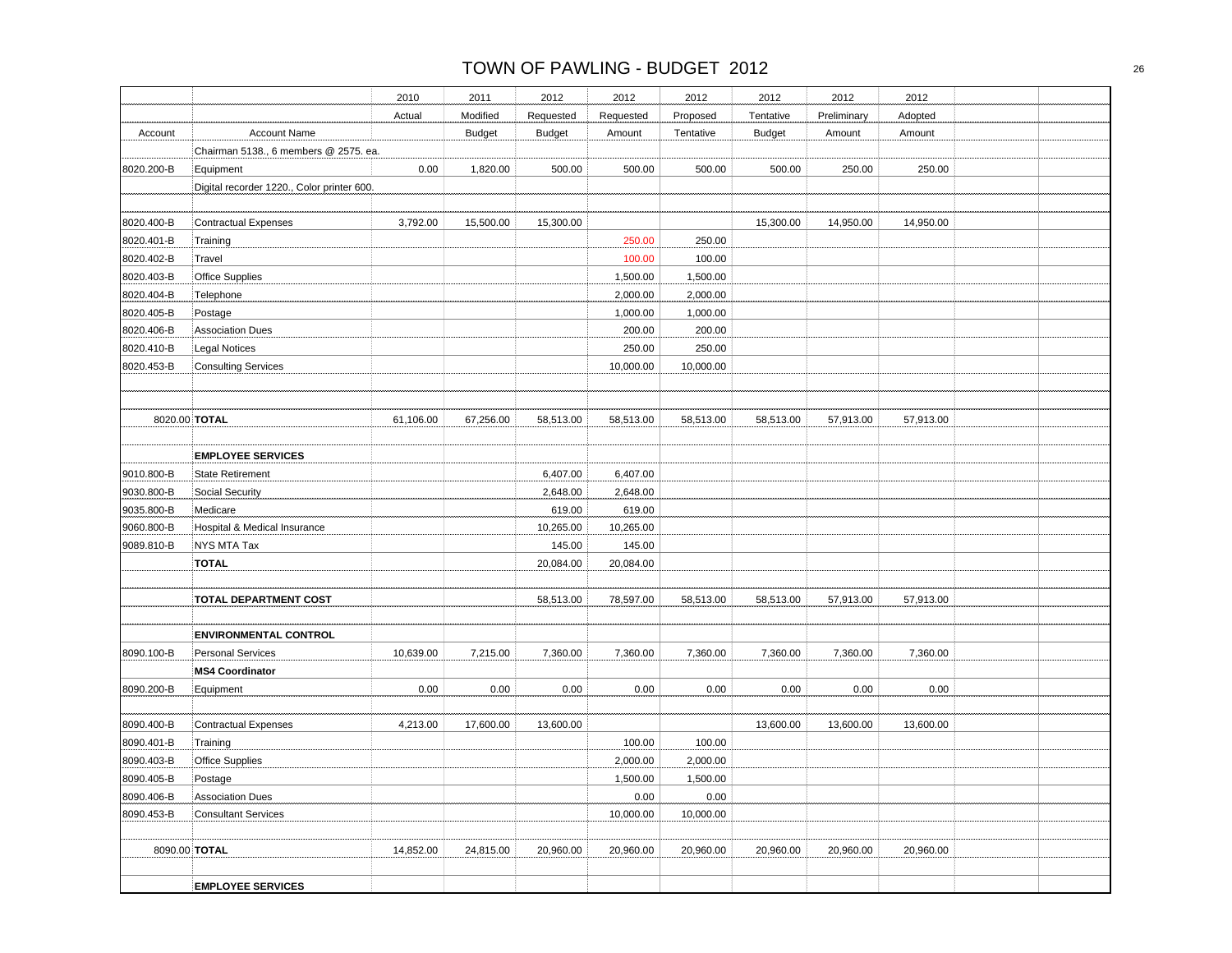|             |                                           | 2010       | 2011          | 2012          | 2012       | 2012       | 2012          | 2012        | 2012       |  |
|-------------|-------------------------------------------|------------|---------------|---------------|------------|------------|---------------|-------------|------------|--|
|             |                                           | Actual     | Modified      | Requested     | Requested  | Proposed   | Tentative     | Preliminary | Adopted    |  |
| Account     | <b>Account Name</b>                       |            | <b>Budget</b> | <b>Budget</b> | Amount     | Tentative  | <b>Budget</b> | Amount      | Amount     |  |
| 9010.800-B  | <b>State Retirement</b>                   |            |               | 1,104.00      | 1,104.00   |            |               |             |            |  |
| 9030.800-B  | Social Security                           |            |               | 456.00        | 456.00     |            |               |             |            |  |
| 9035.800-B  | Medicare                                  |            |               | 107.00        | 107.00     |            |               |             |            |  |
| 9060.800-B  | Hospital & Medical Insurance              |            |               | 10,265.00     | 10,265.00  |            |               |             |            |  |
| 9089.810-B  | <b>NYS MTA Tax</b>                        |            |               | 25.00         | 25.00      |            |               |             |            |  |
|             | <b>TOTAL</b>                              |            |               | 11,957.00     | 11,957.00  |            |               |             |            |  |
|             |                                           |            |               |               |            |            |               |             |            |  |
|             | <b>TOTAL DEPARTMENT COST</b>              |            |               | 32,917.00     | 32,917.00  | 20,960.00  | 20,960.00     | 20,960.00   | 20,960.00  |  |
|             |                                           |            |               |               |            |            |               |             |            |  |
|             | UNDISTRIBUTED EMPLOYEE BENEFITS           |            |               |               |            |            |               |             |            |  |
| 9010.800-B  | <b>State Retirement</b>                   | 18,369.00  | 17,485.00     | 0.00          | 0.00       | 22,649.00  | 22,649.00     | 22,649.00   | 22,649.00  |  |
| 9030.800-B  | Social Security                           | 10,528.00  | 11,220.00     | 0.00          | 0.00       | 11,196.00  | 11,196.00     | 11,196.00   | 11,196.00  |  |
| 9035.800-B  | Medicare                                  | 2,462.00   | 2,535.00      | 0.00          | 0.00       | 2,619.00   | 2,619.00      | 2,619.00    | 2,619.00   |  |
| 9040.800-B  | Workman's Compensation                    | 0.00       | 0.00          | 0.00          | 0.00       | 0.00       | 0.00          | 0.00        | 0.00       |  |
| 9050.800-B  | Unemployment Insurance                    | 3,379.00   | 0.00          | 0.00          | 0.00       | 0.00       | 0.00          | 0.00        | 0.00       |  |
| 9060.800-B  | Hospitalization & Medical Ins.-Active     | 56,812.00  | 44,513.00     | 0.00          | 0.00       | 50,470.00  | 50,470.00     | 47,544.00   | 47,544.00  |  |
| 9060.800-B  | Hospitalization & Medical Ins-Retired     | 0.00       | 0.00          | 12,710.00     | 12,710.00  | 12,710.00  | 12,710.00     | 11,979.00   | 11,979.00  |  |
| 9089.800-B  | Medicare Reimbursement                    | 2,314.00   | 2,500.00      | 2,500.00      | 2,500.00   | 2,500.00   | 2,500.00      | 2,500.00    | 2,500.00   |  |
| 9089.810-B  | NYS MTA Tax                               | 571.00     | 637.00        |               | 0.00       | 614.00     | 614.00        | 614.00      | 614.00     |  |
|             | <b>TOTAL EMPLOYEE BENEFITS</b>            | 94,435.00  | 78,890.00     | 15,210.00     | 15,210.00  | 102,758.00 | 102,758.00    | 99,101.00   | 99,101.00  |  |
| 9901.900-B  | <b>Interfund Transfers</b>                | 0.00       | 0.00          | 0.00          | 0.00       | 0.00       | 0.00          | 0.00        | 0.00       |  |
|             | <b>TOTAL APPROPRIATIONS</b>               | 313,310.00 | 355,046.00    | 370,826.00    | 370,826.00 | 370,826.00 | 370,826.00    | 360,469.00  | 360,469.00 |  |
|             |                                           |            |               |               |            |            |               |             |            |  |
|             | HIGHWAY ESTIMATED REVENUES - TOWN WIDE    |            |               |               |            |            |               |             |            |  |
|             | <b>LOCAL SOURCES</b>                      |            |               |               |            |            |               |             |            |  |
| 1001.000-DA | Real Property Tax - Bridges               | 0.00       | 0.00          | 40,000.00     | 40,000.00  | 40,000.00  | 40,000.00     | 0.00        | 0.00       |  |
| 2401.000-DA | Interest and Earnings                     | 305.00     | 300.00        | 330.00        | 330.00     | 300.00     | 300.00        | 300.00      | 300.00     |  |
| 2680.000-DA | <b>Insurance Recoveries</b>               | 0.00       | 0.00          | 0.00          | 0.00       | 0.00       | 0.00          | 0.00        | 0.00       |  |
|             | <b>TOTAL</b>                              | 305.00     | 300.00        | 40,330.00     | 40,330.00  | 40,300.00  | 40,300.00     |             | 300.00     |  |
|             |                                           |            |               |               |            |            |               | 300.00      |            |  |
|             |                                           |            |               |               |            |            |               |             |            |  |
|             |                                           |            |               |               |            |            |               |             |            |  |
|             | <b>HIGHWAY APPROPRIATIONS - TOWN WIDE</b> |            |               |               |            |            |               |             |            |  |
|             | <b>ADMINISTRATIVE</b>                     |            |               |               |            |            |               |             |            |  |
| 1701.400-DA | Contractual                               | 0.00       | 0.00          | 0.00          | 0.00       | 0.00       | 0.00          | 0.00        | 0.00       |  |
|             | 1701.00 TOTAL                             | 0.00       | 0.00          | 0.00          | 0.00       | 0.00       | 0.00          | 0.00        | 0.00       |  |
|             |                                           |            |               |               |            |            |               |             |            |  |
|             | <b>BRIDGES</b>                            |            |               |               |            |            |               |             |            |  |
| 5120.100-DA | <b>Personal Services</b>                  | 0.00       | 5,191.00      | 5,295.00      | 5,295.00   | 5,295.00   | 5,295.00      | 5,295.00    | 5,295.00   |  |
|             |                                           |            |               |               |            |            |               |             |            |  |
| 5120.200-DA | Capital Outlay                            | 0.00       | 0.00          | 0.00          | 0.00       | 0.00       | 0.00          | 0.00        | 0.00       |  |
| 5120.400-DA | <b>Contractual Services</b>               | 879.00     | 25,440.00     | 33,787.00     | 33,787.00  | 33,787.00  | 33,787.00     | 33,787.00   | 33,787.00  |  |
|             |                                           |            |               |               |            |            |               |             |            |  |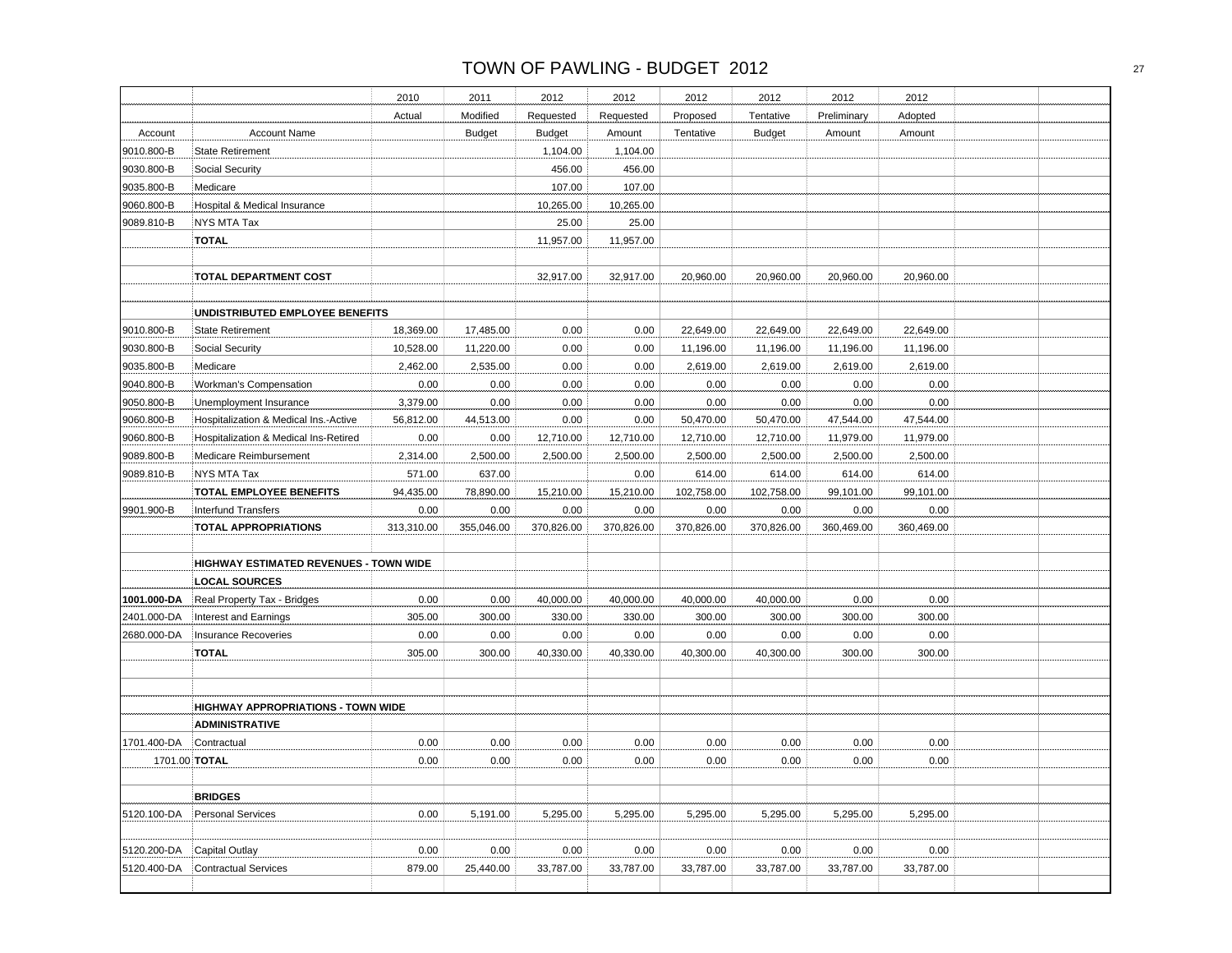|               |                                     | 2010         | 2011                      | 2012          | 2012         | 2012         | 2012          | 2012         | 2012         |  |
|---------------|-------------------------------------|--------------|---------------------------|---------------|--------------|--------------|---------------|--------------|--------------|--|
|               |                                     | Actual       | Modified                  | Requested     | Requested    | Proposed     | Tentative     | Preliminary  | Adopted      |  |
| Account       | <b>Account Name</b>                 |              | <b>Budget</b>             | <b>Budget</b> | Amount       | Tentative    | <b>Budget</b> | Amount       | Amount       |  |
| 5120.00 TOTAL |                                     | 879.00       | 30,631.00                 | 39,082.00     | 39,082.00    | 39,082.00    | 39,082.00     | 39,082.00    | 39,082.00    |  |
|               |                                     |              |                           |               |              |              |               |              |              |  |
|               | UNDISTRIBUTED EMPLOYEE BENEFITS     |              |                           |               |              |              |               |              |              |  |
| 9010.800-DA   | <b>State Retirement</b>             | 0.00         | 794.00                    | 794.00        | 794.00       | 794.00       | 794.00        | 794.00       | 794.00       |  |
| 9030.800-DA   | Social Security                     | 0.00         | 322.00                    | 328.00        | 328.00       | 328.00       | 328.00        | 328.00       | 328.00       |  |
| 9035.800-DA   | Medicare                            | 0.00         | 76.00                     | 76.00         | 76.00        | 76.00        | 76.00         | 76.00        | 76.00        |  |
| 9050.800-DA   | Unemployment Insurance              | 0.00         | 0.00                      | 0.00          | 0.00         | 0.00         | 0.00          | 0.00         | 0.00         |  |
| 9089.810-DA   | <b>NYS MTA Tax</b>                  | 0.00         | 0.00                      | 20.00         | 20.00        | 20.00        | 20.00         | 20.00        | 20.00        |  |
|               | <b>TOTAL EMPLOYEE BENEFITS</b>      | 0.00         | 1,212.00                  | 1,218.00      | 1,218.00     | 1,218.00     | 1,218.00      | 1,218.00     | 1,218.00     |  |
|               |                                     |              |                           |               |              |              |               |              |              |  |
|               | <b>TOTAL APPROPRIATIONS</b>         | 879.00       | 31,843.00                 | 40,300.00     | 40,300.00    | 40,300.00    | 40,300.00     | 40,300.00    | 40,300.00    |  |
|               |                                     |              |                           |               |              |              |               |              |              |  |
|               | <b>HIGHWAY PART TOWN</b>            |              |                           |               |              |              |               |              |              |  |
| 1001.000-DB   | <b>Real Property Tax</b>            | 864,768.00   | 1,072,593.00              | 1,039,062.00  | 1,039,062.00 | 1,059,062.00 | 1,059,062.00  | 1,035,842.00 | 1,035,842.00 |  |
| 1120.000-DB   | Sales Tax Dist. By Dutchess County  | 154,912.00   | 145,000.00                | 150,000.00    | 150,000.00   | 150,000.00   | 150,000.00    | 150,000.00   | 150,000.00   |  |
| 2300.000-DB   | Services for Other Governments      | 45,691.00    | 35,000.00                 | 36,000.00     | 36,000.00    | 36,000.00    | 36,000.00     | 36,000.00    | 36,000.00    |  |
| 2401.000-DB   | Interest and Earnings               | 1,127.00     | 1,000.00                  | 1,250.00      | 3,600.00     | 1,250.00     | 1,250.00      | 1,250.00     | 1,250.00     |  |
| 2665.000-DB   | Sales of Equipment                  | 4,608.00     | 0.00                      | 0.00          | 0.00         | 0.00         | 0.00          | 0.00         | 0.00         |  |
| 2680.000-DB   | Insurance recoveries                | 1,648.00     | 0.00                      | 0.00          | 0.00         | 0.00         | 0.00          | 0.00         | 0.00         |  |
| 2701.000-DB   | Refund of Prior Year's Expenditures | 7,863.00     | 0.00                      | 0.00          | 0.00         | 0.00         | 0.00          | 0.00         | 0.00         |  |
| 5731.000-DB   | <b>BAN Proceeds</b>                 | 0.00         | 0.00                      | 0.00          | 0.00         | 0.00         | 0.00          | 0.00         | 0.00         |  |
|               | <b>TOTAL</b>                        | 1,080,617.00 | 1,253,593.00              | 1,226,312.00  | 1,228,662.00 | 1,246,312.00 | 1,246,312.00  | 1,223,092.00 | 1,223,092.00 |  |
|               |                                     |              |                           |               |              |              |               |              |              |  |
|               | <b>STATE AID</b>                    |              |                           |               |              |              |               |              |              |  |
| 3501.000-DB   | Consolidated Highway                | 184,453.00   | 0.00                      | 0.00          | 0.00         | 0.00         | 0.00          | 0.00         | 0.00         |  |
| 3589.000-DB   | Multi-model aid                     | 0.00         | 0.00                      | 0.00          | 0.00         | 0.00         | 0.00          | 0.00         | 0.00         |  |
| 3501.00 TOTAL |                                     | 184,453.00   | 0.00                      | 0.00          | 0.00         | 0.00         | 0.00          | 0.00         | 0.00         |  |
|               | <b>FEDERAL AID</b>                  |              |                           |               |              |              |               |              |              |  |
|               |                                     |              |                           |               |              |              | 0.00          |              | 0.00         |  |
| 4591.000-DB   | Federal Aid-Highway Capital Grant   | 0.00         | 0.00                      | 0.00          | 0.00         | 0.00         |               | 0.00         |              |  |
| 4960.000-DB   | Federal Aid-Emergency Dis. Assist.  | 0.00         | 0.00                      | 0.00          | 0.00         | 0.00         | 0.00          | 0.00         | 0.00         |  |
|               | <b>Total Federal Aid</b>            | 0.00         | 0.00                      | 0.00          | 0.00         | 0.00         | 0.00          | 0.00         | 0.00         |  |
|               |                                     |              |                           |               |              |              |               |              |              |  |
|               | <b>INTERFUND TRANSFERS</b>          |              |                           |               |              |              |               |              |              |  |
| 5031.000-DB   | <b>Interfund Transfers</b>          | 0.00         | 0.00                      | 0.00          | 0.00         | 0.00         | 0.00          | 0.00         | 0.00         |  |
|               | <b>Total Interfund Transfers</b>    | 0.00         | 0.00                      | 0.00          | 0.00         | 0.00         | 0.00          | 0.00         | 0.00         |  |
|               |                                     |              |                           |               |              |              |               |              |              |  |
|               | TOTAL HIGHWAY TOWN-OUTSIDE REVENUE  |              | 1,265,070.00 1,253,593.00 | 1,226,312.00  | 1,228,662.00 | 1,246,312.00 | 1,246,312.00  | 1,223,092.00 | 1,223,092.00 |  |
|               |                                     |              |                           |               |              |              |               |              |              |  |
|               | <b>GENERAL REPAIRS</b>              |              |                           |               |              |              |               |              |              |  |
| 5110.100-DB   | Personal Service                    | 179,140.00   | 181,809.00                | 185,446.00    | 185,446.00   | 185,446.00   | 185,446.00    | 185,446.00   | 185,446.00   |  |
|               |                                     |              |                           |               |              |              |               |              |              |  |
| 5110.400-DB   | Contractual Expense                 | 89,028.00    | 90,000.00                 | 90,000.00     | 90,000.00    | 90,000.00    | 90,000.00     | 90,000.00    | 90,000.00    |  |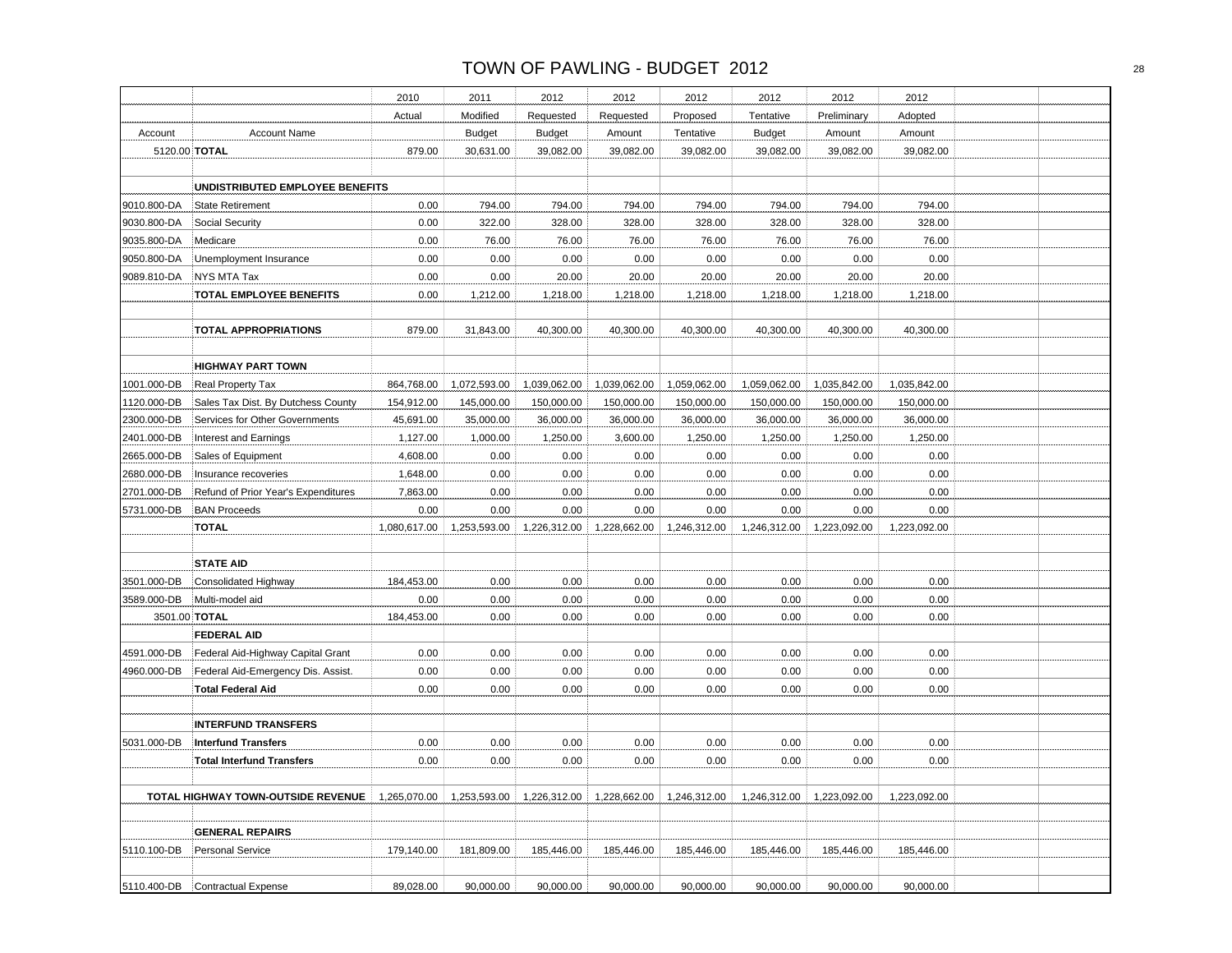|             |                                      | 2010       | 2011          | 2012          | 2012       | 2012       | 2012          | 2012        | 2012       |  |
|-------------|--------------------------------------|------------|---------------|---------------|------------|------------|---------------|-------------|------------|--|
|             |                                      | Actual     | Modified      | Requested     | Requested  | Proposed   | Tentative     | Preliminary | Adopted    |  |
| Account     | <b>Account Name</b>                  |            | <b>Budget</b> | <b>Budget</b> | Amount     | Tentative  | <b>Budget</b> | Amount      | Amount     |  |
|             |                                      |            |               |               |            |            |               |             |            |  |
|             | 5110.00 TOTAL                        | 268,168.00 | 271,809.00    | 275,446.00    | 275,446.00 | 275,446.00 | 275,446.00    | 275,446.00  | 275,446.00 |  |
|             |                                      |            |               |               |            |            |               |             |            |  |
|             | <b>IMPROVEMENTS</b>                  |            |               |               |            |            |               |             |            |  |
| 5112.200-DB | Capital Outlay                       | 276,779.00 | 110,000.00    | 100,000.00    | 100,000.00 | 100,000.00 | 100,000.00    | 100,000.00  | 100,000.00 |  |
|             |                                      |            |               |               |            |            |               |             |            |  |
| 5112.400-DB | <b>Contractual Expense</b>           | 0.00       | 0.00          | 0.00          | 0.00       | 0.00       | 0.00          | 0.00        | 0.00       |  |
|             |                                      |            |               |               |            |            |               |             |            |  |
|             | 5112.00 TOTAL                        | 276,779.00 | 110,000.00    | 100,000.00    | 100,000.00 | 100,000.00 | 100,000.00    | 100,000.00  | 100,000.00 |  |
|             |                                      |            |               |               |            |            |               |             |            |  |
|             | <b>MACHINERY</b>                     |            |               |               |            |            |               |             |            |  |
| 5130.100-DB | <b>Personal Services</b>             | 38,189.00  | 41,224.00     | 42,050.00     | 42,050.00  | 42,050.00  | 42,050.00     | 42,050.00   | 42,050.00  |  |
|             |                                      |            |               |               |            |            |               |             |            |  |
| 5130.200-DB | Equipment                            | 7,599.00   | 10,000.00     | 10,000.00     | 10,000.00  | 10,000.00  | 10,000.00     | 10,000.00   | 10,000.00  |  |
|             |                                      |            |               |               |            |            |               |             |            |  |
| 5130-400.DB | Contractual Expense                  | 34,370.00  | 75,000.00     | 75,000.00     | 75,000.00  | 75,000.00  | 75,000.00     | 75,000.00   | 75,000.00  |  |
|             |                                      |            |               |               |            |            |               |             |            |  |
|             | 5130.00 TOTAL                        | 80,158.00  | 126,224.00    | 127,050.00    | 127,050.00 | 127,050.00 | 127,050.00    | 127,050.00  | 127,050.00 |  |
|             |                                      |            |               |               |            |            |               |             |            |  |
|             | MISCELLANEOUS BRUSH AND WEEDS        |            |               |               |            |            |               |             |            |  |
| 5140.100-DB | Miscellaneous/Brush Weeds/P.S.       | 7,508.00   | 16,847.00     | 17,184.00     | 17,184.00  | 17,184.00  | 17,184.00     | 17,184.00   | 17,184.00  |  |
|             |                                      |            |               |               |            |            |               |             |            |  |
| 5140.400-DB | Miscellaneous/Brush Weeds/C.E.       | 2,779.00   | 3,000.00      | 3,000.00      | 3,000.00   | 3,000.00   | 3,000.00      | 3,000.00    | 3,000.00   |  |
|             |                                      |            |               |               |            |            |               |             |            |  |
|             | 5140.00 TOTAL                        | 10,287.00  | 19,847.00     | 20,184.00     | 20,184.00  | 20,184.00  | 20,184.00     | 20,184.00   | 20,184.00  |  |
|             |                                      |            |               |               |            |            |               |             |            |  |
|             | <b>SNOW REMOVAL</b>                  |            |               |               |            |            |               |             |            |  |
| 5142.100-DB | Snow Removal Town Hwy./P.S.          | 108,151.00 | 138,641.00    | 141,414.00    | 141,414.00 | 141,414.00 | 141,414.00    | 141,414.00  | 141,414.00 |  |
|             |                                      |            |               |               |            |            |               |             |            |  |
| 5142.400-DB | Snow Removal Town Hwy./C.E.          | 163,085.00 | 175,000.00    | 175,000.00    | 175,000.00 | 175,000.00 | 175,000.00    | 175,000.00  | 175,000.00 |  |
|             |                                      |            |               |               |            |            |               |             |            |  |
|             | 5142.00 TOTAL                        | 271,236.00 | 313,641.00    | 316,414.00    | 316,414.00 | 316,414.00 | 316,414.00    | 316,414.00  | 316,414.00 |  |
|             |                                      |            |               |               |            |            |               |             |            |  |
|             | <b>SERVICES TO OTHER GOVERNMENTS</b> |            |               |               |            |            |               |             |            |  |
| 5148.100-DB | <b>Personal Services</b>             | 36,705.00  | 37,182.00     | 37,926.00     | 37,926.00  | 37,926.00  | 37,926.00     | 37,926.00   | 37,926.00  |  |
|             |                                      |            |               |               |            |            |               |             |            |  |
| 5148.400-DB | Contractual Expense                  | 0.00       | 0.00          | 0.00          | 0.00       | 0.00       | 0.00          | 0.00        | 0.00       |  |
|             | 5148.00 TOTAL                        | 36,705.00  | 37,182.00     | 37,926.00     | 37,926.00  | 37,926.00  | 37,926.00     | 37,926.00   | 37,926.00  |  |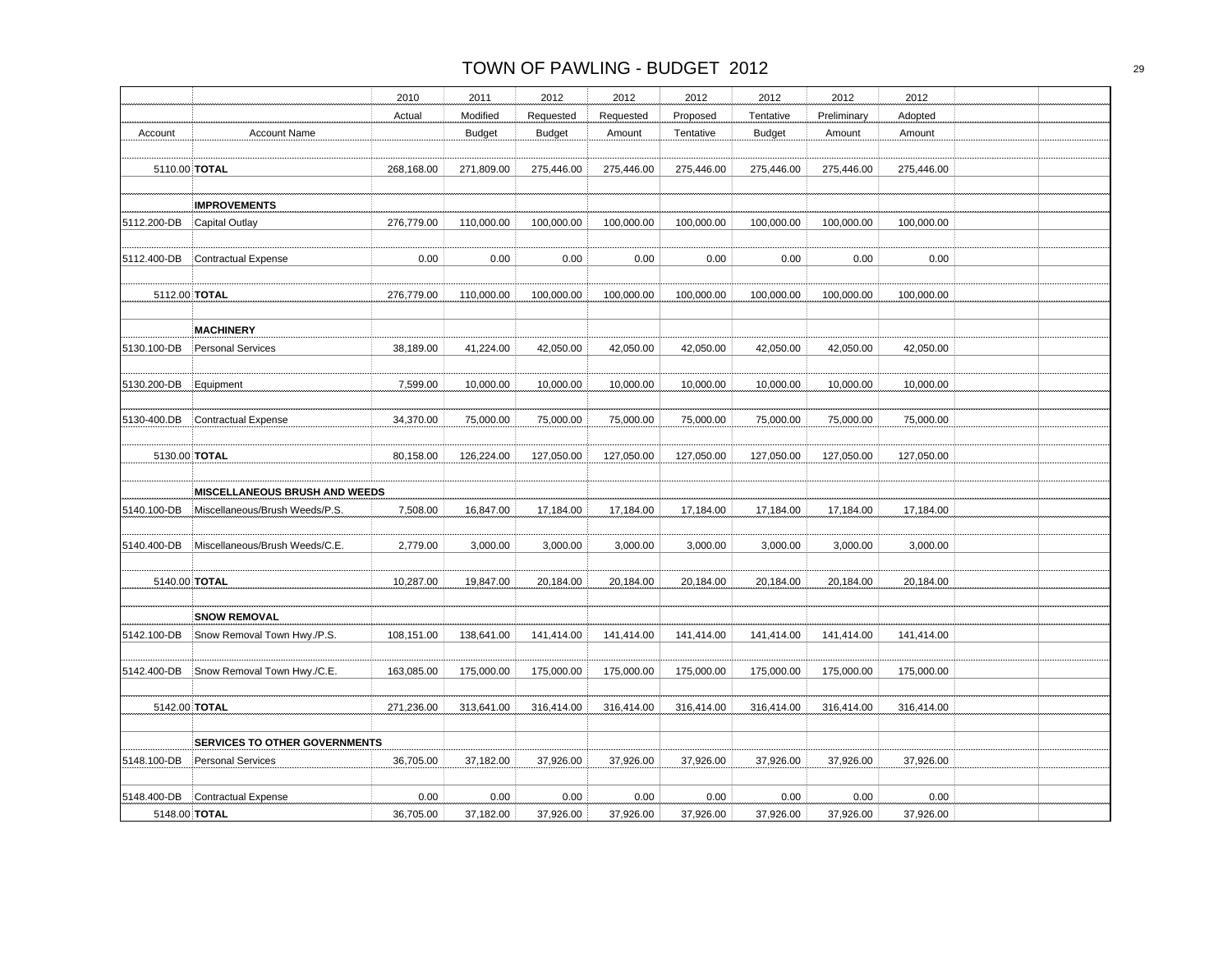|             |                                      | 2010         | 2011          | 2012          | 2012                      | 2012         | 2012          | 2012         | 2012         |  |
|-------------|--------------------------------------|--------------|---------------|---------------|---------------------------|--------------|---------------|--------------|--------------|--|
|             |                                      | Actual       | Modified      | Requested     | Requested                 | Proposed     | Tentative     | Preliminary  | Adopted      |  |
| Account     | <b>Account Name</b>                  |              | <b>Budget</b> | <b>Budget</b> | Amount                    | Tentative    | <b>Budget</b> | Amount       | Amount       |  |
|             |                                      |              |               |               |                           |              |               |              |              |  |
|             | <b>EMPLOYEE BENEFITS</b>             |              |               |               |                           |              |               |              |              |  |
| 9010.800-DB | <b>State Retirement</b>              | 42.861.00    | 65,511.00     | 63,603.00     | 63,603.00                 | 63,603.00    | 63,603.00     | 63,603.00    | 63,603.00    |  |
| 9030.800-DB | Social Security                      | 22,924.00    | 28,547.00     | 26,289.00     | 26,289.00                 | 26,289.00    | 26,289.00     | 26,289.00    | 26,289.00    |  |
| 9035.800-DB | Medicare                             | 5,362.00     | 6,209.00      | 6,148.00      | 6,148.00                  | 6,148.00     | 6,148.00      | 6,148.00     | 6,148.00     |  |
| 9040.800-DB | <b>Workers Compensation</b>          | 0.00         | 10,000.00     | 10,000.00     | 10,000.00                 | 10,000.00    | 10,000.00     | 10,000.00    | 10,000.00    |  |
| 9050.800-DB | Unemployment Insurance               | 10,530.00    | 10,530.00     | 3,500.00      | 3,500.00                  | 3,500.00     | 3,500.00      | 3,500.00     | 3,500.00     |  |
| 9055.800-DB | <b>Disability Insurance</b>          | 0.00         | 0.00          | 0.00          | 0.00                      | 0.00         | 0.00          | 0.00         | 0.00         |  |
| 9060.800-DB | Hospital & Medical Insurance-Active  | 136,605.00   | 184,858.00    | 168,635.00    | 168,635.00                | 168,635.00   | 168,635.00    | 80,577.00    | 80,577.00    |  |
| 9060.800-DB | Hospital & Medical Insurance-Retired |              |               |               |                           |              |               | 64,838.00    | 64,838.00    |  |
| 9089.800-DB | Medicare Reimbursement               | 3,586.00     | 6,500.00      | 8,400.00      | 8,400.00                  | 8,400.00     | 8,400.00      | 8,400.00     | 8,400.00     |  |
| 9089.810-DB | <b>NYS MTA Tax</b>                   | 1.226.00     | 1,460.00      | 1,442.00      | 1,442.00                  | 1,442.00     | 1,442.00      | 1,442.00     | 1,442.00     |  |
|             | <b>Account Subheading Totals</b>     | 223,094.00   | 313,615.00    | 288,017.00    | 288,017.00                | 288,017.00   | 288,017.00    | 264,797.00   | 264,797.00   |  |
|             |                                      |              |               |               |                           |              |               |              |              |  |
|             | <b>DEBT SERVICE PRINCIPAL</b>        |              |               |               |                           |              |               |              |              |  |
| 9730.600-DB | <b>Bond Anticipation Notes</b>       | 60,000.00    | 60,000.00     | 60,000.00     | 60,000.00                 | 60,000.00    | 60,000.00     | 60,000.00    | 60,000.00    |  |
|             | 9730.00 <b>TOTAL</b>                 | 60,000.00    | 60,000.00     | 60,000.00     | 60,000.00                 | 60.000.00    | 60,000.00     | 60,000.00    | 60,000.00    |  |
|             |                                      |              |               |               |                           |              |               |              |              |  |
|             | <b>INTEREST</b>                      |              |               |               |                           |              |               |              |              |  |
| 9730.700-DB | <b>Bond Anticipation Notes</b>       | 2,543.00     | 1,275.00      | 1,275.00      | 1,275.00                  | 21,275.00    | 21,275.00     | 21,275.00    | 21,275.00    |  |
|             | 9720.00 TOTAL                        | 2,543.00     | 1,275.00      | 1,275.00      | 1,275.00                  | 21,275.00    | 21,275.00     | 21,275.00    | 21,275.00    |  |
|             |                                      |              |               |               |                           |              |               |              |              |  |
|             | TOTAL HIGHWAY P/T APPRO.             | 1,228,970.00 | 1,253,593.00  |               | 1,226,312.00 1,226,312.00 | 1,246,312.00 | 1,246,312.00  | 1.223.092.00 | 1,223,092.00 |  |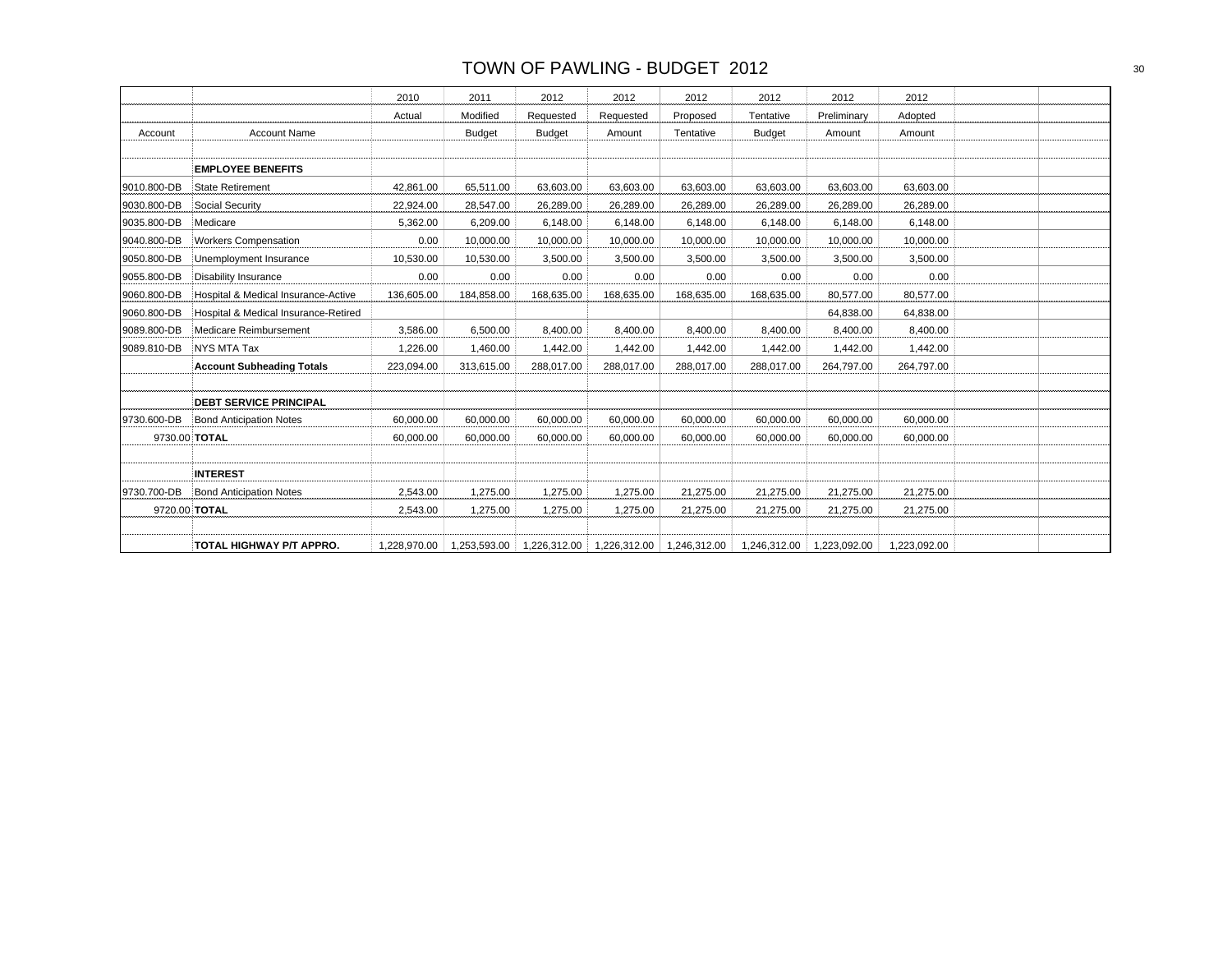|                        |                                             | 2010      | 2011          | 2012          | 2012      | 2012      | 2012          | 2012        | 2012     |  |
|------------------------|---------------------------------------------|-----------|---------------|---------------|-----------|-----------|---------------|-------------|----------|--|
|                        |                                             | Actual    | Modified      | Requested     | Requested | Proposed  | Tentative     | Preliminary | Adopted  |  |
| Account                | <b>Account Name</b>                         |           | <b>Budget</b> | <b>Budget</b> | Amount    | Tentative | <b>Budget</b> | Amount      | Amount   |  |
|                        |                                             |           |               |               |           |           |               |             |          |  |
|                        | <b>WATER DISTRICT #1 ESTIMATED REVENUES</b> |           |               |               |           |           |               |             |          |  |
|                        | <b>METERED SALES</b>                        |           |               |               |           |           |               |             |          |  |
|                        | 1001.000-SW1 Real Property Tax              | 0.00      | 0.00          | 0.00          | 0.00      | 0.00      | 0.00          | 0.00        | 0.00     |  |
|                        | 2140-000-SW1 METERED SALES                  | 10,285.00 | 9,055.00      | 9,250.00      | 9,250.00  | 9,250.00  | 9,250.00      | 9,250.00    | 9,250.00 |  |
|                        |                                             |           |               |               |           |           |               |             |          |  |
|                        | 2401.000-SW1 Interest and Earnings          | 0.00      | 0.00          | 0.00          | 0.00      | 0.00      | 0.00          | 0.00        | 0.00     |  |
|                        | TOTAL WATER DISTRICT #1 REV.                | 10,285.00 | 9,055.00      | 9,250.00      | 9,250.00  | 9,250.00  |               | 9,250.00    | 9,250.00 |  |
|                        |                                             |           |               |               |           |           |               |             |          |  |
|                        | <b>WATER DISTRICT #1 APPROPRIATIONS</b>     |           |               |               |           |           |               |             |          |  |
|                        | <b>ADMINISTRATION</b>                       |           |               |               |           |           |               |             |          |  |
|                        | 8310.100-SW1 Personal Services              | 1,522.00  | 1,568.00      | 1,600.00      | 1,600.00  | 1,600.00  | 1,600.00      | 1,600.00    | 1,600.00 |  |
|                        |                                             |           |               |               |           |           |               |             |          |  |
| 8310.200-SW1 Equipment |                                             | 0.00      | 0.00          | 0.00          | 0.00      | 0.00      | 0.00          | 0.00        | 0.00     |  |
|                        |                                             |           |               |               |           |           |               |             |          |  |
|                        | 8310-400-SW1 Contractual Services           | 760.00    | 1,130.00      | 1,130.00      |           | 1,130.00  | 1,130.00      | 1,130.00    | 1,130.00 |  |
|                        | 8310-403-SW1 Office Supplies                |           |               |               | 350.00    |           |               |             |          |  |
|                        | 8310-407-SW1 Computer Software Maintenance  |           |               |               | 380.00    |           |               |             |          |  |
|                        | Meter Reader                                |           |               |               | 400.00    |           |               |             |          |  |
|                        | 8310.00 TOTAL                               | 2,282.00  | 2,698.00      | 2,730.00      | 2,730.00  | 2,730.00  | 2,730.00      | 2,730.00    | 2,730.00 |  |
|                        |                                             |           |               |               |           |           |               |             |          |  |
|                        | <b>WATER PURIFICATION</b>                   |           |               |               |           |           |               |             |          |  |
|                        |                                             |           |               |               |           |           |               |             |          |  |
|                        | 8330.400-SW1 Water Purification             | 0.00      | 0.00          | 0.00          | 0.00      | 0.00      | 0.00          | 0.00        | 0.00     |  |
|                        | <b>TOTAL</b>                                | 0.00      | 0.00          | 0.00          | 0.00      | 0.00      | 0.00          | 0.00        | 0.00     |  |
|                        |                                             |           |               |               |           |           |               |             |          |  |
|                        | TRANSMISSION AND DISTRIBUTION               |           |               |               |           |           |               |             |          |  |
|                        | 8340.100-SW1 Personal Services              | 0.00      | 0.00          | 0.00          | 0.00      | 0.00      | 0.00          | 0.00        | 0.00     |  |
| 8340.200-SW1 Equipment |                                             | 0.00      | 0.00          | 0.00          | 0.00      | 0.00      | 0.00          | 0.00        | 0.00     |  |
|                        | 8340.400-SW1 Contractual Services           | 7,160.00  | 7,421.00      | 6,392.00      | 6,392.00  | 6,392.00  | 6,392.00      | 6,392.00    | 6,392.00 |  |
|                        | Purchase of Water                           |           |               |               |           |           |               |             |          |  |
|                        | 8340.00 TOTAL                               | 7,160.00  | 7,421.00      | 6,392.00      | 6,392.00  | 6.392.00  | 6.392.00      | 6,392.00    | 6,392.00 |  |
|                        |                                             |           |               |               |           |           |               |             |          |  |
|                        | <b>EMPLOYEE BENEFITS</b>                    |           |               |               |           |           |               |             |          |  |
|                        | 9030.800-SW1 Social Security                | 95.00     | 98.00         | 99.00         | 99.00     | 99.00     | 99.00         | 99.00       | 99.00    |  |
| 9035.800-SW1 Medicare  |                                             | 22.00     | 23.00         | 23.00         | 23.00     | 23.00     | 23.00         | 23.00       | 23.00    |  |
|                        | 9089.810-SW1 NYS MTA Tax                    | 5.00      | 6.00          | 6.00          | 6.00      | 6.00      | 6.00          | 6.00        | 6.00     |  |
|                        | <b>TOTAL EMPLOYEE BENEFITS</b>              | 122.00    | 127.00        | 128.00        | 128.00    | 128.00    | 128.00        | 128.00      | 128.00   |  |
|                        |                                             |           |               |               |           |           |               |             |          |  |
|                        | <b>DEBIT PRINCIPAL/INTEREST</b>             |           |               |               |           |           |               |             |          |  |
|                        |                                             |           |               |               |           |           |               |             |          |  |
|                        | 9710.600-SW1 Debt Principal, Serial Bonds   | 0.00      | 0.00          | 0.00          | 0.00      | 0.00      | 0.00          | 0.00        | 0.00     |  |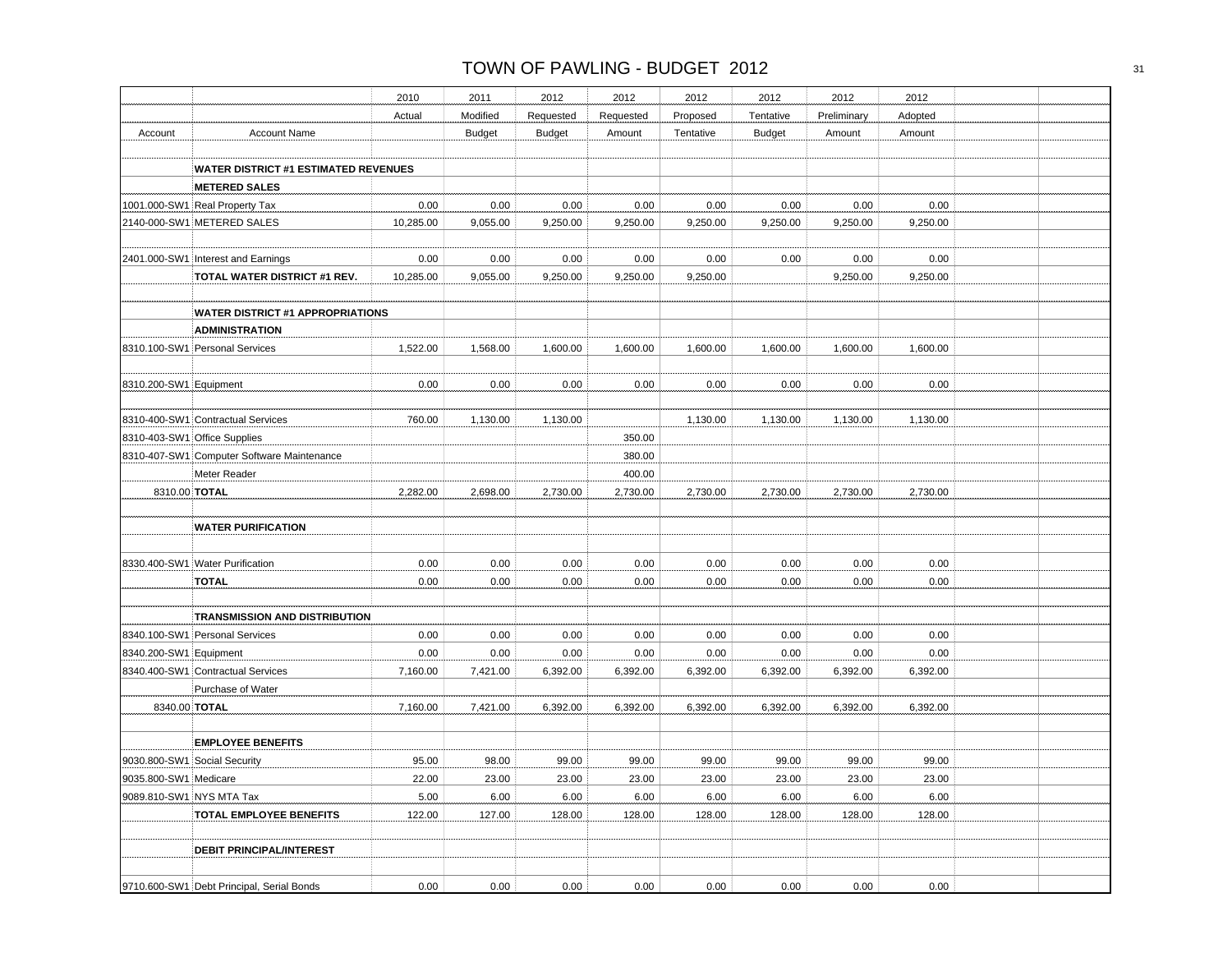|                             |                                                     | 2010      | 2011          | 2012          | 2012      | 2012      | 2012          | 2012        | 2012      |  |
|-----------------------------|-----------------------------------------------------|-----------|---------------|---------------|-----------|-----------|---------------|-------------|-----------|--|
|                             |                                                     | Actual    | Modified      | Requested     | Requested | Proposed  | Tentative     | Preliminary | Adopted   |  |
| Account                     | <b>Account Name</b>                                 |           | <b>Budget</b> | <b>Budget</b> | Amount    | Tentative | <b>Budget</b> | Amount      | Amount    |  |
|                             | 9730.600-SW1 Debt Principal Bond Anticipation Notes | 0.00      | 0.00          | 0.00          | 0.00      | 0.00      | 0.00          | 0.00        | 0.00      |  |
|                             | 9710.700-SW1 Debt Interest, Serial Bonds            | 0.00      | 0.00          | 0.00          | 0.00      | 0.00      | 0.00          | 0.00        | 0.00      |  |
|                             | 9730.700-SW1 Debt Interest, Bond Anticipation Notes | 0.00      | 0.00          | 0.00          | 0.00      | 0.00      | 0.00          | 0.00        | 0.00      |  |
|                             | <b>TOTAL</b>                                        | 0.00      | 0.00          | 0.00          | 0.00      | 0.00      | 0.00          | 0.00        | 0.00      |  |
|                             |                                                     |           |               |               |           |           |               |             |           |  |
|                             | <b>INTERFUND TRANSFERS</b>                          |           |               |               |           |           |               |             |           |  |
|                             | 9901.900-SW1 Transfer to Other Funds                | 0.00      | 0.00          | 0.00          | 0.00      | 0.00      | 0.00          | 0.00        | 0.00      |  |
|                             | 9699.00 TOTAL Interfund Transfer                    | 0.00      | 0.00          | 0.00          | 0.00      | 0.00      | 0.00          | 0.00        | 0.00      |  |
|                             |                                                     |           |               |               |           |           |               |             |           |  |
|                             | TOTAL WATER DISTRICT #1 APPRO.                      | 9,564.00  | 10,246.00     | 9,250.00      | 9,250.00  | 9,250.00  | 9,250.00      | 9,250.00    | 9,250.00  |  |
|                             |                                                     |           |               |               |           |           |               |             |           |  |
|                             |                                                     |           |               |               |           |           |               |             |           |  |
|                             | <b>WATER DISTRICT #2 ESTIMATED REVENUES</b>         |           |               |               |           |           |               |             |           |  |
|                             | <b>METERED SALES</b>                                |           |               |               |           |           |               |             |           |  |
|                             | 1001-000-SW2 Real Property Tax                      | 21,022.00 | 19,825.00     | 24,176.00     | 24,176.00 | 24,176.00 | 24,176.00     | 24,176.00   | 24,176.00 |  |
|                             | 2140-000-SW2 METERED SALES                          | 61,774.00 | 52,200.00     | 53,283.00     | 53,283.00 | 53,283.00 | 53,283.00     | 53,283.00   | 53,283.00 |  |
|                             | 2401.000-SW2 Interest and Earnings                  | 93.00     | 75.00         | 75.00         | 75.00     | 75.00     | 75.00         | 75.00       | 75.00     |  |
|                             | 2680.000-SW2 Insurance Recoveries                   | 0.00      | 0.00          | 0.00          | 0.00      | 0.00      | 0.00          | 0.00        | 0.00      |  |
|                             | 5031.000-SW2 Interfund Transfers                    | 0.00      | 9,830.00      | 0.00          | 0.00      | 0.00      | 0.00          | 0.00        | 0.00      |  |
|                             | TOTAL WATER DISTRICT #2 REVEN                       | 82,889.00 | 81,930.00     | 77,534.00     | 77,534.00 | 77,534.00 | 77,534.00     | 77,534.00   | 77,534.00 |  |
|                             |                                                     |           |               |               |           |           |               |             |           |  |
|                             | <b>WATER DISTRICT #2 APPROPRIATIONS</b>             |           |               |               |           |           |               |             |           |  |
|                             |                                                     |           |               |               |           |           |               |             |           |  |
|                             | <b>ADMINISTRATION</b>                               |           |               |               |           |           |               |             |           |  |
|                             | 8310.100-SW2 Personal Services                      | 1,522.00  | 1,568.00      | 1,600.00      | 1,600.00  | 1,600.00  | 1,600.00      | 1,600.00    | 1,600.00  |  |
|                             |                                                     |           |               |               |           |           |               |             |           |  |
| 8310.200-SW2 Equipment      |                                                     | 0.00      | 0.00          | 0.00          | 0.00      | 0.00      | 0.00          | 0.00        | 0.00      |  |
|                             | 8310.400-SW2 Contractual Services Add Phone, Electr | 1,597.00  | 2,030.00      | 2,030.00      |           | 2,030.00  | 2,030.00      | 2,030.00    | 2,030.00  |  |
|                             | 8310.403-SW2 Office Supplies                        |           |               |               | 350.00    |           |               |             |           |  |
| 8310.404-SW2 Telephone      |                                                     |           |               |               | 480.00    |           |               |             |           |  |
|                             | 8310.407-SW2 Computer Software Maintenance          |           |               |               | 300.00    |           |               |             |           |  |
|                             | 8310.415-SW2 Maintenance Contracts                  |           |               |               | 500.00    |           |               |             |           |  |
|                             | Meter Reader                                        |           |               |               | 400.00    |           |               |             |           |  |
| 8310.00 TOTAL               |                                                     | 3,119.00  | 3,598.00      | 3,630.00      | 3,630.00  | 3,630.00  | 3,630.00      | 3,630.00    | 3,630.00  |  |
|                             |                                                     |           |               |               |           |           |               |             |           |  |
|                             | <b>PURIFICATION</b>                                 |           |               |               |           |           |               |             |           |  |
|                             | 8330.100-SW2 Personal Services                      | 0.00      | 0.00          | 0.00          | 0.00      | 0.00      | 0.00          | 0.00        | 0.00      |  |
| 8330.200-SW2 Equipment      |                                                     | 0.00      | 0.00          | 0.00          | 0.00      | 0.00      | 0.00          | 0.00        | 0.00      |  |
|                             | 8330.400-SW2 Contractual Services                   | 7,176.00  | 8,550.00      | 9,100.00      |           | 9,100.00  | 9,100.00      | 9,100.00    | 9,100.00  |  |
|                             | 8330.415-SW2 Maintenance Contracts                  |           |               |               | 5,100.00  |           |               |             |           |  |
| 8330.417-SW2 Gas & Electric |                                                     |           |               |               | 4,000.00  |           |               |             |           |  |
|                             |                                                     |           |               |               |           |           |               |             |           |  |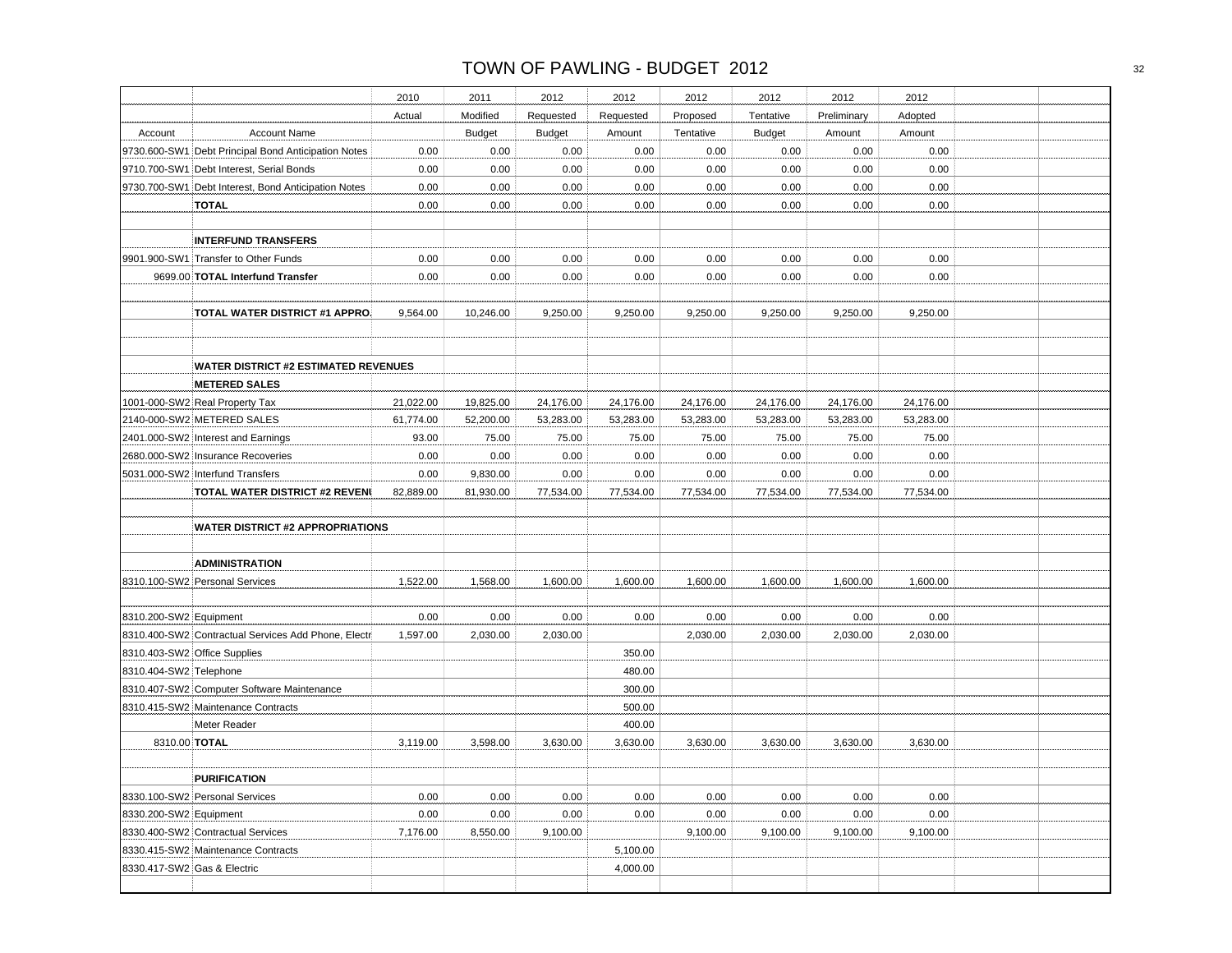|                             |                                                                    | 2010      | 2011          | 2012          | 2012      | 2012      | 2012          | 2012        | 2012      |  |
|-----------------------------|--------------------------------------------------------------------|-----------|---------------|---------------|-----------|-----------|---------------|-------------|-----------|--|
|                             |                                                                    | Actual    | Modified      | Requested     | Requested | Proposed  | Tentative     | Preliminary | Adopted   |  |
| Account                     | <b>Account Name</b>                                                |           | <b>Budget</b> | <b>Budget</b> | Amount    | Tentative | <b>Budget</b> | Amount      | Amount    |  |
| 8330.00 TOTAL               |                                                                    | 7,176.00  | 8,550.00      | 9,100.00      | 9,100.00  | 9,100.00  | 9,100.00      | 9,100.00    | 9,100.00  |  |
|                             |                                                                    |           |               |               |           |           |               |             |           |  |
|                             | <b>TRANSMISSION AND DISTRIBUTION</b>                               |           |               |               |           |           |               |             |           |  |
|                             | 8340.100-SW2 Personal Services                                     | 0.00      | 0.00          | 0.00          | 0.00      | 0.00      | 0.00          | 0.00        | 0.00      |  |
| 8340.200-SW2 Equipment      |                                                                    | 0.00      | 0.00          | 0.00          | 0.00      | 0.00      | 0.00          | 0.00        | 0.00      |  |
|                             | 8340.400-SW2 Contractual Services                                  | 35,984.00 | 40,000.00     | 40,500.00     |           | 40,500.00 | 40,500.00     | 40,500.00   | 40,500.00 |  |
|                             | 8340.415-SW2 Maintenance Contracts                                 |           |               |               | 31,500.00 |           |               |             |           |  |
|                             | 8340.417-SW2 Gas, Electric and Phone                               |           |               |               | 9,000.00  |           |               |             |           |  |
| 8340.00 TOTAL               |                                                                    | 35,984.00 | 40,000.00     | 40,500.00     | 40,500.00 | 40,500.00 | 40,500.00     | 40,500.00   | 40,500.00 |  |
|                             | <b>EMPLOYEE BENEFITS</b>                                           |           |               |               |           |           |               |             |           |  |
|                             | 9030.800-SW2 Social Security                                       | 95.00     | 98.00         | 99.00         | 99.00     | 99.00     | 99.00         | 99.00       | 99.00     |  |
| 9035.800-SW2 Medicare       |                                                                    | 22.00     | 23.00         | 23.00         | 23.00     | 23.00     | 23.00         | 23.00       | 23.00     |  |
| 9089.810-SW2 NYS MTA Tax    |                                                                    | 5.00      | 6.00          | 6.00          | 6.00      | 6.00      | 6.00          | 6.00        | 6.00      |  |
|                             | TOTAL EMPLOYEE BENEFITS                                            | 122.00    | 127.00        | 128.00        | 128.00    | 128.00    | 128.00        | 128.00      | 128.00    |  |
|                             |                                                                    |           |               |               |           |           |               |             |           |  |
|                             | <b>UNDISTRIBUTED</b>                                               |           |               |               |           |           |               |             |           |  |
|                             | <b>DEBT SERVICE</b>                                                |           |               |               |           |           |               |             |           |  |
|                             | 9710.600-SW2 NYSEFC Serial Bond Principal                          | 10,000.00 | 10,000.00     | 15,000.00     | 15,000.00 | 15,000.00 | 15,000.00     | 15,000.00   | 15,000.00 |  |
|                             | 9710.700-SW2 Serial Bond Interest                                  | 4,191.00  | 5,435.00      | 4,838.00      | 4,838.00  | 4,838.00  | 4,838.00      | 4,838.00    | 4,838.00  |  |
|                             | 9710.600-SW2 Repay TOP General Fund Principal                      | 0.00      | 8,828.00      | 0.00          | 0.00      | 0.00      | 0.00          | 0.00        | 0.00      |  |
|                             | 9710.700-SW2 Repay TOP General Fund Interest                       | 0.00      | 1,002.00      | 0.00          | 0.00      | 0.00      | 0.00          | 0.00        | 0.00      |  |
|                             | 9730.600-SW2   BAN - Principal                                     | 4,000.00  | 4,000.00      | 4,000.00      | 4,000.00  | 4,000.00  | 4,000.00      | 4,000.00    | 4,000.00  |  |
| 9730.700-SW2 BAN - Interest |                                                                    | 1,113.00  | 390.00        | 338.00        | 338.00    | 338.00    | 338.00        | 338.00      | 338.00    |  |
| SW <sub>2</sub>             | <b>TOTAL</b>                                                       | 19,304.00 | 29,655.00     | 24,176.00     | 24,176.00 | 24,176.00 | 24,176.00     | 24,176.00   | 24,176.00 |  |
|                             |                                                                    |           |               |               |           |           |               |             |           |  |
|                             |                                                                    |           |               |               |           |           |               |             |           |  |
|                             | <b>INTERFUND TRANSFERS</b><br>9901.900-SW2 Transfer to Other Funds |           | 0.00          | 0.00          |           |           |               |             | 0.00      |  |
|                             |                                                                    | 0.00      |               |               | 0.00      | 0.00      | 0.00          | 0.00        |           |  |
|                             | 9699.00 TOTAL Interfund Transfer                                   | 0.00      | 0.00          | 0.00          | 0.00      | 0.00      | 0.00          | 0.00        | 0.00      |  |
|                             |                                                                    |           |               |               |           |           |               |             |           |  |
|                             | <b>TOTAL WATER DISTRICT #2 APPRO</b>                               | 65,705.00 | 81,930.00     | 77,534.00     | 77,534.00 | 77,534.00 | 77,534.00     | 77,534.00   | 77,534.00 |  |
|                             |                                                                    |           |               |               |           |           |               |             |           |  |
|                             |                                                                    |           |               |               |           |           |               |             |           |  |
|                             |                                                                    |           |               |               |           |           |               |             |           |  |
|                             | JOINT SEWER - ESTIMATED REVENUE                                    |           |               |               |           |           |               |             |           |  |
| 2374.000.SS                 | Sewer Service Other Governments                                    | 35,400.00 | 33,600.00     | 31,800.00     | 31,800.00 | 31,800.00 | 31,800.00     | 31,800.00   | 31,800.00 |  |
|                             | TOTAL                                                              | 35,400.00 | 33,600.00     | 31,800.00     | 31,800.00 | 31,800.00 | 31,800.00     | 31,800.00   | 31,800.00 |  |
|                             |                                                                    |           |               |               |           |           |               |             |           |  |
|                             | JOINT SEWER APPROPRIATIONS                                         |           |               |               |           |           |               |             |           |  |
| 9710.600-SS                 | 1992 Serial Bonds - Debt Principal                                 | 30,000.00 | 30,000.00     | 30,000.00     | 30,000.00 | 30,000.00 | 30,000.00     | 30,000.00   | 30,000.00 |  |
| 9710.700-SS                 | 1992 Serial Bonds - Debt Interest                                  | 5,400.00  | 3,600.00      | 1,800.00      | 1,800.00  | 1,800.00  | 1,800.00      | 1,800.00    | 1,800.00  |  |
| 9730.600-SS                 | 1992 Bond Anticipation Notes - Prin.                               | 0.00      | 0.00          | 0.00          | 0.00      | 0.00      | 0.00          | 0.00        | 0.00      |  |
| 9730.700-SS                 | 1992 Bond Anticipation Notes Interest                              | 0.00      | 0.00          | 0.00          | 0.00      | 0.00      | 0.00          | 0.00        | 0.00      |  |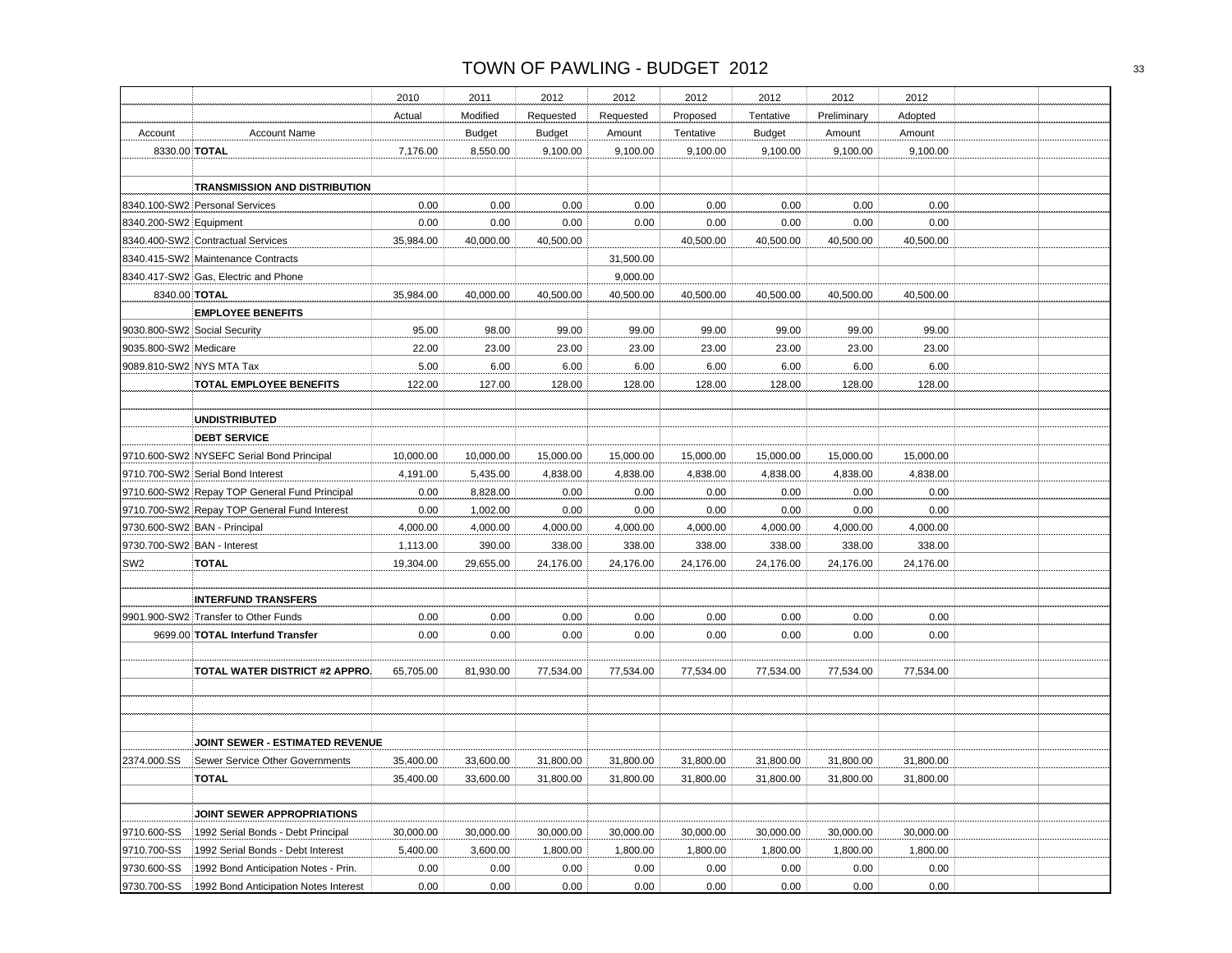|               |                                         | 2010      | 2011          | 2012          | 2012       | 2012       | 2012          | 2012        | 2012       |  |
|---------------|-----------------------------------------|-----------|---------------|---------------|------------|------------|---------------|-------------|------------|--|
|               |                                         | Actual    | Modified      | Requested     | Requested  | Proposed   | Tentative     | Preliminary | Adopted    |  |
| Account       | <b>Account Name</b>                     |           | <b>Budget</b> | <b>Budget</b> | Amount     | Tentative  | <b>Budget</b> | Amount      | Amount     |  |
|               | TOTAL JOINT SEWER APPRO.                | 35,400.00 | 33,600.00     | 31,800.00     | 31,800.00  | 31,800.00  | 31,800.00     | 31,800.00   | 31,800.00  |  |
|               |                                         |           |               |               |            |            |               |             |            |  |
|               |                                         |           |               |               |            |            |               |             |            |  |
|               | <b>ENTERPRISE FUND - SUMMER CAMP</b>    |           |               |               |            |            |               |             |            |  |
|               |                                         |           |               |               |            |            |               |             |            |  |
|               | <b>Summer Camp - Estimated Revenues</b> |           |               |               |            |            |               |             |            |  |
|               |                                         |           |               |               |            |            |               |             |            |  |
|               | <b>Operating Revenue</b>                |           |               |               |            |            |               |             |            |  |
| 2001.000-ES   | Park and Recreation Fees                | 86,279.00 | 119,000.00    | 128,344.00    | 128,344.00 | 128,344.00 | 128,344.00    | 128,344.00  | 128,344.00 |  |
|               |                                         |           |               |               |            |            |               |             |            |  |
|               | Use of Money and Property               |           |               |               |            |            |               |             |            |  |
| 2401.000-ES   | Interest and Earnings                   | 59.00     | 250.00        | 150.00        | 150.00     | 150.00     | 150.00        | 150.00      | 150.00     |  |
|               |                                         |           |               |               |            |            |               |             |            |  |
|               | <b>Total Estimated Revenues</b>         | 86,338.00 | 119,250.00    | 128,494.00    | 128,494.00 | 128,494.00 | 128,494.00    | 128,494.00  | 128,494.00 |  |
|               |                                         |           |               |               |            |            |               |             |            |  |
|               | <b>SUMMER CAMP - APPROPRIATIONS</b>     |           |               |               |            |            |               |             |            |  |
|               |                                         |           |               |               |            |            |               |             |            |  |
|               | <b>SUMMER CAMP</b>                      |           |               |               |            |            |               |             |            |  |
| 7140.100-ES   | <b>Personal Services</b>                | 61,337.00 | 80,000.00     | 94,262.00     | 94,262.00  | 94,262.00  | 94,262.00     | 94,262.00   | 94,262.00  |  |
|               |                                         |           |               |               |            |            |               |             |            |  |
|               |                                         |           |               |               |            |            |               |             |            |  |
|               |                                         |           |               |               |            |            |               |             |            |  |
| 7140.200-ES   | Equipment (Sports Equipment)            | 0.00      | 1,000.00      | 500.00        | 500.00     | 500.00     | 500.00        | 500.00      | 500.00     |  |
|               |                                         |           |               |               |            |            |               |             |            |  |
| 7140.400-ES   | <b>Contractual Services</b>             | 24,750.00 | 31,850.00     | 26,200.00     | 26,200.00  | 26,200.00  | 26,200.00     | 26,200.00   | 26,200.00  |  |
|               |                                         |           |               |               |            |            |               |             |            |  |
| 7140.00 Total |                                         | 86,087.00 | 112,850.00    | 120,962.00    | 120,962.00 | 120,962.00 | 120,962.00    | 120,962.00  | 120,962.00 |  |
|               |                                         |           |               |               |            |            |               |             |            |  |
|               | <b>Undistributed Employee Benefits</b>  |           |               |               |            |            |               |             |            |  |
| 9010.800-ES   | <b>State Retirement</b>                 | 0.00      | 0.00          | 0.00          | 0.00       |            | 0.00          | 0.00        | 0.00       |  |
| 9030.800-ES   | Social Security                         | 3,803.00  | 4,960.00      | 5,844.00      | 5,844.00   | 5,844.00   | 5,844.00      | 5,844.00    | 5,844.00   |  |
| 9035.800-ES   | Medicare                                | 890.00    | 1,160.00      | 1,367.00      | 1,367.00   | 1,367.00   | 1,367.00      | 1,367.00    | 1,367.00   |  |
| 9060.800-ES   | Hosp. & Medical Insurance               | 0.00      | 0.00          | 0.00          | 0.00       | 0.00       | 0.00          | 0.00        | 0.00       |  |
| 9089.810-ES   | NYS MTA Tax                             | 179.00    | 280.00        | 321.00        | 321.00     | 321.00     | 321.00        | 321.00      | 321.00     |  |
|               | <b>Total Employee Benefits</b>          | 4,872.00  | 6,400.00      | 7,532.00      | 7,532.00   | 7,532.00   | 7,532.00      | 7,532.00    | 7,532.00   |  |
|               |                                         |           |               |               |            |            |               |             |            |  |
| 9901.900-ES   | <b>Interfund Transfers</b>              | 0.00      | 0.00          | 0.00          | 0.00       | 0.00       |               | 0.00        | 0.00       |  |
|               | <b>Total Appropriations</b>             | 90,959.00 | 119,250.00    | 128,494.00    | 128,494.00 | 128,494.00 | 128,494.00    | 128,494.00  | 128,494.00 |  |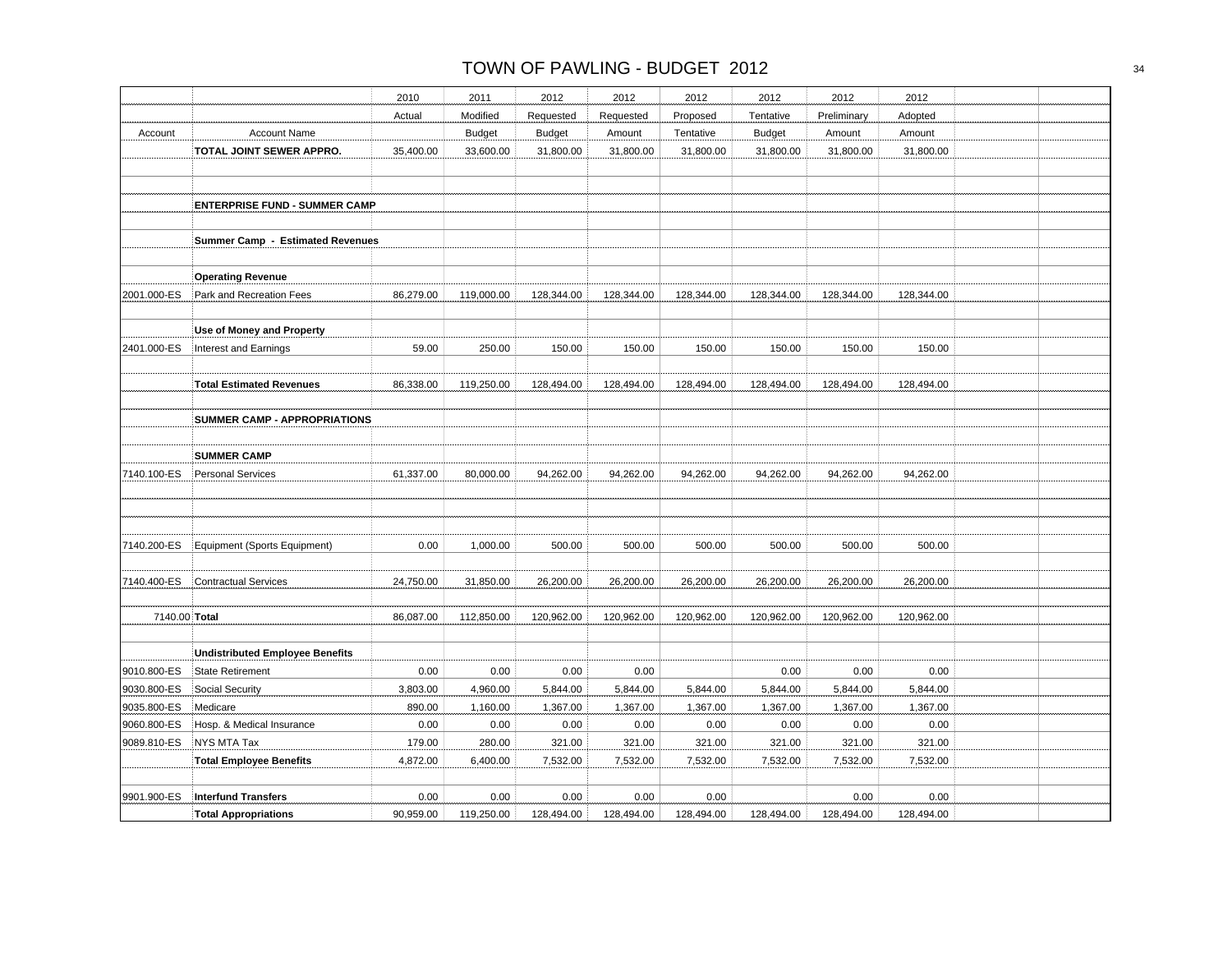|             |                                                     | 2010       | 2011          | 2012          | 2012       | 2012       | 2012          | 2012        | 2012       |  |
|-------------|-----------------------------------------------------|------------|---------------|---------------|------------|------------|---------------|-------------|------------|--|
|             |                                                     | Actual     | Modified      | Requested     | Requested  | Proposed   | Tentative     | Preliminary | Adopted    |  |
| Account     | <b>Account Name</b>                                 |            | <b>Budget</b> | <b>Budget</b> | Amount     | Tentative  | <b>Budget</b> | Amount      | Amount     |  |
|             |                                                     |            |               |               |            |            |               |             |            |  |
|             |                                                     |            |               |               |            |            |               |             |            |  |
|             | <b>WHALEY LAKE DAM DISTRICT</b>                     |            |               |               |            |            |               |             |            |  |
|             | <b>WHALEY LAKE DAM DISTRICT - REVENUES</b>          |            |               |               |            |            |               |             |            |  |
|             | <b>LOCAL SOURCES</b>                                |            |               |               |            |            |               |             |            |  |
| 1001.000-WL | <b>Real Property Taxes</b>                          | 53,125.00  | 68,500.00     | 68,500.00     | 68,500.00  | 68,500.00  | 68.500.00     | 68,500.00   | 68,500.00  |  |
| 2401.000-WL | Interest and Earnings                               | 130.00     | 0.00          | 0.00          | 0.00       | 0.00       | 0.00          | 0.00        | 0.00       |  |
|             | <b>TOTAL</b>                                        | 53,255.00  | 68,500.00     | 68,500.00     | 68,500.00  | 68,500.00  | 68,500.00     | 68,500.00   | 68,500.00  |  |
|             |                                                     |            |               |               |            |            |               |             |            |  |
|             | <b>WHALEY LAKE DAM DISTRICT - APPROPRIATIONS</b>    |            |               |               |            |            |               |             |            |  |
| 9730.600-WL | Bond Anticipation Notes - Prin.                     | 50,000.00  | 67,000.00     | 67,000.00     | 67,000.00  | 67,000.00  | 67,000.00     | 67,000.00   | 67,000.00  |  |
| 9730.700-WL | Bond Anticipation Notes - Int.                      | 3,125.00   | 1,500.00      | 1,663.00      | 1,663.00   | 1,663.00   | 1,663.00      | 1,663.00    | 1,663.00   |  |
|             | <b>TOTAL</b>                                        | 53,125.00  | 68,500.00     | 68,663.00     | 68,663.00  | 68,663.00  | 68,663.00     | 68,663.00   | 68,663.00  |  |
|             |                                                     |            |               |               |            |            |               |             |            |  |
|             |                                                     |            |               |               |            |            |               |             |            |  |
|             | <b>COMMUNITY DEVELOPMENT FUNDS</b>                  |            |               |               |            |            |               |             |            |  |
|             | <b>COMMUNITY DEVELOPMENT FUNDS</b>                  |            |               |               |            |            |               |             |            |  |
|             | Home and Community Services                         |            |               |               |            |            |               |             |            |  |
| 2170.000-CD | Community Dev. Fund Grants                          | 100,000.00 | 100,000.00    | 100,000.00    | 100,000.00 | 100,000.00 | 100,000.00    | 100,000.00  | 100,000.00 |  |
|             | <b>Total Grant Revenues</b>                         | 100,000.00 | 100,000.00    | 100,000.00    | 100,000.00 | 100,000.00 | 100,000.00    | 100,000.00  | 100,000.00 |  |
|             |                                                     |            |               |               |            |            |               |             |            |  |
| 5031.000-CD | <b>Interfund Revenue</b>                            | 9,405.00   |               |               |            |            |               |             |            |  |
|             | <b>Total Revenues</b>                               | 109,405.00 |               |               |            |            |               |             |            |  |
|             |                                                     |            |               |               |            |            |               |             |            |  |
|             | <b>COMMUNITY DEVELOPMENT FUNDS - APPROPRIATIONS</b> |            |               |               |            |            |               |             |            |  |
|             | Home and Community Services                         |            |               |               |            |            |               |             |            |  |
| 8670.200-CD | CD Funds-Lakeside Park Improvement                  | 109,405.00 | 100,000.00    | 100,000.00    | 100,000.00 | 100,000.00 | 100,000.00    | 100,000.00  | 100,000.00 |  |
|             |                                                     | 109,405.00 | 100,000.00    | 100,000.00    | 100,000.00 | 100,000.00 | 100,000.00    | 100,000.00  | 100,000.00 |  |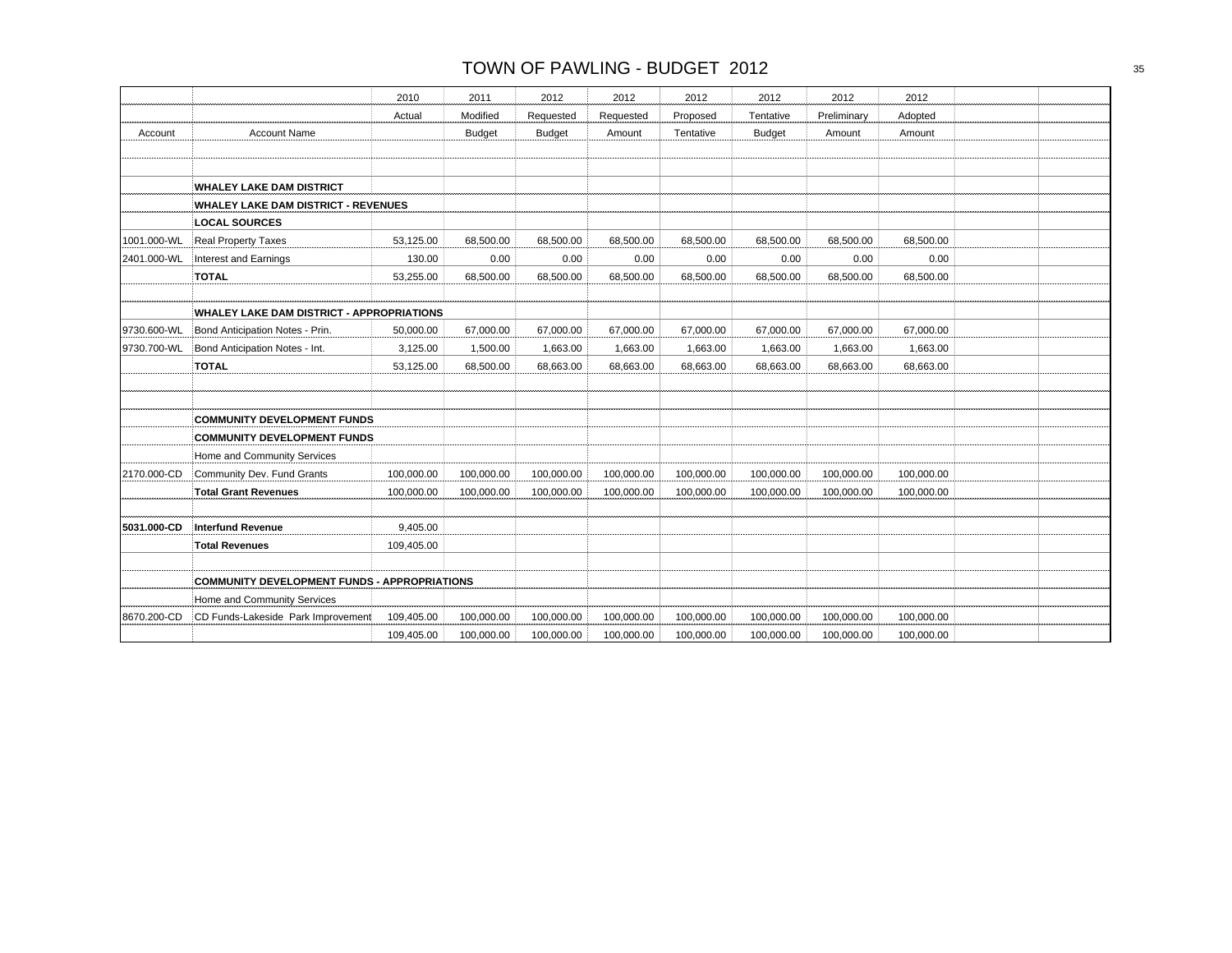|         |                                  | 2010                                               | 2011                                                                            | 2012                                        | 2012                                         | 2012                                               | 2012          | 2012        | 2012    |  |
|---------|----------------------------------|----------------------------------------------------|---------------------------------------------------------------------------------|---------------------------------------------|----------------------------------------------|----------------------------------------------------|---------------|-------------|---------|--|
|         |                                  | Actual                                             | Modified                                                                        | Requested                                   | Requested                                    | Proposed                                           | Tentative     | Preliminary | Adopted |  |
| Account | <b>Account Name</b>              |                                                    | <b>Budget</b>                                                                   | <b>Budget</b>                               | Amount                                       | Tentative                                          | <b>Budget</b> | Amount      | Amount  |  |
|         |                                  |                                                    |                                                                                 |                                             |                                              |                                                    |               |             |         |  |
|         |                                  | 2011<br>Amount<br><b>Raised by</b><br><b>Taxes</b> | 2012<br>Appropriation<br>s and<br><b>Provisions</b><br>for Other<br><b>Uses</b> | 2012<br>Less<br><b>Estimated</b><br>Revenue | 2012<br>Less<br>Unexpanded<br><b>Balance</b> | 2012<br>Amount<br><b>Raised By</b><br><b>Taxes</b> |               |             |         |  |
| Code    | Fund                             |                                                    |                                                                                 |                                             |                                              |                                                    |               |             |         |  |
| A       | General                          | 2,365,072.00                                       | 3,513,988.00                                                                    | 1,056,150.00                                | 25,000.00                                    | 2,432,838.00                                       |               |             |         |  |
|         |                                  |                                                    |                                                                                 |                                             |                                              |                                                    |               |             |         |  |
| B       | <b>General Outside Village</b>   | 137,346.00                                         | 360,469.00                                                                      | 123,625.00                                  | 100,000.00                                   | 136,844.00                                         |               |             |         |  |
|         |                                  |                                                    |                                                                                 |                                             |                                              |                                                    |               |             |         |  |
| DA      | Highway-Townwide                 | 0.00                                               | 40,300.00                                                                       | 300.00                                      | 40,000.00                                    | 0.00                                               |               |             |         |  |
| DB      | Highway - Outside Village        | 1,072,593.00                                       | 1,223,092.00                                                                    | 187,250.00                                  | 0.00                                         | 1,035,842.00                                       |               |             |         |  |
|         |                                  |                                                    |                                                                                 |                                             |                                              |                                                    |               |             |         |  |
| CD      | <b>Community Development</b>     | 0.00                                               | 100,000.00                                                                      | 100,000.00                                  | 0.00                                         | 0.00                                               |               |             |         |  |
| ES      | Enterprise - Summer Camp         | 0.00                                               | 128,494.00                                                                      | 128,494.00                                  | 0.00                                         | 0.00                                               |               |             |         |  |
|         |                                  |                                                    |                                                                                 |                                             |                                              |                                                    |               |             |         |  |
|         | Sub Total                        | 3,575,011.00                                       | 5,366,343.00                                                                    | 1,595,819.00                                | 165,000.00                                   | 3,605,524.00                                       |               |             |         |  |
|         |                                  |                                                    |                                                                                 |                                             |                                              |                                                    |               |             |         |  |
| S       | <b>SPECIAL DISTRICTS</b>         |                                                    |                                                                                 |                                             |                                              |                                                    |               |             |         |  |
|         | Pawling Free Library             | 390,000.00                                         | 390,000.00                                                                      | 0.00                                        | 0.00                                         | 390,000.00                                         |               |             |         |  |
|         |                                  |                                                    |                                                                                 |                                             |                                              |                                                    |               |             |         |  |
|         | Pawling Water District #1        | 0.00                                               | 9,250.00                                                                        | 9,250.00                                    | 0.00                                         | 0.00                                               |               |             |         |  |
|         | Pawling Water District #2        | 19,825.00                                          | 77,534.00                                                                       | 53,358.00                                   | 0.00                                         | 24,176.00                                          |               |             |         |  |
|         |                                  |                                                    |                                                                                 |                                             |                                              |                                                    |               |             |         |  |
|         | Pawling Joint Sewer District     | 0.00                                               | 31,800.00                                                                       | 31,800.00                                   | 0.00                                         | 0.00                                               |               |             |         |  |
|         | <b>Pawling Fire District</b>     | 906,750.00                                         | 884,901.00                                                                      | 0.00                                        | 0.00                                         | 884,901.00                                         |               |             |         |  |
|         |                                  |                                                    |                                                                                 |                                             |                                              |                                                    |               |             |         |  |
|         | <b>Whaley Lake Dam District</b>  | 68,500.00                                          | 68,663.00                                                                       | 0.00                                        | 163.00                                       | 68,500.00                                          |               |             |         |  |
|         | Sub Total                        | 1,385,075.00                                       | $\overline{1,}462,148.00$                                                       | 94,408.00                                   | 163.00                                       | 1,367,577.00                                       |               |             |         |  |
|         |                                  |                                                    |                                                                                 |                                             |                                              |                                                    |               |             |         |  |
|         | Total                            | 4,960,086.00                                       | 6,828,491.00                                                                    | 1,690,227.00                                | 165,163.00                                   | 4,973,101.00                                       |               |             |         |  |
|         |                                  |                                                    |                                                                                 |                                             |                                              |                                                    |               |             |         |  |
|         |                                  |                                                    | 2011                                                                            | 2011                                        | 2012                                         | 2012                                               |               |             |         |  |
|         |                                  |                                                    | <b>Taxable Value</b>                                                            | <b>Tax Rate</b>                             | <b>Taxable Value</b>                         | <b>Tax Rate</b>                                    |               |             |         |  |
|         | <b>Town Outside Village</b>      |                                                    | ############                                                                    |                                             | 2.739 ############                           | 2.683                                              |               |             |         |  |
|         | Village                          |                                                    | 78,813,177.00                                                                   |                                             | 4.543 76,222,560.00                          | 4.740                                              |               |             |         |  |
|         | Townwide<br><b>Fire District</b> |                                                    | ###########<br>############                                                     |                                             | 7.282 ############<br>$1.690$ ############   | 7.423<br>1.650                                     |               |             |         |  |
|         | <b>Pawling Free Library</b>      |                                                    | ############                                                                    |                                             | $0.749$ #############                        | 0.760                                              |               |             |         |  |
|         | % Change in Appropriations       |                                                    |                                                                                 |                                             |                                              | $-0.001$                                           |               |             |         |  |
|         |                                  |                                                    |                                                                                 |                                             |                                              |                                                    |               |             |         |  |